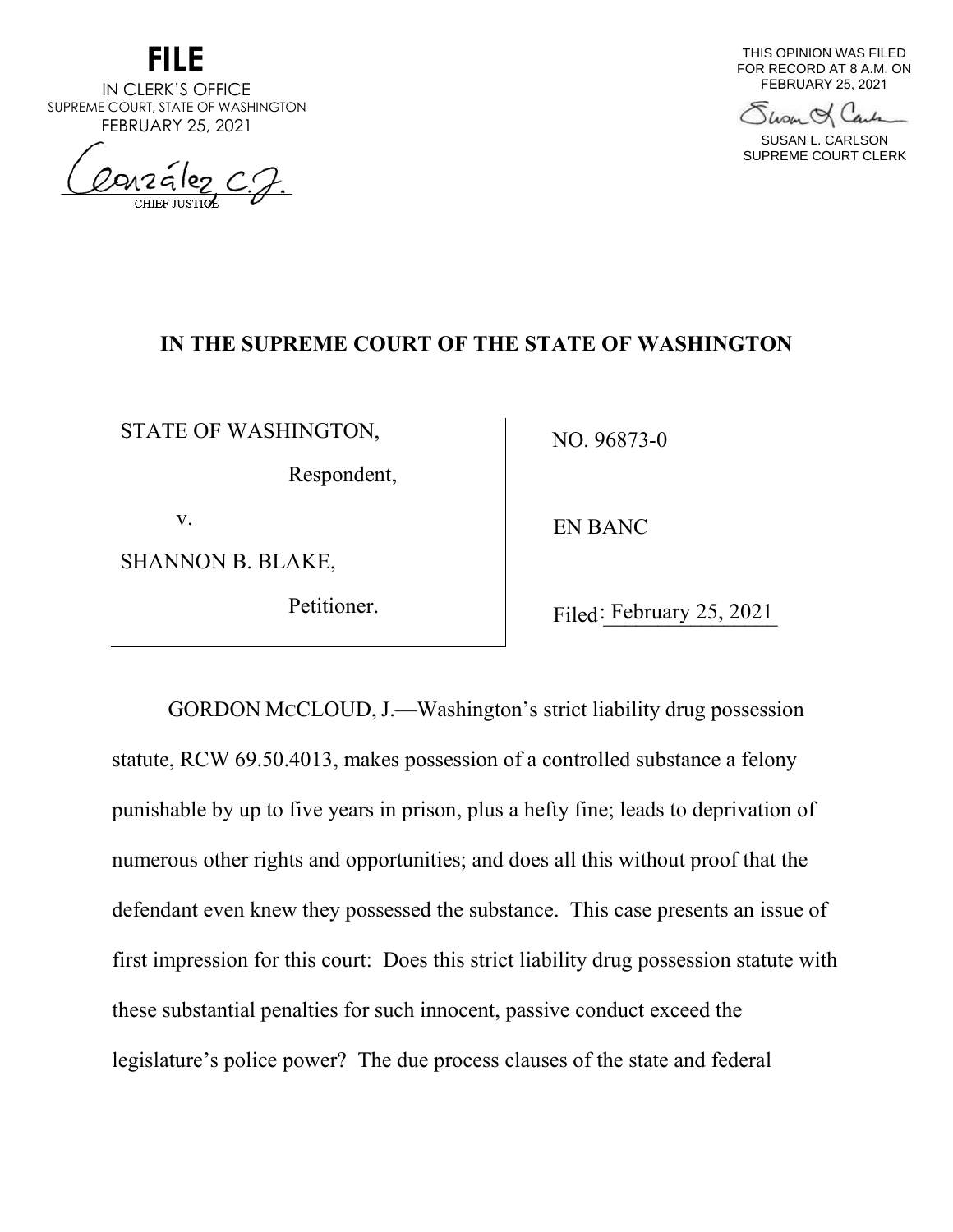constitutions,<sup>[1](#page-1-0)</sup> along with controlling decisions of this court and the United States Supreme Court, compel us to conclude that the answer is yes—this exceeds the State's police power.

#### **INTRODUCTION**

We begin with the rule that state legislatures have the police power to criminalize and punish much conduct. But the due process clauses of the state and federal constitutions limit that power. The key limit at issue here is that those due process clause protections generally bar state legislatures from taking innocent and passive conduct with no criminal intent at all and punishing it as a serious crime.

Unfortunately, that is exactly what RCW 69.50.4013, the strict liability felony drug possession statute, does. And it is the only statute in the nation to do so. We therefore conclude that it violates the state and federal constitutions.

To be sure, at one time, it might have been possible for this court to avoid this constitutional issue by interpreting RCW 69.50.4013 as silently including an intent element and thereby saving it from unconstitutionality. But that time has long since passed. First, in 1981, we held that our legislature intended drug possession to be a strict liability felony in *State v. Cleppe*. 96 Wn.2d 373, 635 P.2d 435 (1981). Then, 16 years ago, and 23 years after *Cleppe*, we reiterated *Cleppe*'s

<span id="page-1-0"></span><sup>&</sup>lt;sup>1</sup> WASH. CONST. art. I, § 3; U.S. CONST. amend. XIV.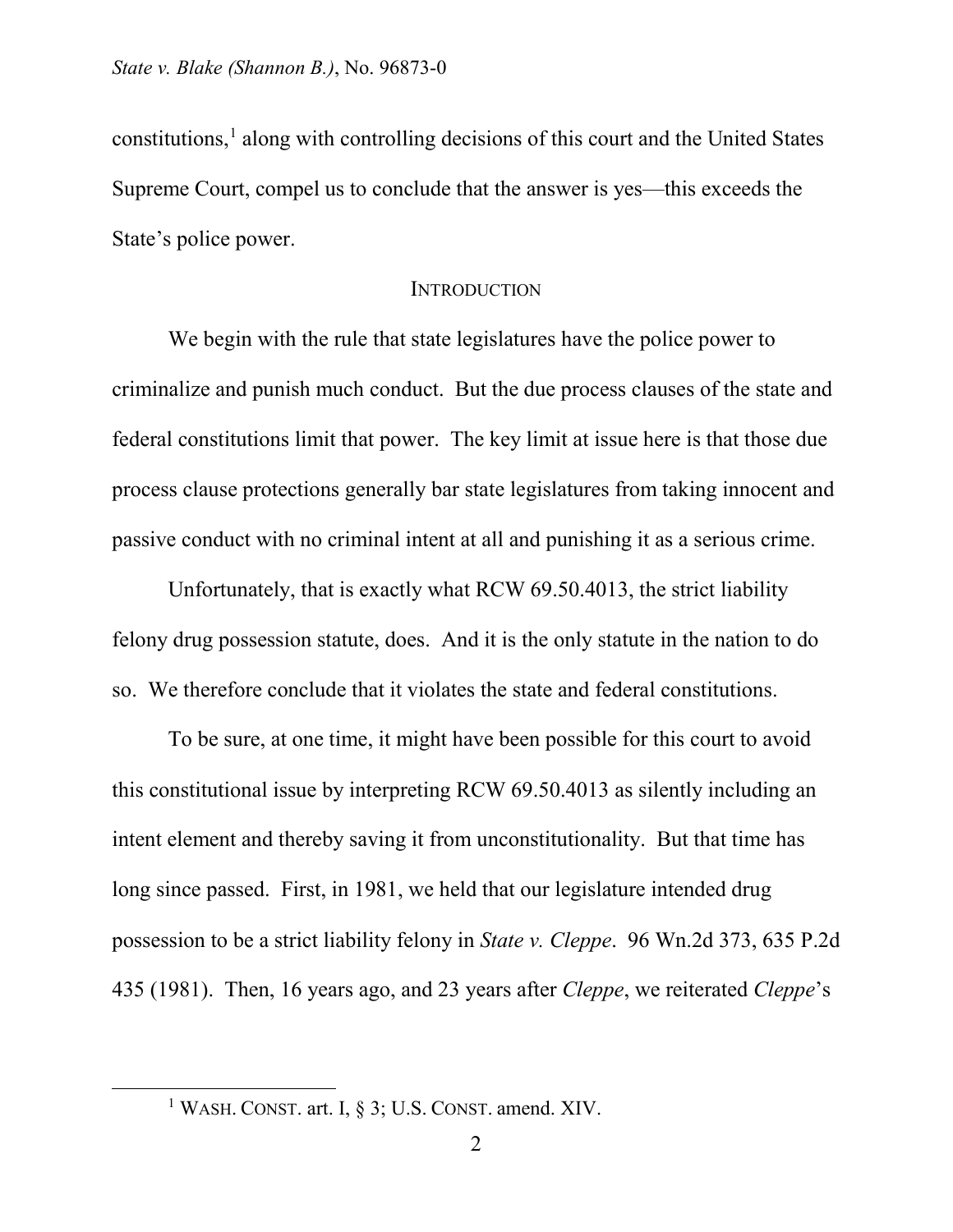statutory interpretation holding: that our legislature intended drug possession to be a strict liability felony. *State v. Bradshaw*, 152 Wn.2d 528, 98 P.3d 1190 (2004). Given the interpretive principles of legislative acquiescence and stare decisis, only the legislature, not the court, can now change the statute's intent.

This court, however, is the one that must evaluate whether that statute comports with constitutional due process guaranties. We have been asked to do that today, and we hold that the statute violates those guaranties. Attaching the harsh penalties of felony conviction, lengthy imprisonment, stigma, and the many collateral consequences that accompany every felony drug conviction to entirely innocent and passive conduct exceeds the legislature's powers.

#### FACTS

In 2016, police executed a search warrant in Spokane, Washington, seeking evidence of stolen vehicles. Verbatim Report of Proceedings (VRP) at 19. They arrested three people on the property, including Shannon Blake. Clerk's Papers (CP) at 13; VRP at 40. At the jail, a corrections officer discovered a small baggy containing methamphetamine in the coin pocket of Blake's jeans. VRP at 47-48. The State charged Blake with possession of a controlled substance in violation of RCW 69.50.4013. CP at 18.

At trial, Blake relied on the judicially created affirmative defense of "unwitting possession." She testified that a friend had bought the jeans

3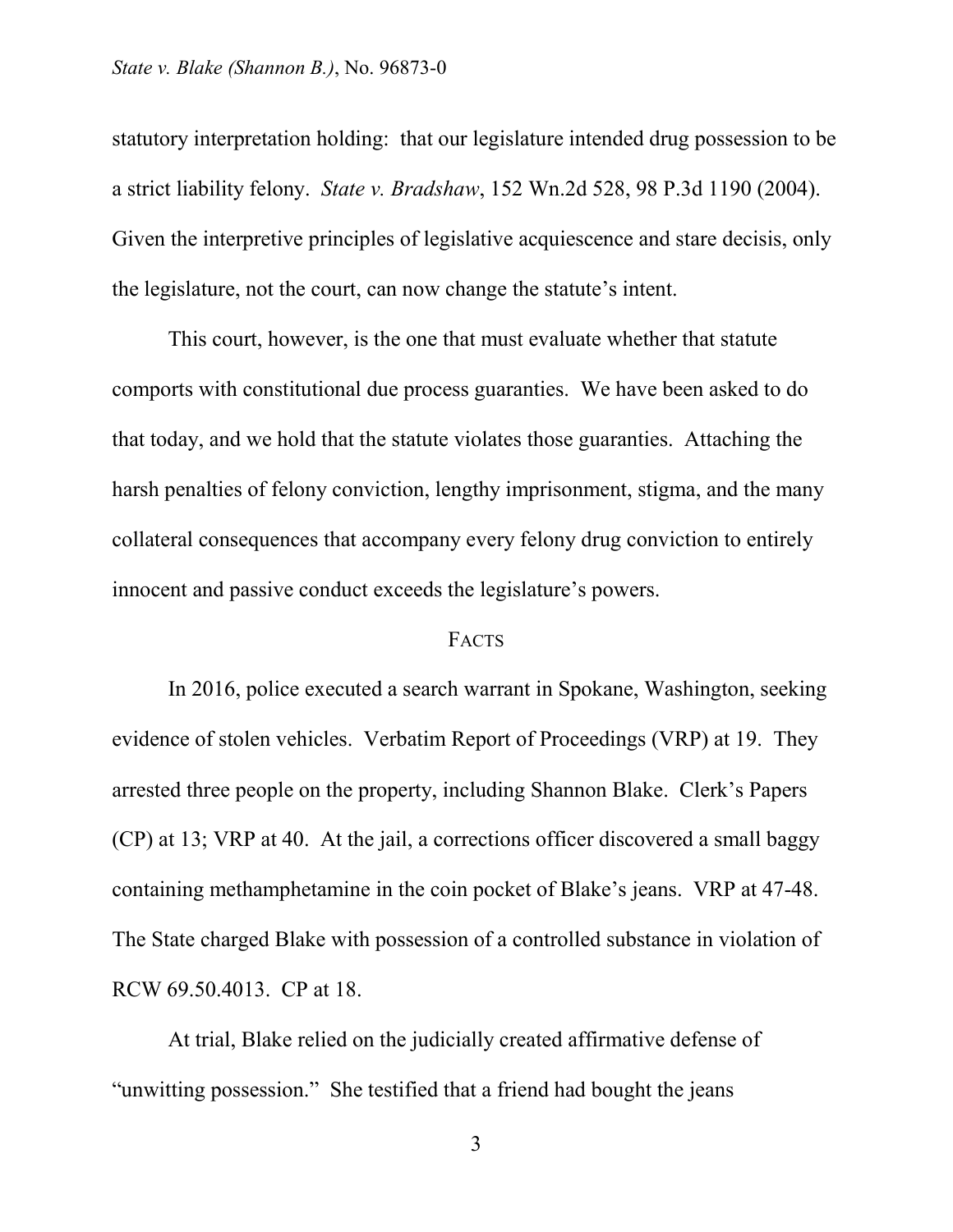secondhand and given them to Blake two days before Blake's arrest. VRP at 76. Blake said she had never used methamphetamine and did not know the jeans had drugs in the pocket. *Id.* She acknowledged that the drugs had been "on [her]" on the day of her arrest. *Id.* at 83. Blake's boyfriend also testified that Blake did not use drugs and that she had received the jeans from a friend. *Id.* at 89-90.

The trial court served as trier of fact. CP at 20. It found that Blake had "possess[ed]" methamphetamine on the day in question. CP at 26. Consistent with the law as interpreted in *Cleppe* and *Bradshaw*, it did not make any findings as to whether the State had proved that Blake's possession was intentional or knowing. It did conclude, however, that Blake had not met her burden to prove that her possession was unwitting. VRP at 108; CP at 26. Accordingly, the trial court found Blake guilty.

On appeal, Blake argued that "requiring her to prove unwitting possession to [sic] the charged offense violates due process." *State v. Blake*, No. 35601-9-III, slip op. at 1 (Wash. Ct. App. Jan. 22, 2019) (unpublished), http://www.courts.wa.gov/opinions/pdf/356019\_unp.pdf. Relying on *Cleppe* and *Bradshaw*, the Court of Appeals held that "[t]he crime of possession of a controlled substance does not require a mens rea element" and the defense's burden to show unwitting possession does not violate due process. *Id.* at 6 (citing

4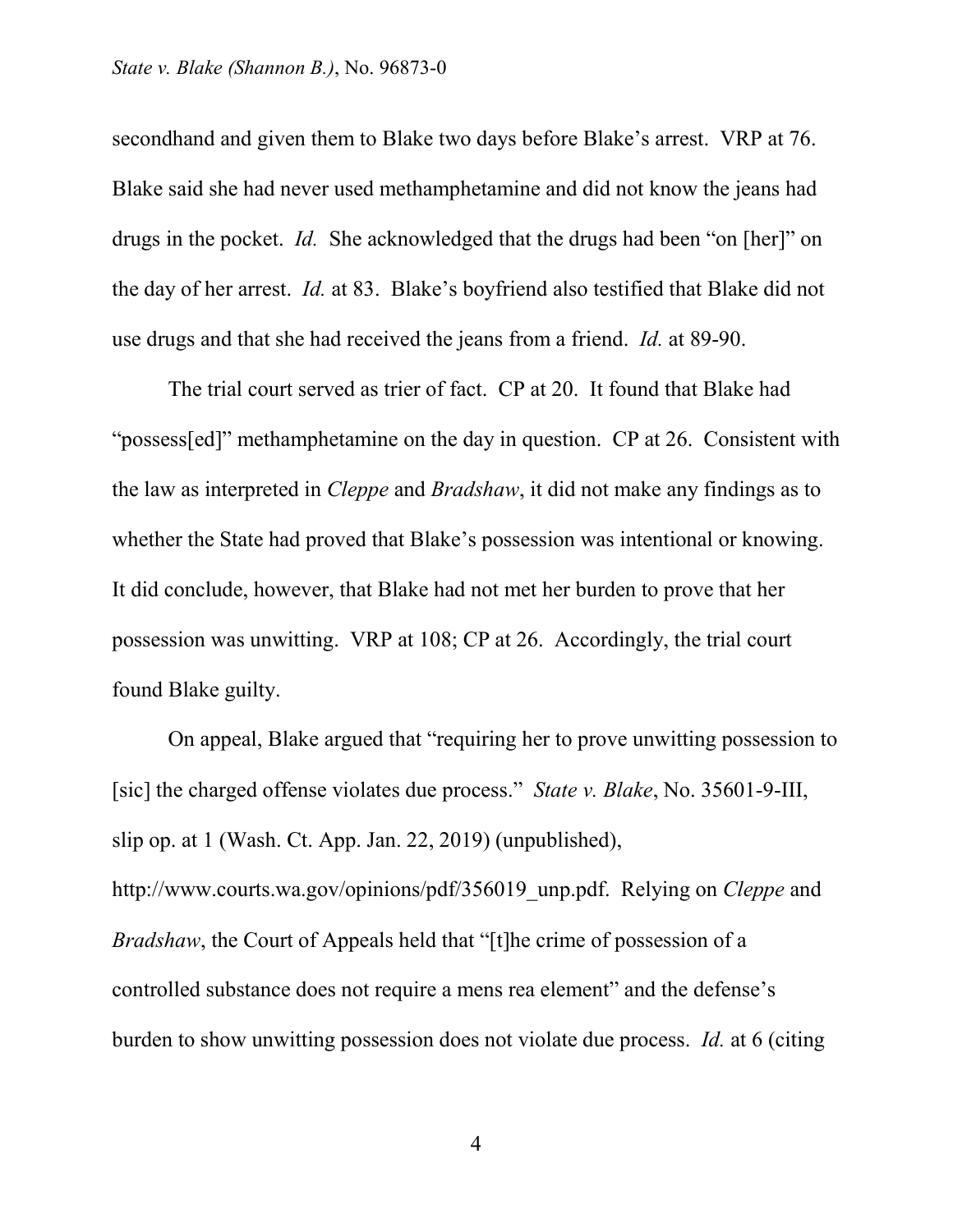*State v. Blake (Shannon B.)*, No. 96873-0

*Bradshaw*, 152 Wn.2d at 532; *Cleppe*, 96 Wn.2d at 380; *State v. Schmeling*, 191 Wn. App. 795, 365 P.3d 202 (2015)).

We granted review. *State v. Blake*, 194 Wn.2d 1023 (2020).

#### ANALYSIS

I. THE STRICT LIABILITY DRUG POSSESSION STATUTE EXCEEDS THE STATE'S POLICE POWER BY IMPOSING HARSH FELONY CONSEQUENCES ON INNOCENT NONCONDUCT WITH NO MENS REA

The basic drug possession statute at issue in this case states, "It is unlawful for any person to possess a controlled substance . . . ." RCW 69.50.4013(1). The State need not prove any mens rea (mental state) element to secure a conviction for this crime. *Bradshaw*, 152 Wn.2d at 534-35. As we have held for nearly 40 years, "if the legislature had intended guilty knowledge or intent to be an element of the crime . . . it would have put the requirement in the act." *Cleppe*, 96 Wn.2d at 380.

Blake clearly argues that the constitution bars the legislature from penalizing her conduct without requiring the State to prove she had a guilty mind. Pet'r's Suppl. Br. at 18 ("[T]he legislature exceeds its power by creating a strict liability offense that lacks a public welfare rationale, has draconian consequences, and criminalizes innocent conduct."). Amici provide additional support for this argument.[2](#page-4-0) The concurrence dismisses our discussion of this argument by claiming

<span id="page-4-0"></span><sup>2</sup> Br. of WACDL (Wash. Ass'n of Criminal Def. Lawyers) & ACLU-WA (Am. Civil Liberties Union of Wash.) as Amici Curiae in Supp. of Pet'r at 4 ("[L]egislatures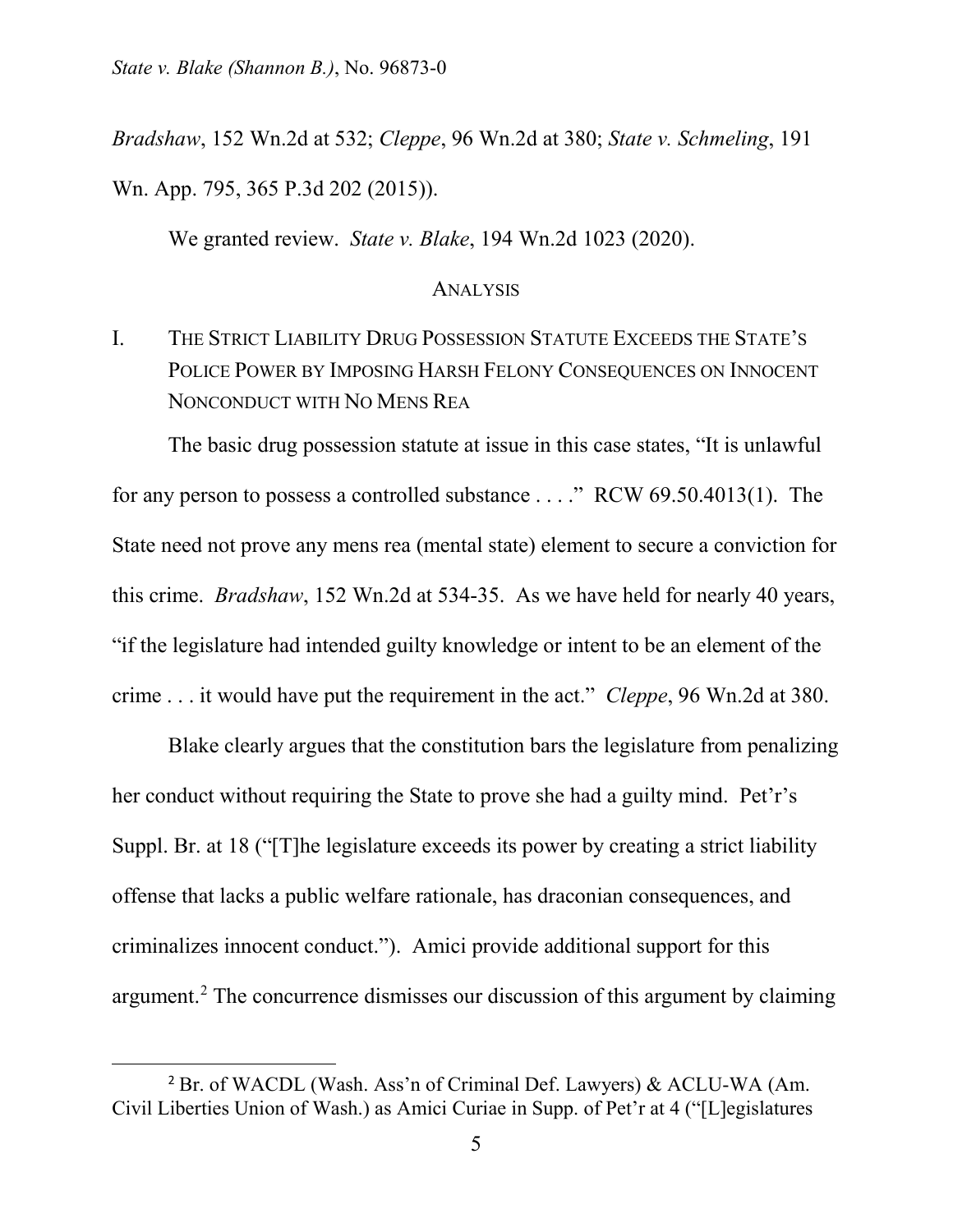$\overline{a}$ 

that it was not even briefed. Concurrence at  $9-10$ ,  $22-24$ .<sup>[3](#page-5-0)</sup> As the citations above and in the footnote below show, the concurrence is incorrect about this and the cited portion of Blake's brief does place a question of first impression<sup>[4](#page-5-1)</sup> before us: whether the legislature possesses the power to punish Blake for innocent conduct—or, more accurately, nonconduct—without proving any mental state at all.

<span id="page-5-0"></span><sup>3</sup> The concurrence accuses our decision of raising "concerns" that are "substantially similar" to the concerns raised in *United States v. Sineneng-Smith*, \_\_U.S. \_\_, 140 S. Ct. 1575, 1578, 206 L. Ed. 2d 866 (2020). Concurrence at 23. That's not a fair comparison. In that case, the Ninth Circuit Court of Appeals "named three *amici* and invited them to brief and argue issues framed by the panel" *but not presented at all by the briefing* and thereby assigned the parties a "secondary role." *Sineneng-Smith*, 140 S. Ct. at 1578. In this case, in contrast, we resolve the issue that Blake has presented and that amici have more fully briefed.

<span id="page-5-1"></span><sup>4</sup> This is a question of first impression because neither *Cleppe* nor *Bradshaw* addressed this issue. The defendants in *Bradshaw* argued that *Cleppe*'s interpretation of the statute was unconstitutional "because the statute is vague, criminalizes innocent behavior, and adversely affects the right to intrastate and interstate travel." 152 Wn.2d at 539. But we did not address those arguments on the merits; we rejected them because the briefing provided insufficient analysis. *Id.* Thus, the constitutionality of this statute's "criminaliz[ation of] innocent behavior" remains an open question after *Bradshaw*.

generally have flexibility to define crimes, but due process prohibits a State from defining criminal offenses in a manner that 'offends some principle of justice so rooted in the traditions and conscience of our people as to be ranked as fundamental.'" (quoting *Patterson v. New York*, 432 U.S. 197, 201-02, 97 S. Ct. 2319, 53 L. Ed. 2d 281 (1977))), 5 ("a legislature does not have unfettered discretion to define the elements of criminal offenses"), 7 (the legislature "never had the power to eliminate the requirement that the government prove the defendant's *mens rea*"), 20 ("The statute criminalizes innocent conduct and offends fundamental principles of justice.").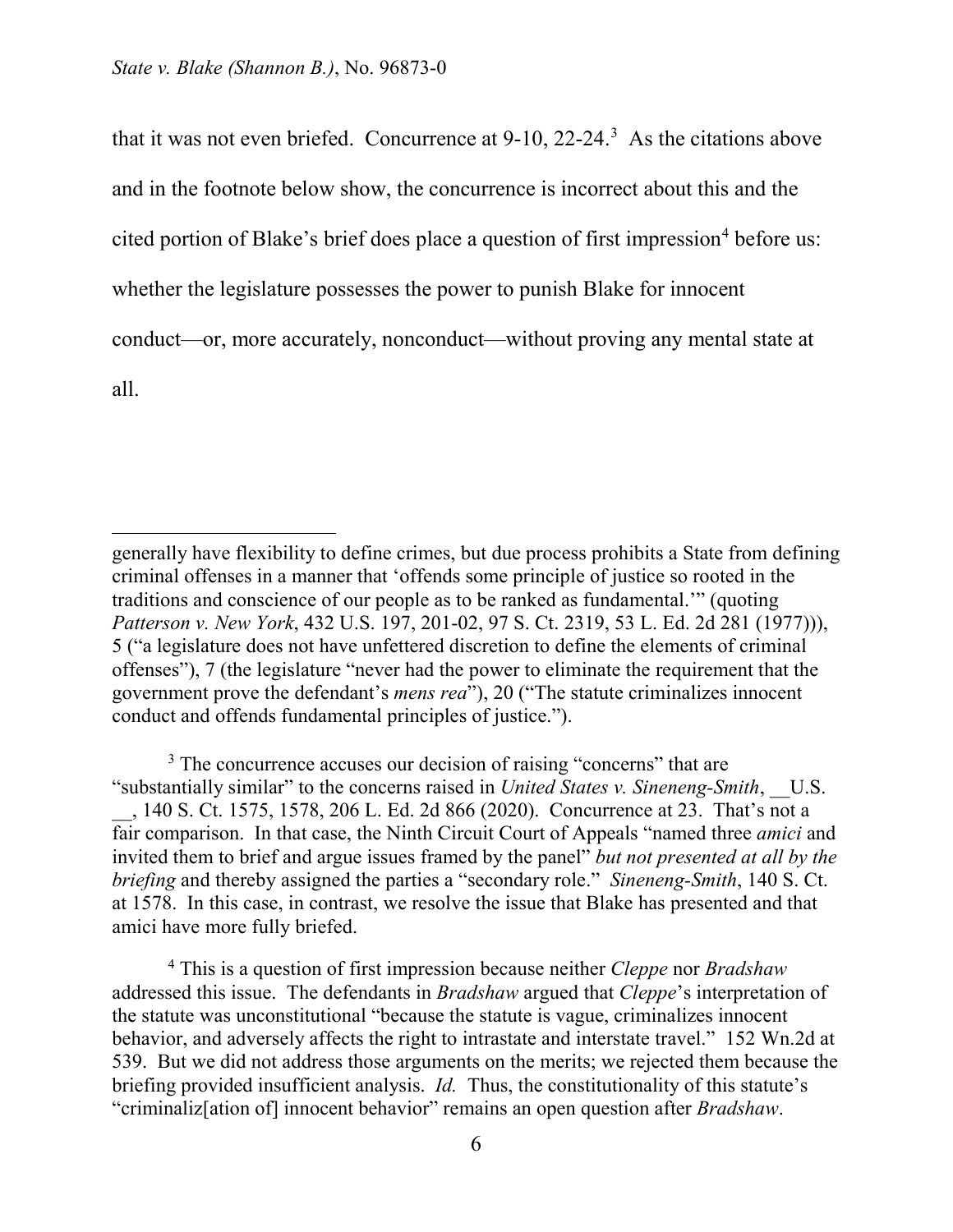*A. Due Process Clause Protections Limit the Legislature's Police Power To Criminalize Wholly Innocent and Passive Nonconduct*

"States have a legitimate interest in restraining harmful conduct and are empowered to do so under their police powers." *State v. Talley*, 122 Wn.2d 192, 199, 858 P.2d 217 (1993) (citing *City of Seattle v. Hill*, 72 Wn.2d 786, 797, 435 P.2d 692 (1967); *Minnesota ex rel. Whipple v. Martinson*, 256 U.S. 41, 45, 41 S. Ct. 425, 65 L. Ed. 819 (1921)).In 1936, we said the police power "is an attribute of sovereignty, an essential element of the power to govern, and a function that cannot be surrendered. It exists without express declaration, and the only limitation upon it is that it must reasonably tend to correct some evil or promote some interest of the state, and not violate any direct or positive mandate of the constitution." *Shea v. Olson*, 185 Wash. 143, 153, 53 P.2d 615 (1936) (citing *Bowes v. Aberdeen*, 58 Wash. 535, 542, 109 P. 369 (1910); *State ex rel. Davis-Smith Co. v. Clausen*, 65 Wash. 156, 178, 117 P. 1101 (1911); *State ex rel. Webster v. Superior Court*, 67 Wash. 37, 40, 120 P. 861 (1912); *State v. Mountain Timber Co.*, 75 Wash. 581, 584, 135 P. 645 (1913), *aff'd*, 243 U.S. 219, 37 S. Ct. 260, 61 L. Ed. 685 (1917)).

But the police power is not infinite. If it were, "the result would be a police state, and the legislative branch of the government would be omnipotent." *Peterson v. Hagan*, 56 Wn.2d 48, 53, 351 P.2d 127 (1960).Under both the state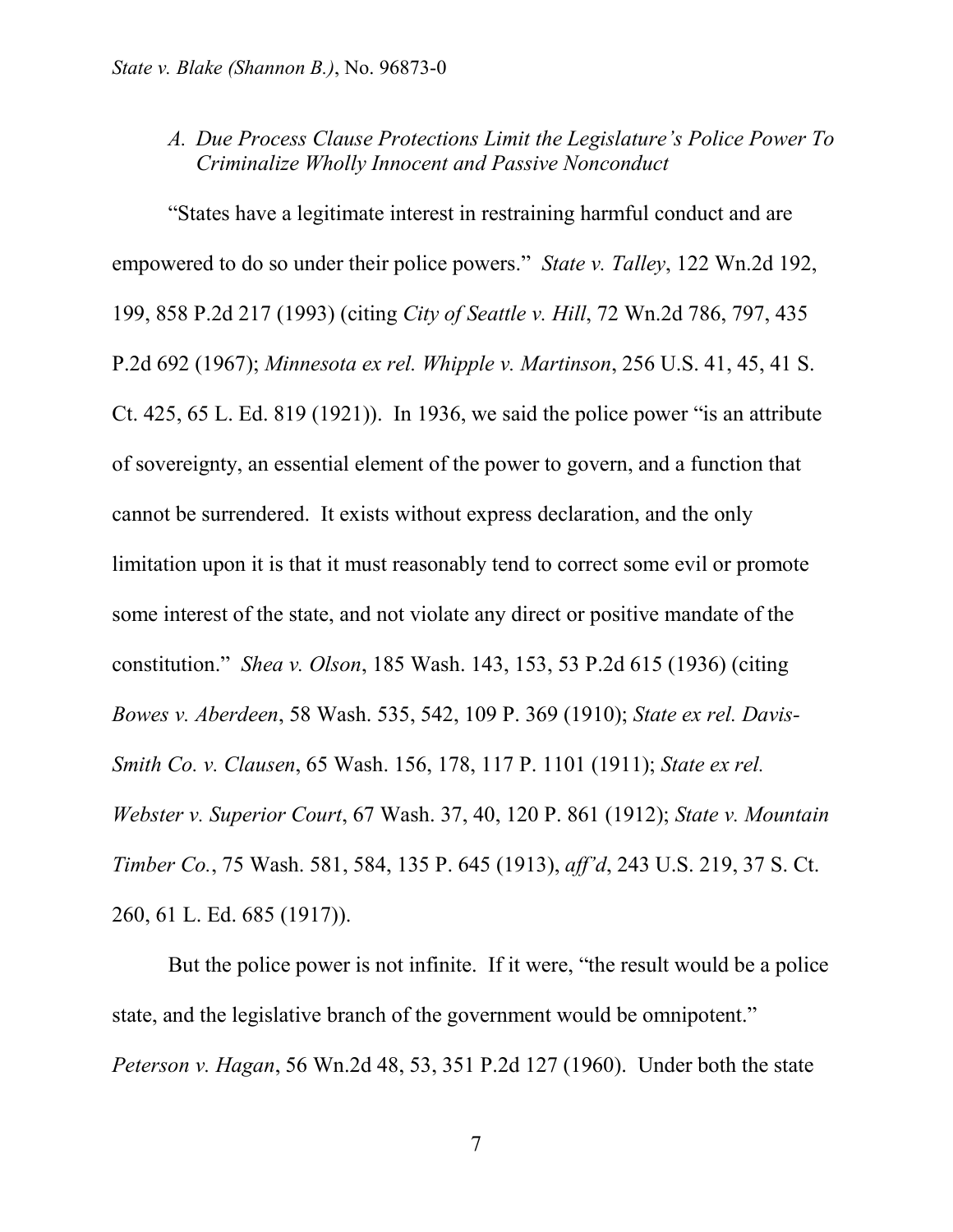and federal constitutions, a statute must have "a reasonable and substantial relation to the accomplishment of some purpose fairly within the legitimate range or scope of the police power and [must] not violate any direct or positive mandate of the constitution." *Ragan v. City of Seattle*, 58 Wn.2d 779, 783, 364 P.2d 916 (1961)[5](#page-7-0) (citing *Nebbia v. New York*, 291 U.S. 502, 54 S. Ct. 505, 78 L. Ed. 940 (1934); *State v. Canyon Lumber Corp.*, 46 Wn.2d 701, 284 P.2d 316 (1955); *State v. Dexter*, 32 Wn.2d 551, 202 P.2d 906 (1949); *Campbell v. State*, 12 Wn.2d 459, 122 P.2d 458 (1942); *Shea*, 185 Wash. 143; *City of Seattle v. Proctor*, 183 Wash. 293, 48 P.2d 238 (1935), *overruled in part on other grounds by Chong Yim v. City of Seattle*, 194 Wn.2d 682, 451 P.3d 694 (2019)).[6](#page-7-1) Though *Ragan* did not identify the specific constitutional source of this test, it relied on *Nebbia*; in *Nebbia*, the Supreme Court explicitly rooted the limits of the police power in "the guaranty of due process" that "the law shall not be unreasonable, arbitrary or capricious" and

<span id="page-7-0"></span><sup>5</sup> *Ragan* and its progeny were overruled by *Chong Yim v. City of Seattle*, 194 Wn.2d 682, 451 P.3d 694 (2019), to the extent they "requir[ed] heightened scrutiny in article I, section 3 substantive due process challenges to laws regulating the use of property." *Ragan*'s application outside the property use context remains unaffected by *Yim*.

<span id="page-7-1"></span><sup>6</sup> *Ragan* announced this test in a challenge to a municipal ordinance. 58 Wn.2d at 783. We have since applied the same test to decide the scope of the police power of the state legislature. *Markham Advert. Co. v. State*, 73 Wn.2d 405, 420-21, 439 P.2d 248 (1968) (quoting *Ragan*, 58 Wn.2d at 783), *overruled in part on other grounds by Yim*, 194 Wn.2d 682).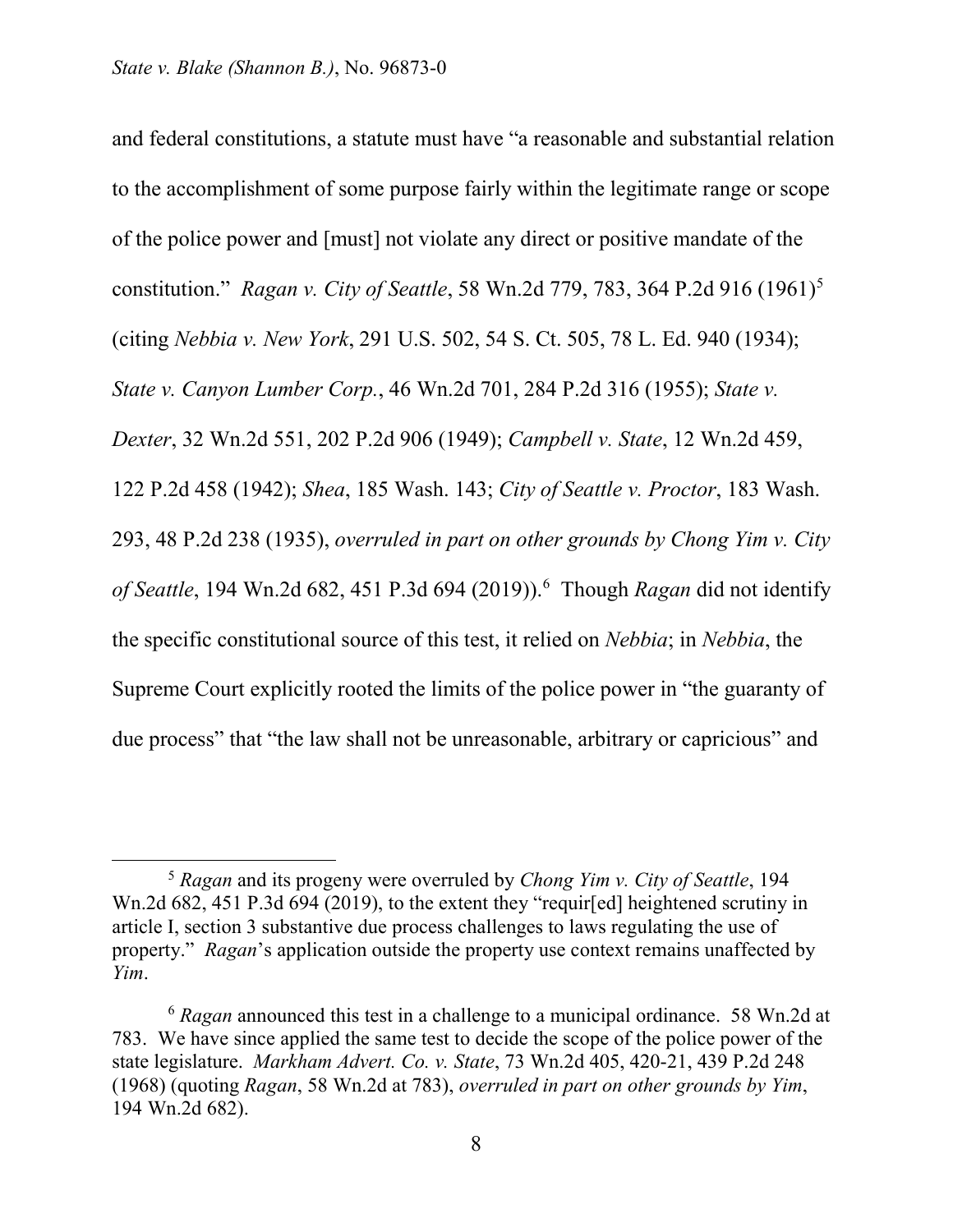$\overline{a}$ 

"the means selected shall have a real and substantial relation to the object sought to be attained." 291 U.S. at 525.

In other words, prior precedent of the United States Supreme Court and of this court—including *Ragan—*holds that the State's police power is limited by the due process clause or "by constitutional protection afforded certain personal liberties." *Talley*, 122 Wn.2d at 199 (citing *Olympic Forest Prods., Inc. v. Chaussee Corp.*, 82 Wn.2d 418, 435, 511 P.2d 1002 (1973)). The "constitutional protection[s] afforded certain personal liberties" implicated by RCW 69.50.4013 are (1) the principle that "'[t]he existence of a *mens rea* is the rule of, rather than the exception to, the principles of Anglo-American criminal jurisprudence"<sup>[7](#page-8-0)</sup> and (2) the rule that the government cannot criminalize "essentially innocent" conduct. [8](#page-8-1)

With regard to the first constitutional limit, the principle that mens rea is generally a prerequisite to criminalization in "Anglo-American jurisprudence," it is certainly true that this general rule has exceptions. In Washington, for example,

<span id="page-8-0"></span><sup>7</sup> *Staples v. United* States, 511 U.S. 600, 605, 114 S. Ct. 1793, 128 L. Ed. 2d 608 (1994) (alteration in original) (quoting *United States v. U.S. Gypsum Co.*, 438 U.S. 422, 436, 98 S. Ct. 2864, 57 L. Ed. 2d 854 (1978)).

<span id="page-8-1"></span><sup>8</sup> *City of Seattle v. Pullman*, 82 Wn.2d 794, 800, 514 P.2d 1059 (1973); *see also Lambert v. California*, 355 U.S. 225, 228-29, 78 S. Ct. 240, 2 L. Ed. 2d 228 (1957) (criminalization of "wholly passive" and "entirely innocent" conduct violates due process).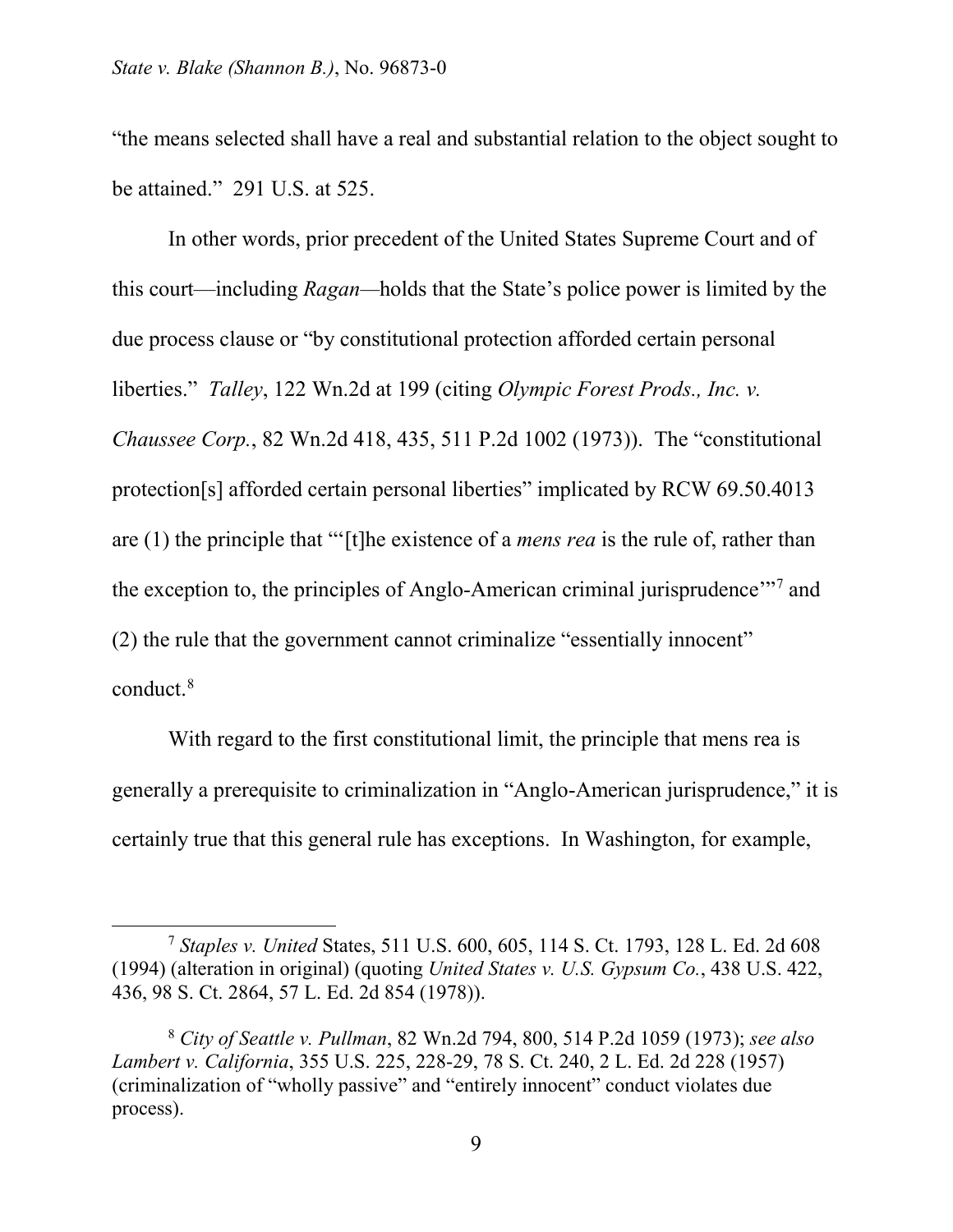the legislature can still create strict liability crimes in certain circumstances: "our legislature has the plenary power to criminalize conduct regardless of whether the actor intended wrongdoing." *State v. Yishmael*, 195 Wn.2d 155, 163, 456 P.3d 1172 (2020) (citing *State v. Bash*, 130 Wn.2d 594, 604, 925 P.2d 978 (1996)). In particular, the legislature may create "strict liability offenses to protect the public from the harms that have come with modern life by putting the burden of care on those in the best position to avoid those harms." *Id.* at 164 (citing *Morissette v. United States*, 342 U.S. 246, 255, 72 S. Ct. 240, 96 L. Ed. 2d 288 (1952)).

But the second constitutional limit, the rule against criminalizing "essentially innocent" conduct, does not have such exceptions, and it applies with special force to passive conduct—or nonconduct—that is unaccompanied by intent, knowledge, or mens rea.

The United States Supreme Court explained this over 60 years ago in *Lambert v. California*, 355 U.S. 225, 228, 78 S. Ct. 240, 2 L. Ed. 2d 228 (1957). In *Lambert*, Los Angeles had criminalized "remain[ing] in Los Angeles for a period of more than five days without registering" with the city. *Id.* at 226. A defendant charged with violating this ordinance was "given no opportunity to comply with the law and avoid its penalty, even though her default [failure to register] was entirely innocent." *Id.* at 229. The United States Supreme Court held that this exercise of the police power to criminalize entirely passive, innocent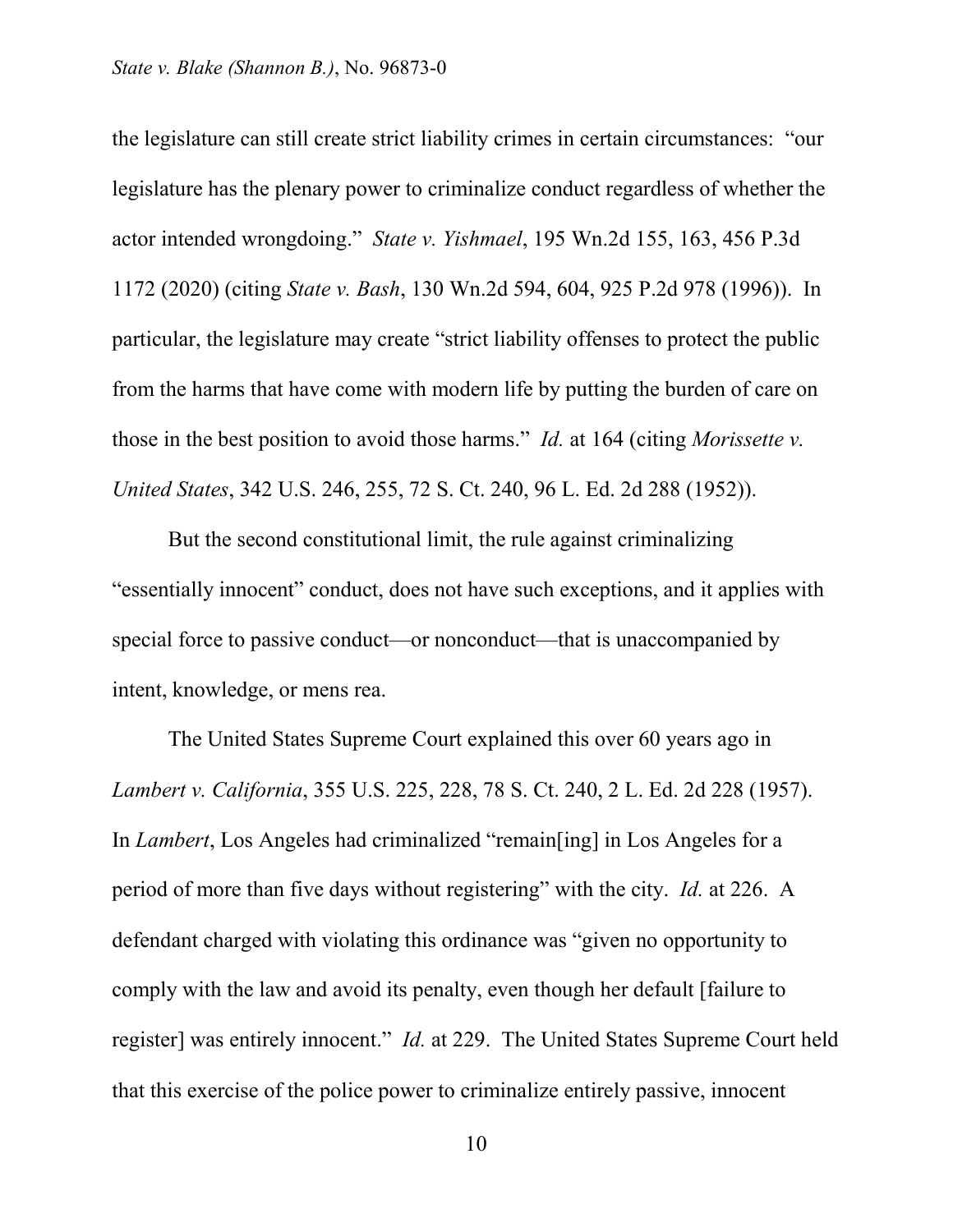nonconduct deprived defendant Virginia Lambert of her liberty without due process of law. *Id.* at 229.

The United States Supreme Court applied the same reasoning to a similar statute 15 years later. In *Papachristou v. City of Jacksonville*, 405 U.S. 156, 92 S. Ct. 839, 31 L. Ed. 2d 110 (1972), that Court considered the constitutionality of a Florida ordinance that criminalized, among other things, "nightwalking." *Id.* at 163. The Florida Supreme Court had upheld the ordinance after construing it "not to make criminal one night's wandering, only the 'habitual' wanderer or, as the ordinance describe[d] it, 'common night walkers.'" *Id.* at 163 (citation omitted) (quoting and citing *Johnson v. State*, 202 So. 2d 852, 855 (Fla. 1967), *rev'd on other grounds*, 391 U.S. 596, 88 S. Ct. 1713, 20 L. Ed. 2d 838 (1968) (per curiam)). But the United States Supreme Court reversed. It explained that walking, strolling, and wandering—even at night—are "historically part of the amenities of life as we have known them." *Id*. at 164. It continued that criminalizing such historically innocent conduct was impermissible for many reasons, including the fact that it made "criminal activities which by modern standards are normally innocent" and did so without proof of any "intent to commit an unlawful act." *Id.* at 163. It concluded that criminalizing passive nonconduct while eliminating the requirement of a guilty mind violated due process clause protections, "cannot be squared with our constitutional standards[,] and is plainly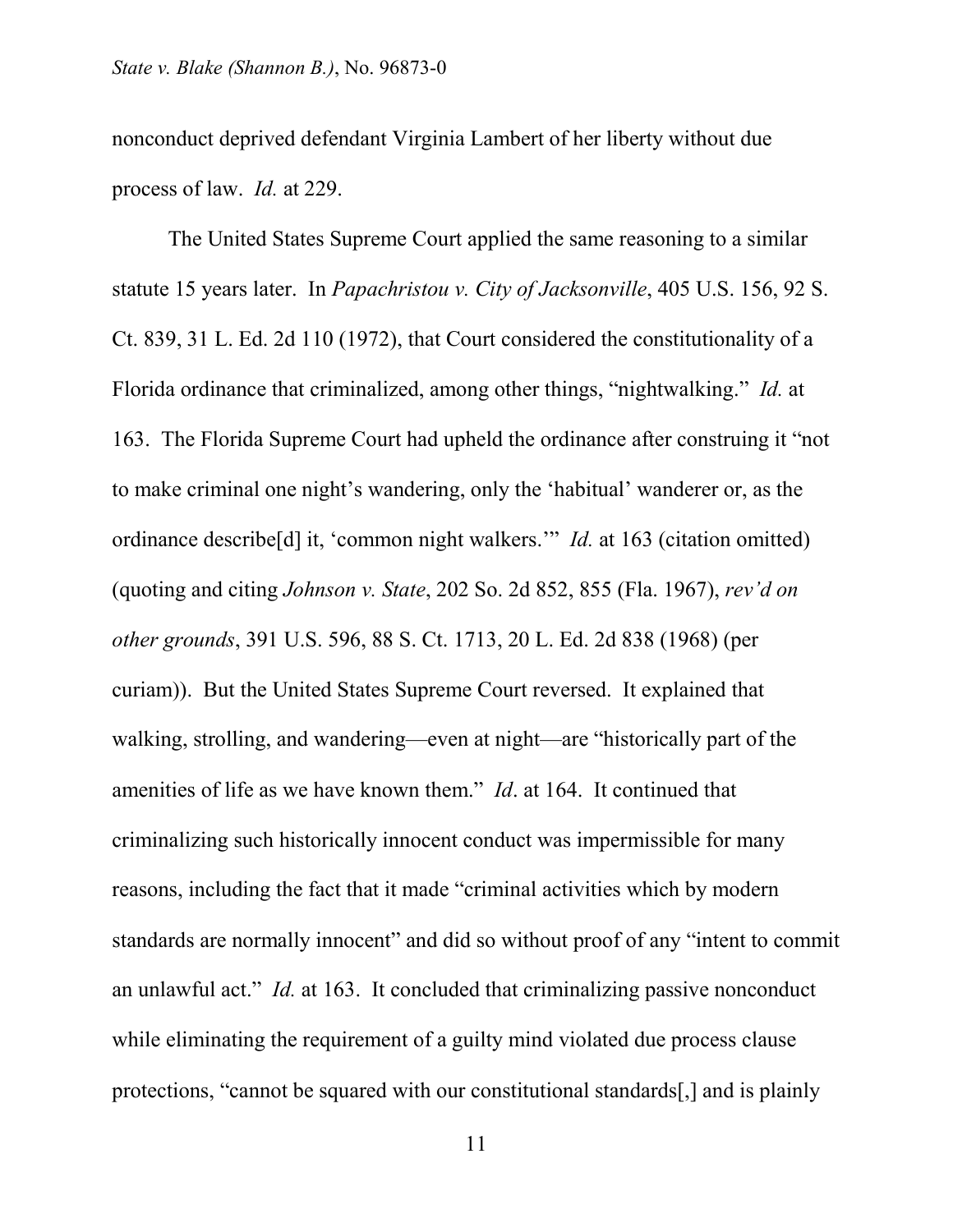$\overline{a}$ 

unconstitutional." *Id*. at 171. *Lambert*'s and *Papchristou*'s holdings rested on the due process clause of the Fourteenth Amendment. 355 U.S. at 229-30; 405 U.S. at 165; U.S. CONST. amend. XIV.

Our state constitution's due process clause provides even greater protection of individual rights in certain circumstances.<sup>[9](#page-11-0)</sup> Thus, this court's precedent also enforces the constitutional due process limit on the reach of the State's police power (though often without specifying the specific constitutional source of that limit). *City of Seattle v. Pullman*, 82 Wn.2d 794, 802, 514 P.2d 1059 (1973); *see also City of Seattle v. Drew*, 70 Wn.2d 405, 408, 423 P.2d 522 (1967) ("The right to be let alone is inviolate; interference with that right is to be tolerated only if it is necessary to protect the rights and the welfare of others.").Restating *Ragan*'s due process test, we have analyzed whether "the area of regulation [was] within the government's scope of authority and [whether] the particular ordinance [was] a reasonable regulatory measure in support of the area of concern." *Pullman*, 82 Wn.2d at 799 (citing *Markham Advert. Co. v. State*, 73 Wn.2d 405, 420-22, 439

<span id="page-11-0"></span><sup>&</sup>lt;sup>9</sup> We "have repeatedly noted that the United States Supreme Court's interpretation of the Fourteenth Amendment does not control our interpretation of the state constitution's due process clause." *State v. Bartholomew*, 101 Wn.2d 631, 639, 683 P.2d 1079 (1984) (citing *Olympic Forest Prods., Inc.*, 82 Wn.2d 418; *Petstel, Inc. v. County of King*, 77 Wn.2d 144, 459 P.2d 937 (1969)); *see also Yim*, 194 Wn.2d at 690 ("[T]his court has a duty to recognize heightened constitutional protections as a matter of independent state law in appropriate cases." (citing *O'Day v. King County*, 109 Wn.2d 796, 801-02, 749 P.2d 142 (1988))).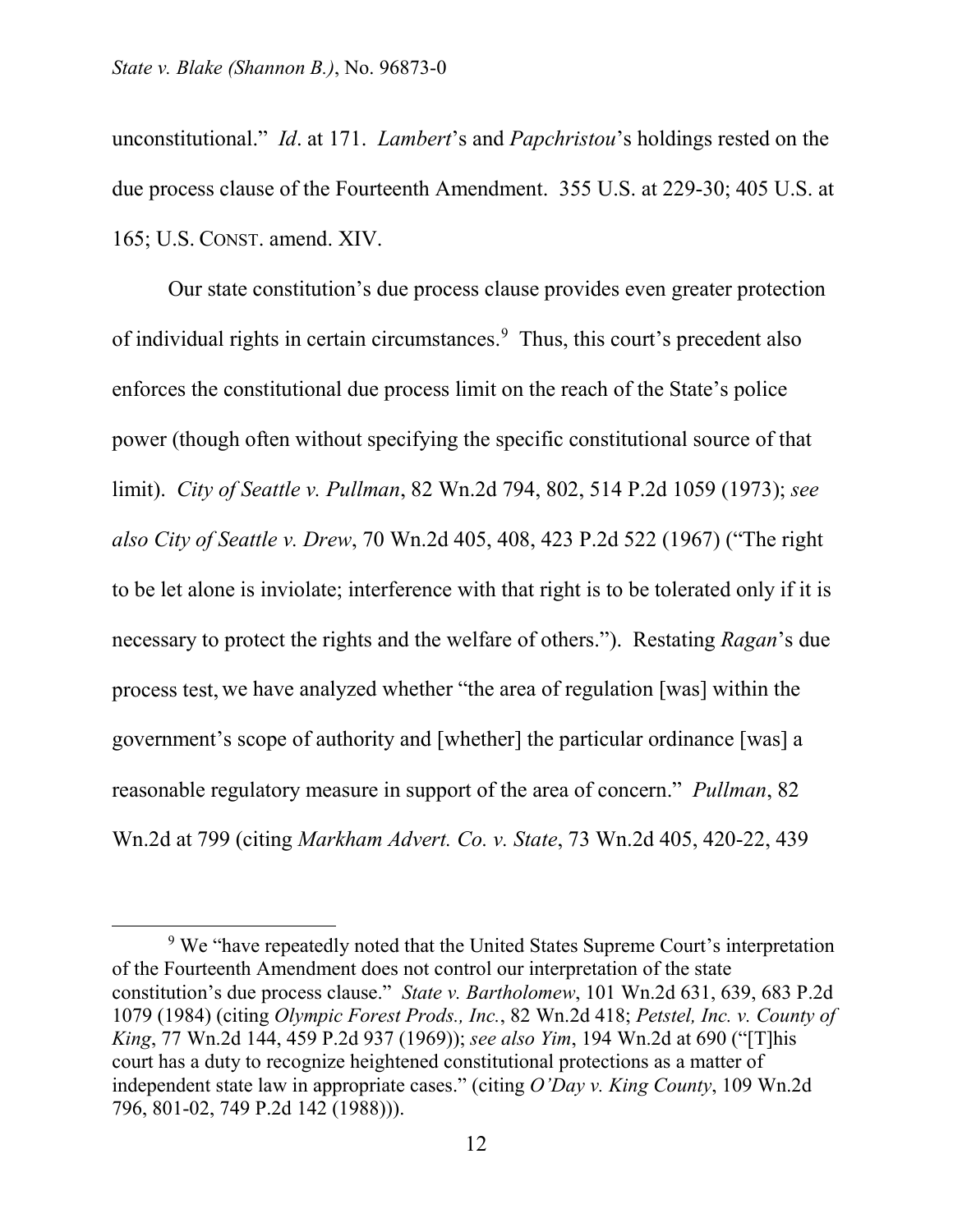P.2d 248 (1968), *overruled in part on other grounds by Yim*, 194 Wn.2d 682; *Ragan*, 58 Wn.2d 779). Applying that test, we have held that criminalization of passive nonconduct without mens rea "makes no distinction between conduct calculated to harm and that which is essentially innocent" and therefore exceeds the State's police power. *Id.* at 795.

The strict liability drug possession statute challenged in this case is similar to the strict liability curfew ordinance challenged in *Pullman.* In *Pullman*, the defendant challenged a Seattle ordinance that prohibited "accompanying a child during curfew hours." *Id.* By the language of the ordinance, "any minor under the age of 18 could be arrested for standing or playing on the sidewalk in front of his home at 10:01 p.m. on a warm summer evening." *Id.* Justice Utter, writing for the majority, recognized that the government has an "independent interest in the wellbeing of its youth" and hence has authority to "enact laws to assist those whose primary responsibility is for the well-being of minors." *Id.* at 800 (citing *Ginsberg v. New York*, 390 U.S. 629, 639, 88 S. Ct. 1274, 20 L. Ed. 2d 195 (1968)). But the challenged law made "no distinction between conduct calculated to harm and that which is essentially innocent," and it bore "an insufficient relationship to the objective of safeguarding minors." *Id.* at 795, 802. We therefore concluded that the law was "an unreasonable exercise of the police power." *Id.* at 800, 802. We explained that the record before the court was "absolutely devoid of any evidence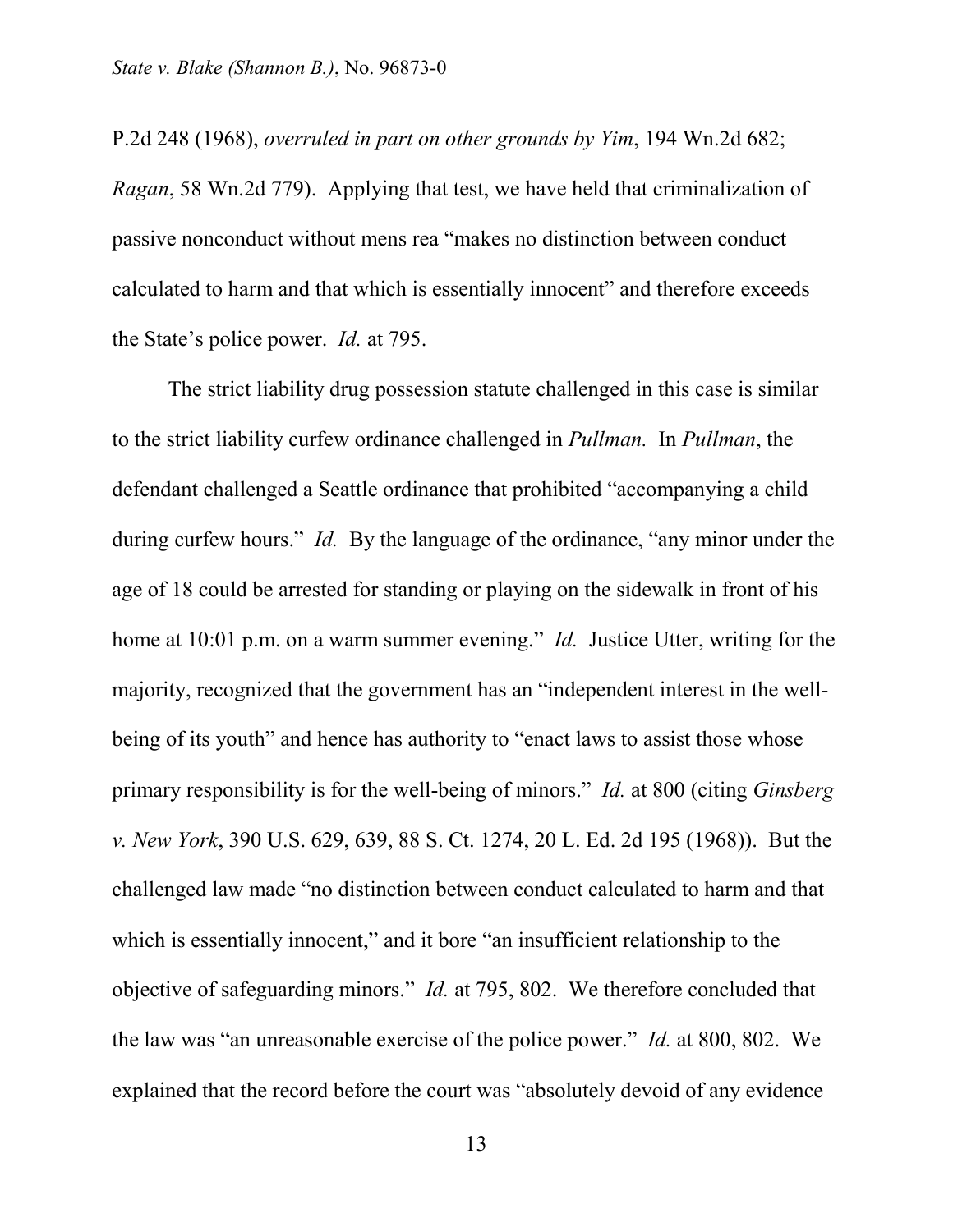showing 'bad conduct'. . . . [T]he mere fact that the defendant was in the presence of two minors during curfew hours resulted in this prosecution." *Id.* at 802.[10](#page-13-0) 

*Pullman* stands for the rule that the state legislature's exercise of its otherwise plenary police power to criminalize entirely passive and innocent nonconduct with no mens rea or guilty mind violates the due process clause of the state and federal constitutions. But as discussed below, the legislature criminalized exactly that sort of passive and innocent nonconduct in this case.

## *B. Blake Was Convicted of the Felony of Unknowing Possession of Drugs; This Is Wholly Innocent Nonconduct That Falls beyond the Legislature's Power To Criminalize*

The question before us today is whether unintentional, unknowing possession of a controlled substance is the sort of innocent, passive nonconduct that falls beyond the State's police power to criminalize. Because unknowing possession is just as innocent and passive as staying out late with a juvenile or

<span id="page-13-0"></span> $\overline{a}$ <sup>10</sup> Criminalization of innocent nonconduct also tends to place "unfettered" discretion" in the hands of police, *Papachristou*, 405 U.S. at 168, and can make people "'who look suspicious to the police'" become future criminals. *Pullman*, 82 Wn.2d at 801 (quoting *Papachristou*, 405 U.S. at 164). This risks violating other constitutional and statutory protections. *See* Research Working Grp. of Task Force on Race & Criminal Justice Sys., *Preliminary Report on Race and Washington's Criminal Justice System*, 35 SEATTLE U.L. REV. 623, 627-28, 651-53 (2012) (concluding that disproportionate minority representation in Washington's prisons is largely "explained by facially neutral policies that have racially disparate effects"); *see* Gabriel J. Chin, *Race, The War on Drugs, and the Collateral Consequences of Criminal Conviction*, 6 J. GENDER, RACE & JUST. 253, 262-70 (2002) (observing racial disparities in drug prosecutions and convictions).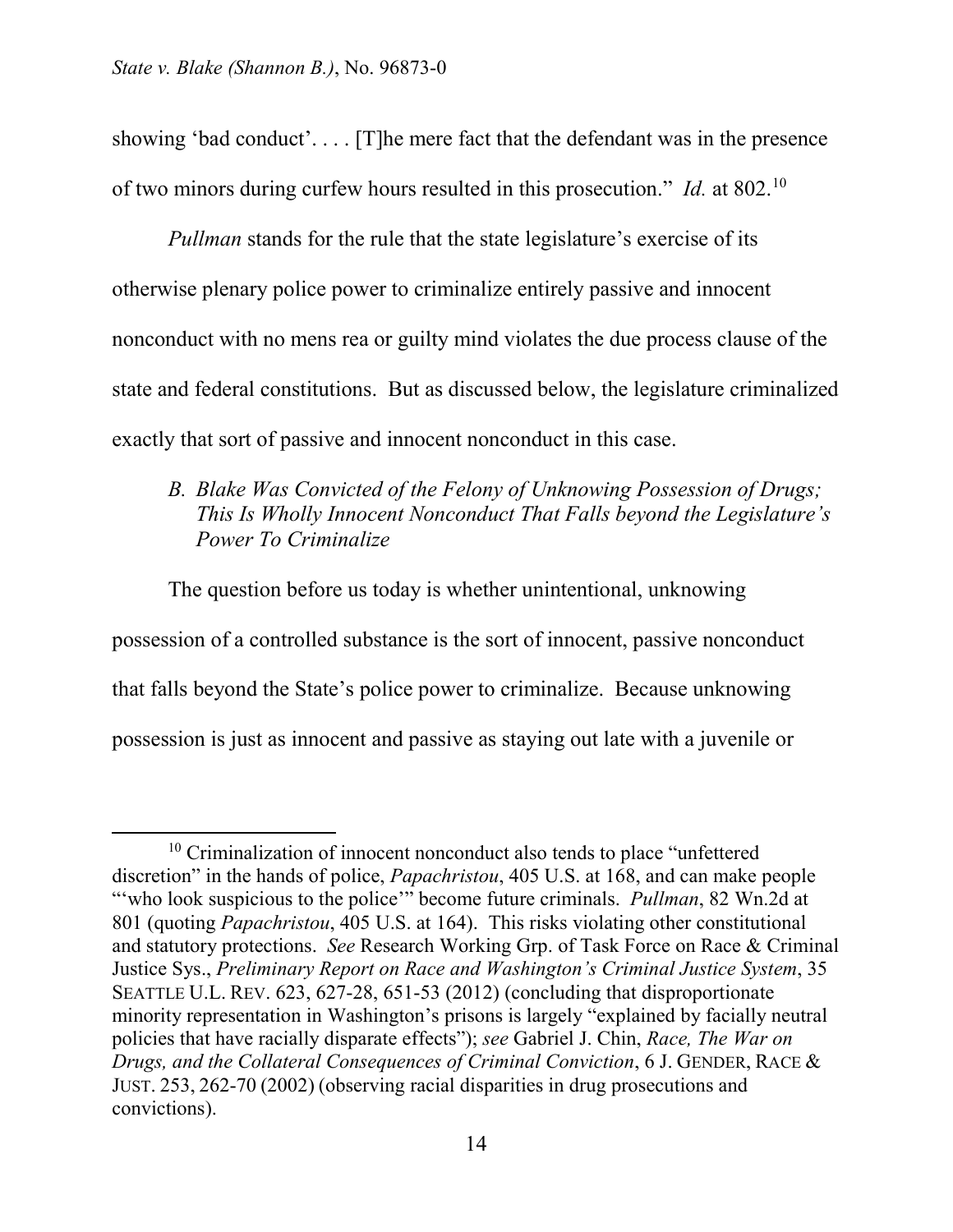remaining in a city without registering, we hold that this felony drug possession statute is just as unconstitutional as were the laws in *Lambert, Papachristou,* and *Pullman*.

To be sure, active *trafficking* in drugs, unlike standing outside at 10:01 p.m., is not innocent conduct. States have criminalized knowing drug possession nationwide, and there is plenty of reason to know that illegal drugs are highly regulated. The legislature surely has constitutional authority to regulate drugs through criminal and civil statutes.

But the possession statute at issue here does far more than regulate drugs. It is unique in the nation in criminalizing entirely innocent, *unknowing* possession. The statute would criminalize, to list a few examples:

"a letter carrier who delivers a package containing unprescribed Adderall; a roommate who is unaware that the person who shares his apartment has hidden illegal drugs in the common areas of the home; a mother who carries a prescription pill bottle in her purse, unaware that the pills have been substituted for illegally obtained drugs by her teenage daughter, who placed them in the bottle to avoid detection."

*State v. A.M.*, 194 Wn.2d 33, 64 n.13, 448 P.3d 35 (2019) (Gordon McCloud, J., concurring) (quoting *State v. Adkins*, 96 So. 3d 412, 432 (Fla. 2012) (Perry, J., dissenting)). "A person might pick up the wrong bag at the airport, the wrong jacket at the concert, or even the wrong briefcase at the courthouse. Or a child might carry an adult's backpack, not knowing that it contains the adult's illegal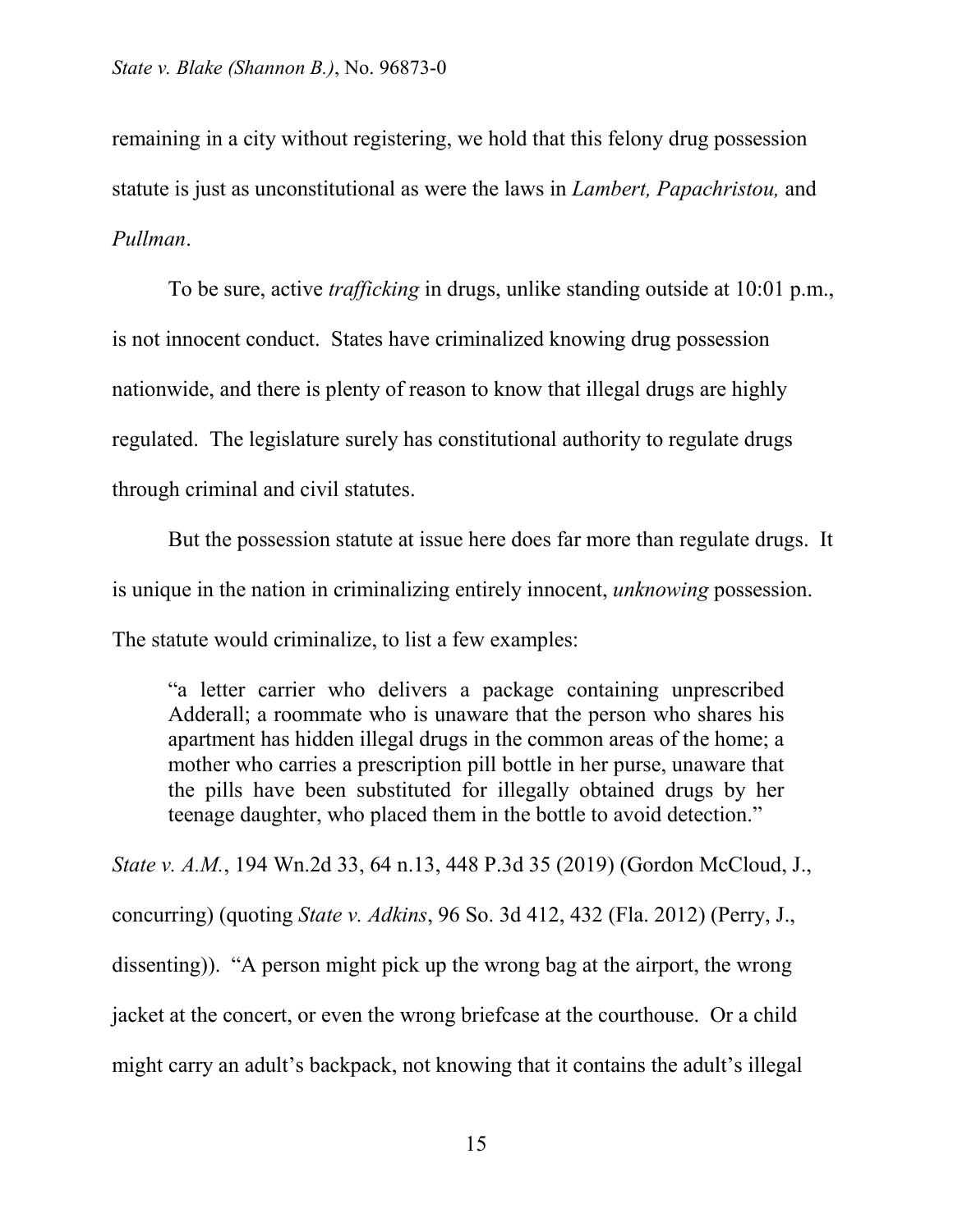drugs." *Id.* at 64. These examples illustrate the unreasonable disconnect between the statute's intended goals and its actual effects.

The possession statute also imposes harsh felony consequences on this passive nonconduct. Violation of this simple possession statute constitutes a class C felony. RCW 69.50.4013(2). It is punishable by a maximum of five years' imprisonment and a \$10,000 fine. RCW 9A.20.021(1)(c).

In addition, all such felony convictions strip defendants of many fundamental rights, both during their time of incarceration and long afterward. *See generally* Michael Pinard & Anthony C. Thompson, *Offender Reentry and the Collateral Consequences of Criminal Convictions: An Introduction*, 30 N.Y.U. REV. L. & SOC. CHANGE 585 (2006); Tarra Simmons, *Transcending the Stigma of a Criminal Record: A Proposal to Reform State Bar Character and Fitness Evaluations*, 128 YALE L.J.F. 759 (2019); *see also* MARGARET COLGATE LOVE, RELIEF FROM THE COLLATERAL CONSEQUENCES OF A CRIMINAL CONVICTION: A STATE-BY-STATE RESOURCE GUIDE 62 (2006) (collecting state laws regulating licensure and employment of convicted persons).

And drug offenders in particular are subject to countless harsh collateral consequences affecting all aspects of their lives. Pinard & Thompson, *supra*, at 588; Gabriel J. Chin, *Race, The War on Drugs, and the Collateral Consequences of Criminal Conviction*, 6 J. GENDER, RACE & JUST. 253, 259-60 ("Those convicted of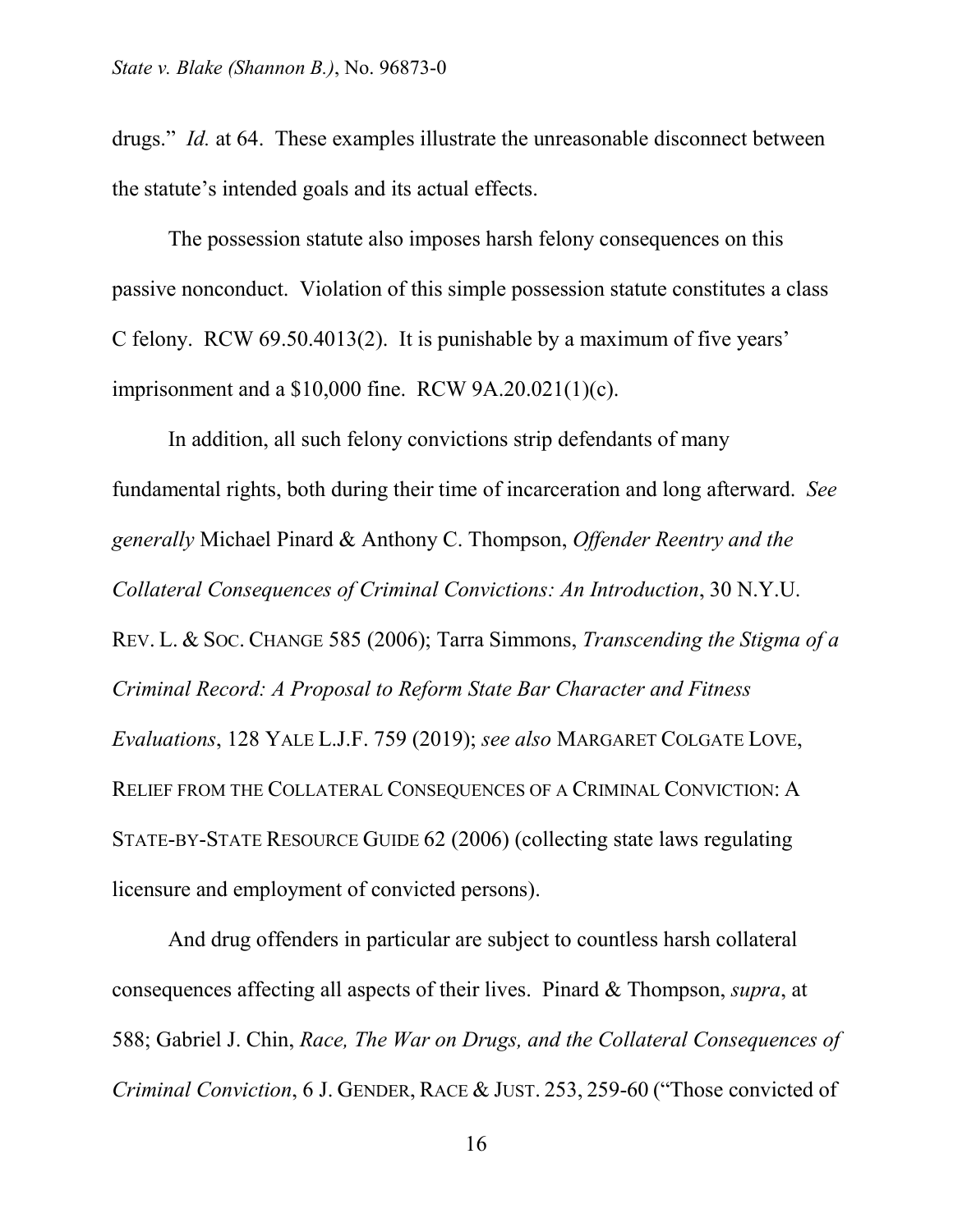$\overline{a}$ 

drug offenses are subject to a number of additional penalties," including denial of more than 750 federal benefits, including consequences for health care, education, employment, housing, parenting, professional licenses, and others.).<sup>[11](#page-16-0)</sup>

Imposing such harsh penalties for such innocent passivity violates the federal and state rule that passive and wholly innocent nonconduct falls outside the State's police power to criminalize. This is clear from a decision of the Louisiana Supreme Court on the constitutionality of a similar drug possession statue from 1980: *State v. Brown*, 389 So. 2d 48 (La. 1980). In that case, decided 40 years ago, the Louisiana Supreme Court recognized that a criminal statute penalizing

<span id="page-16-0"></span><sup>&</sup>lt;sup>11</sup>  $E.g., 20$  U.S.C. § 1091(r) (temporary ineligibility for student financial benefits); 21 U.S.C. § 862 (ineligibility for "the issuance of any grant, contract, loan, professional license, or commercial license provided by an agency of the United States or by appropriated funds of the United States"); 42 U.S.C. § 13661, 24 C.F.R. § 5.855 (denial of admission to federally assisted housing for a "reasonable time"); 21 U.S.C. § 862a (ineligibility for "assistance under any State program funded under part A of title IV of the Social Security Act," or for "benefits under the supplemental nutrition assistance program . . . or any State program carried out under" the Food and Nutrition Act of 2008); 22 U.S.C. § 2714 (ineligibility for passport during supervised release). Federal regulations make prior felony drug convictions a permissible basis for denying employment in certain jobs. *E.g.*, 48 C.F.R. § 352.237-72 ("Any conviction for a ... drug felony[] may be grounds for denying employment or for dismissal of an employee providing any" "child care services to children under the age of 18."); 21 C.F.R. § 1301.71 (preventing "collector[s]" of controlled substances from employing anyone "who has access to or influence over controlled substances acquired by collection . . . who has been convicted of any felony offense relating to controlled substances"); 28 C.F.R. § 97.11 (felony conviction bars employment with private prisoner transportation companies); 49 C.F.R. § 1544.229 (felony conviction bars employment as airport security screener or baggage handler); 18 U.S.C. § 922 (prohibiting any person convicted of a felony from possessing, selling, shipping, transporting, or receiving a firearm in interstate commerce); 42 U.S.C.  $\S 671(a)(20)(A)(ii)$  (preventing persons convicted of "drug-related offense[s]" from being approved as foster or adoptive parents for five years).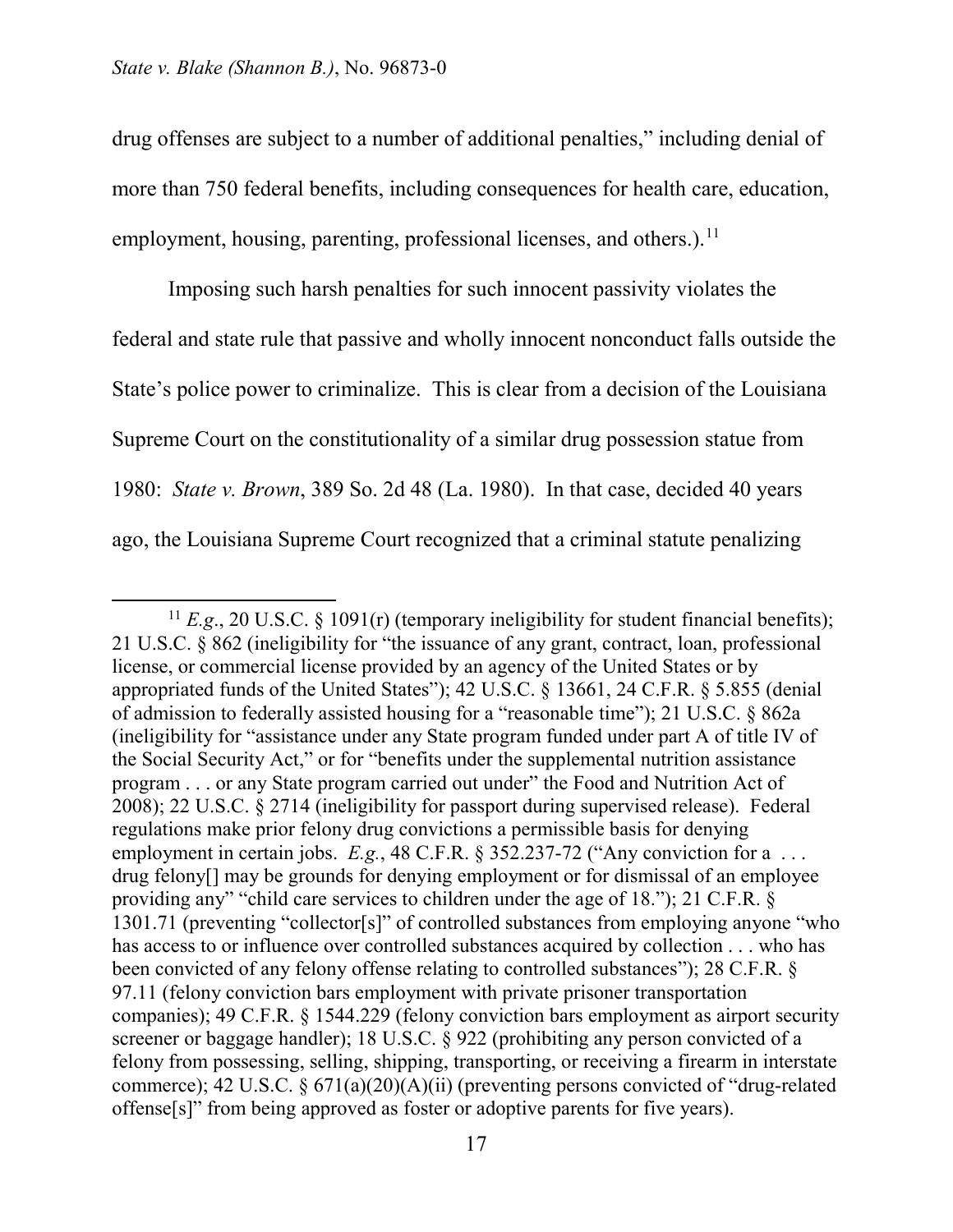unknowing drug possession violated the constitution. *Id.* at 51. The Louisiana statute had made it a crime to "'unknowingly or intentionally'" possess a controlled dangerous substance. *Id.* at 49 (quoting statute). The defendants challenged the criminalization of "unknowing" possession as unconstitutional. *Id.*  The Louisiana Supreme Court agreed. It ruled that, because the statute criminalized situations where "a third party hands the controlled substance to an unknowing individual who can then be charged with and subsequently convicted . . . without ever being aware of the nature of the substance he was given," which "offend[ed] the conscious [sic]," the statute was unconstitutional. *Id.* at 51.

It is certainly true that Louisiana provides the only example of a state court striking down a passive and unknowing possession statute like RCW 69.50.4013 as unconstitutional. But that's probably because Washington is the only state that continues to criminalize this innocent nonconduct. *See Bradshaw*, 152 Wn.2d at 534 (citing *Dawkins v. Maryland*, 313 Md. 638, 647 n.7, 547 A.2d 1041 (1988)) (recognizing Washington and North Dakota as the only "exceptions" to the general trend of criminalizing only knowing possession). The North Dakota legislature, the last other state to criminalize passive unknowing possession, amended its drug possession statute by adding a "willfulness" mens rea element in 1989. N.D. CENT. CODE § 19-03.1-23; 1989 N.D. LAWS 748.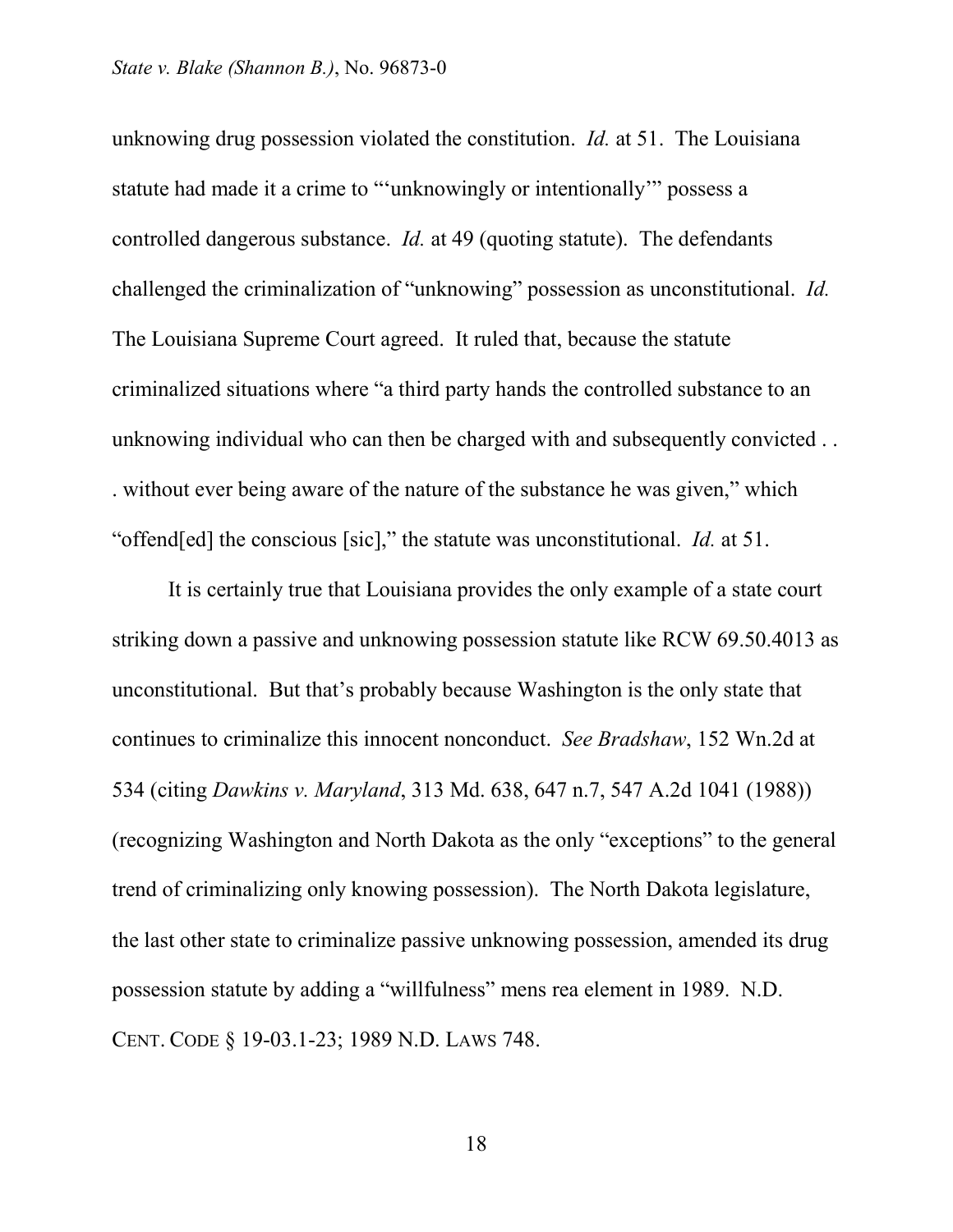$\overline{a}$ 

Washington's strict liability drug possession statute, like Louisiana's strict liability drug possession statute, is therefore unconstitutional. It criminalizes unknowing, and hence innocent, passivity and therefore "has an insufficient relationship to the objective of" regulating drugs. *Pullman*, 82 Wn.2d at 802. The statute "goes beyond the scope of legitimate police power authority." *Id.* (citing *Lazarus v. Faircloth*, 301 F. Supp. 266 (S.D. Fla. 1969), *vacated sub nom. Shevin v. Lazarus*, 401 U.S. 987 (1971); *Alves v. Justice Court*, 148 Cal. App. 2d 419, 306 P.2d  $601$  (1957)).<sup>[12](#page-18-0)</sup>

*C. The Unwitting Possession Defense Cannot Make the Statute Comply with Due Process*

This court recognized the harshness of its *Cleppe* holding that RCW 69.50.4013 permissibly criminalized innocent, passive, unknowing possession. It addressed that harsh result with what it admitted was an "anomalous," *Cleppe*, 96 Wn.2d at 380, device: the court created a brand new affirmative defense out of whole cloth. *Cleppe* decided that an "unwitting possession" affirmative defense, that the defendant had the burden to prove, would "ameliorate[]" the harshness of its strict liability decision. *Id.* at 380-81.

<span id="page-18-0"></span> $12$  The concurrence warns that our approach "has the potential to overturn a number of criminal statutes to the extent [we] find[] they criminalize innocent or passive conduct." Concurrence at 22. This does not seem to be a valid fear. It's the rare Washington State statute that criminalizes innocent, passive nonconduct; most Washington laws target actual conduct and most Washington laws target people who know, or should know, that they are engaging in that actual targeted conduct.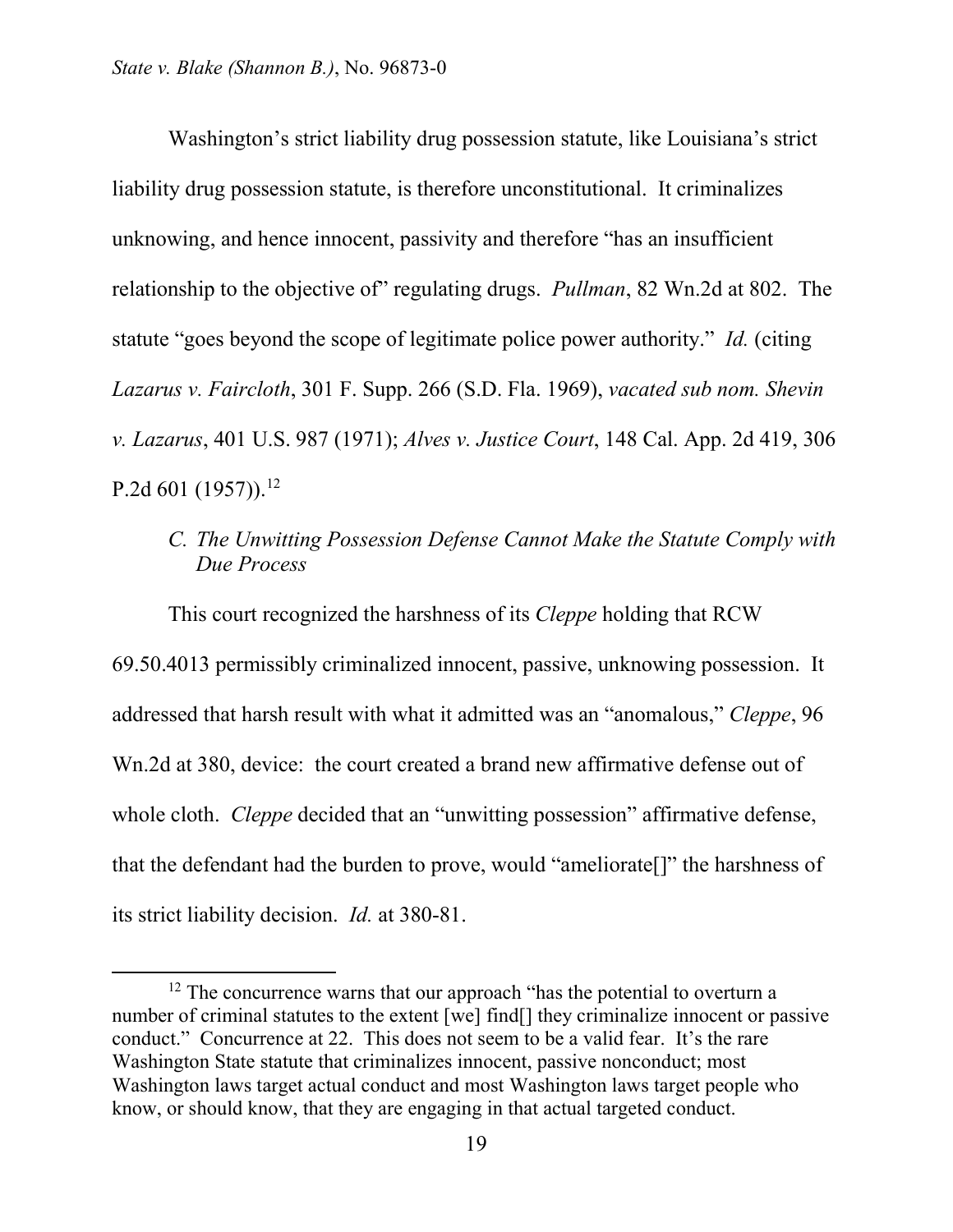Our addition of this affirmative defense to a statute that eliminated mens rea and was completely silent about affirmative defenses was "judicial legislation in its most direct form." *City of Kennewick v. Day*, 142 Wn.2d 1, 16, 11 P.3d 304 (2000) (Talmadge, J., concurring). *Bradshaw* nevertheless reiterated this affirmative defense and justified doing so because it "ameliorates the harshness of a strict liability crime." 152 Wn.2d at 538 (citing *Cleppe*, 96 Wn.2d at 380-81).

The State contends that this rewrite saves the statute. Suppl. Br. of Resp't at 17. Blake argues that the defense unconstitutionally shifts the burden of proof onto her from the State. Pet'r's Suppl. Br. at 5-7. We disagree with both of them.

The starting point for analyzing these two competing contentions is that "[t]he State is foreclosed from shifting the burden of proof to the defendant only 'when an affirmative defense . . . negate[s] an element of the crime.'" *Smith v. United States*, 568 U.S. 106, 110, 133 S. Ct. 714, 184 L. Ed. 2d 570 (2013) (quoting *Martin v. Ohio*, 480 U.S. 228, 237, 107 S. Ct. 1098, 94 L. Ed. 2d 267 (1987) (Powell, J., dissenting)); *see State v. W.R.*, 181 Wn.2d 757, 765, 336 P.3d 1134 (2014) ("[W]hen a defense necessarily negates an element of the crime, it violates due process to place the burden of proof on the defendant."). As we ruled in *Cleppe* and *Bradshaw*, the simple possession statute lacks a mens rea element entirely. Thus, contrary to the defense's argument, placing the burden to prove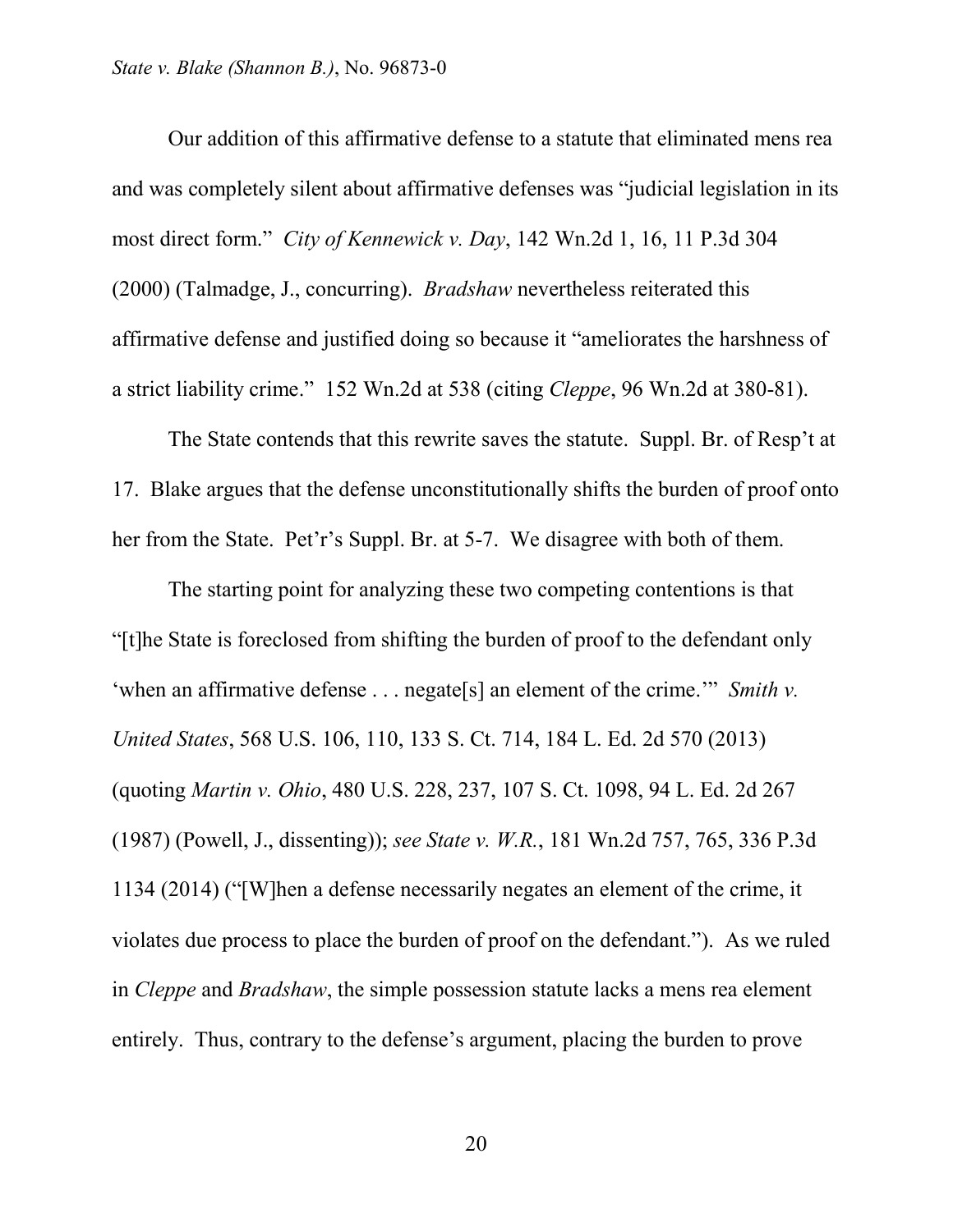unwitting possession on the defendant does not "negate" any existing element of the crime.

Instead, the question is whether the legislature may constitutionally penalize passive, unknowing drug possession without a mens rea element at all. Contrary to the State's argument, the affirmative defense does not play into this analysis because it does not impact the elements that the State must prove to secure a conviction. A judicially created affirmative defense may "ameliorate the harshness" of criminalizing innocent nonconduct, but it cannot save an unconstitutional statute.

The judicially created affirmative defense therefore has no legitimate place in our analysis of whether the statute that the legislature created exceeds its police powers.

### II. CONSTITUTIONAL AVOIDANCE IS IMPOSSIBLE BECAUSE THE LEGISLATURE CLEARLY INTENDED TO OMIT A MENS REA ELEMENT FROM THIS STATUTE

At one point in time, it might have been possible to avoid this constitutional problem by reading a mental element into the statute. But that time has passed. Now, in 2021, we have overwhelming evidence that the legislature intends the simple possession statute to penalize innocent nonconduct, and we have overwhelming legal authority that this violates the due process clauses of the state and federal constitutions.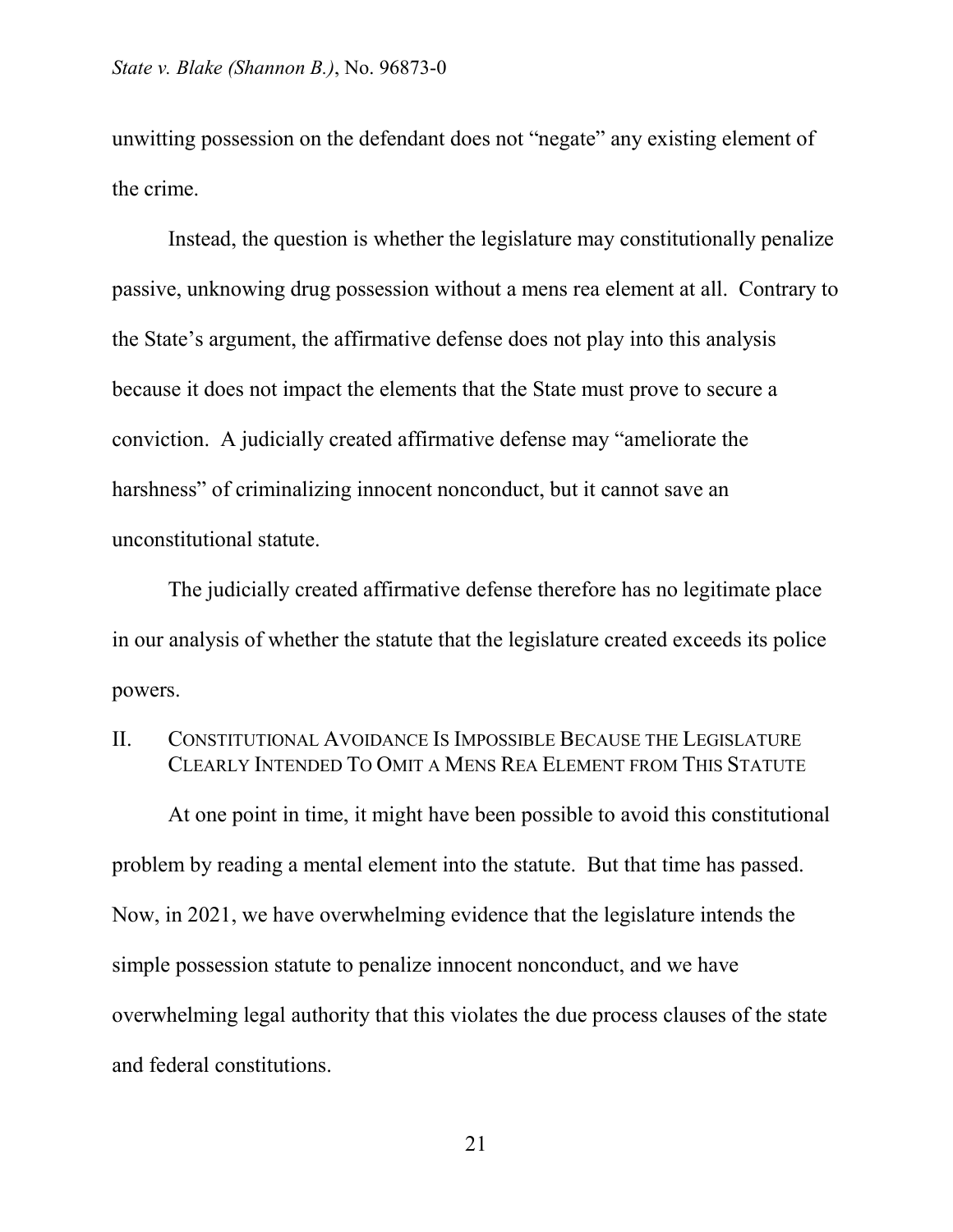## *A. We Usually Interpret Statutes To Avoid Constitutional Problems— Including Reading in Absent Mens Rea Elements*

In general, "[w]e construe statutes to avoid constitutional doubt." *Utter ex rel. State v. Bldg. Indus. Ass'n of Wash.*, 182 Wn.2d 398, 434, 341 P.3d 953 (2015) (citing *State v. Robinson*, 153 Wn.2d 689, 693-94, 107 P.3d 90 (2005). But we construe statutes only "to avoid constitutional difficulties when such construction is consistent with the purposes of the statute." *In re Pers. Restraint of Williams*, 121 Wn.2d 655, 665, 853 P.2d 444 (1993).

In many cases, these statutory interpretation rules have led the United States Supreme Court and this court to read mens rea elements into statutes where the legislature omitted them. *See, e.g.*, *Staples v. United States*, 511 U.S. 600, 619, 114 S. Ct. 1793, 128 L. Ed. 2d 608 (1994) (interpreting a mens rea element into an unlawful firearm possession statute); *State v. Anderson*, 141 Wn.2d 357, 366, 5 P.3d 1247 (2000) (same); *State v. Boyer*, 91 Wn.2d 342, 344, 588 P.2d 1151 (1979) (interpreting a mens rea element into the unlawful delivery of a controlled substance statute).

This line of cases does not explicitly discuss the constitutional limits of the police power—it emphasizes interpreting each statute in light of "the background rules of the common law, in which the requirement of some mens rea for a crime is firmly embedded." *Staples*, 511 U.S. at 605 (citation omitted) (citing *United States*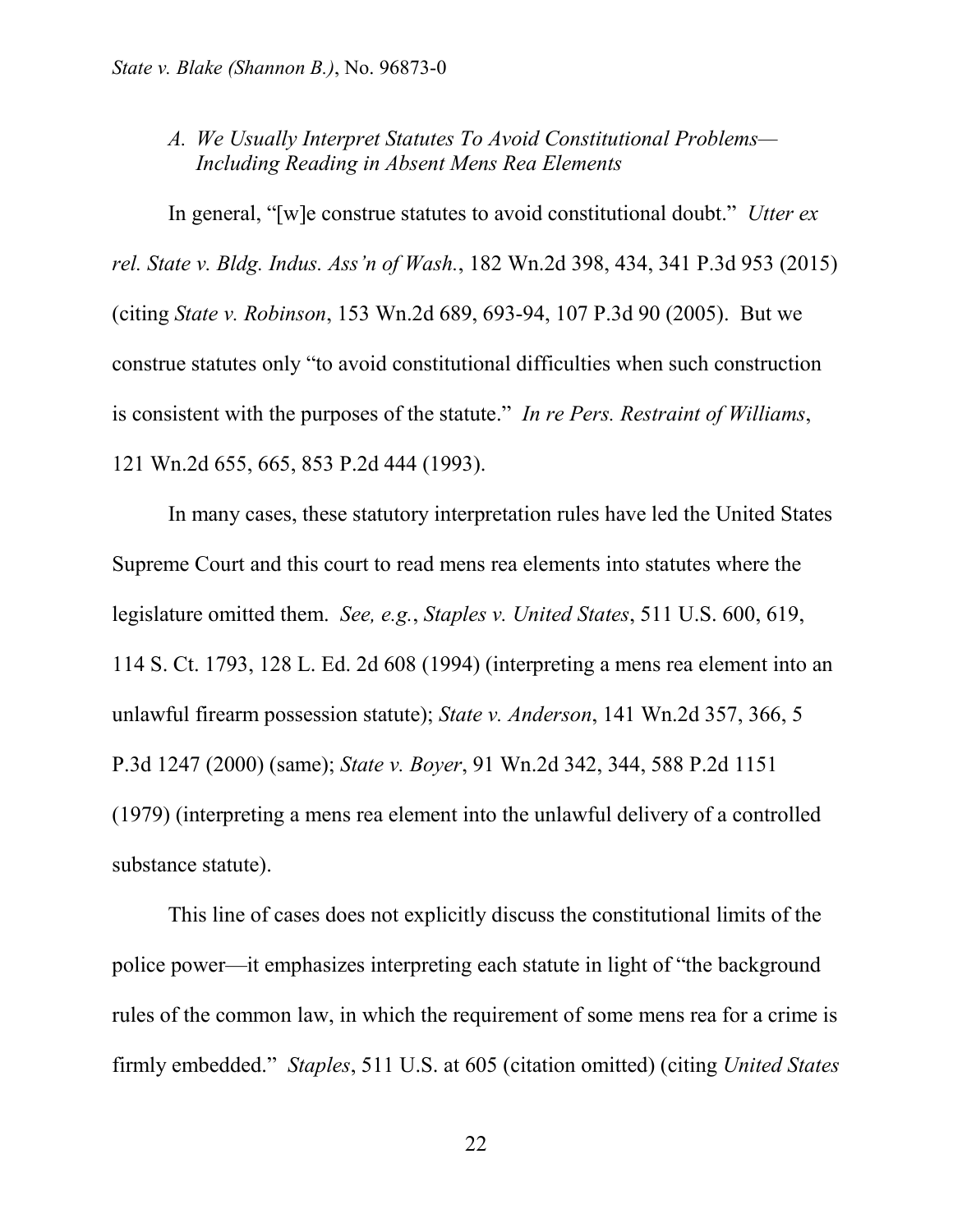*v. U.S. Gypsum Co.*, 438 U.S. 422, 436-37, 98 S. Ct. 2864, 57 L. Ed. 2d 854 (1978)). But they reflect a consistent concern about criminalizing fundamentally innocent conduct. *Staples*, 511 U.S. at 610 ("[T]he Government ignores the particular care we have taken to avoid construing a statute to dispense with *mens rea* where doing so would 'criminalize a broad range of apparently innocent conduct.'" (quoting *Liparota v. United States*, 471 U.S. 419, 426, 105 S. Ct. 2084, 85 L. Ed. 2d 434 (1985))); *Anderson*, 141 Wn.2d at 366 (concluding that the "[m]ost compelling" reason to interpret mens rea into the statute was "the fact that entirely innocent conduct may fall within the net cast by the statute in question"); *Boyer*, 91 Wn.2d at 344 ("[W]ithout the mental element of knowledge, even a postal carrier would be guilty of the crime were he innocently to deliver a package which in fact contained a forbidden narcotic."); *see also Rehaif v. United States*, U.S. \_\_, 139 S. Ct. 2191, 2196, 204 L. Ed. 2d 594 (2019) ("The cases in which we have emphasized scienter's importance in separating wrongful from innocent acts are legion.").

In part to address this concern, we have adopted a series of factors to consider in deciding whether to interpret a mens rea element into an otherwise strict liability statute. *Yishmael*, 195 Wn.2d at 166 (quoting *Bash*, 130 Wn.2d at 605-06). But the case before us today does not lend itself to this approach. Unlike the statutes in *Staples*, *Anderson*, and *Boyer*, we are not interpreting RCW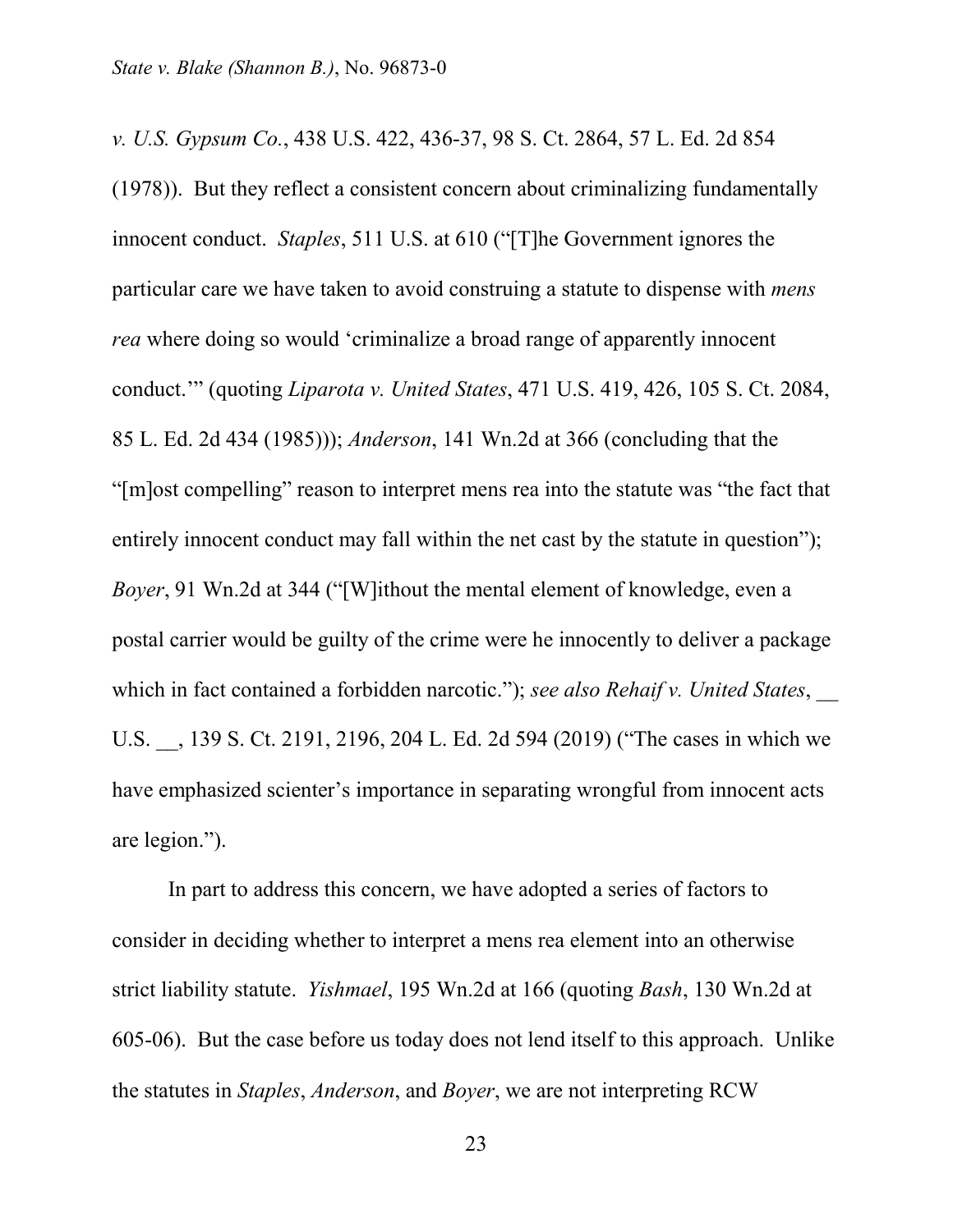$\overline{a}$ 

 $69.50.4013$  $69.50.4013$  for the first time.<sup>13</sup> Instead, we face 40 years of precedent and legislative acquiescence.

### *B. The Legislature Has Embraced Our Early* Cleppe *and* Bradshaw *Decisions Holding that RCW 69.50.4013 Imposed Strict Felony Liability*

The legislature "'is presumed to be aware of judicial interpretation of its enactments,' and where statutory language remains unchanged after a court decision the court will not overrule clear precedent interpreting the same statutory language." *Riehl v. Foodmaker, Inc.*, 152 Wn.2d 138, 147, 94 P.3d 930 (2004) (quoting *Friends of Snoqualmie Valley v. King County Boundary Review Bd.*, 118 Wn.2d 488, 496-97, 825 P.2d 300 (1992)). This is why "[c]onsiderations of *stare decisis* have special force in the area of statutory interpretation, for here, unlike in the context of constitutional interpretation, the legislative power is implicated, and Congress remains free to alter what we have done." *Patterson v. McLean Credit Union*, 491 U.S. 164, 172-73, 109 S. Ct. 2363, 105 L. Ed. 2d 132 (1989).

<span id="page-23-0"></span><sup>&</sup>lt;sup>13</sup> If we were interpreting RCW 69.50.4013 for the first time, we would interpret the statute to include a mens rea element for the reasons outlined by the concurrence. *See* concurrence at 13-19 (explaining the errors of statutory interpretation in *Cleppe* and *Bradshaw* and highlighting the harm they have caused, particularly to minority communities). But the interpretive rule of legislative acquiescence bars us from disregarding that body's failure to amend the drug possession statute for the last 40 years. The concurrence seems to disagree with our use of legislative acquiescence as an interpretive tool; it makes plausible arguments about its origin and weaknesses, particularly when interpreting criminal statutes. The parties, however, have not made those arguments or asked us to overturn our precedent on that point.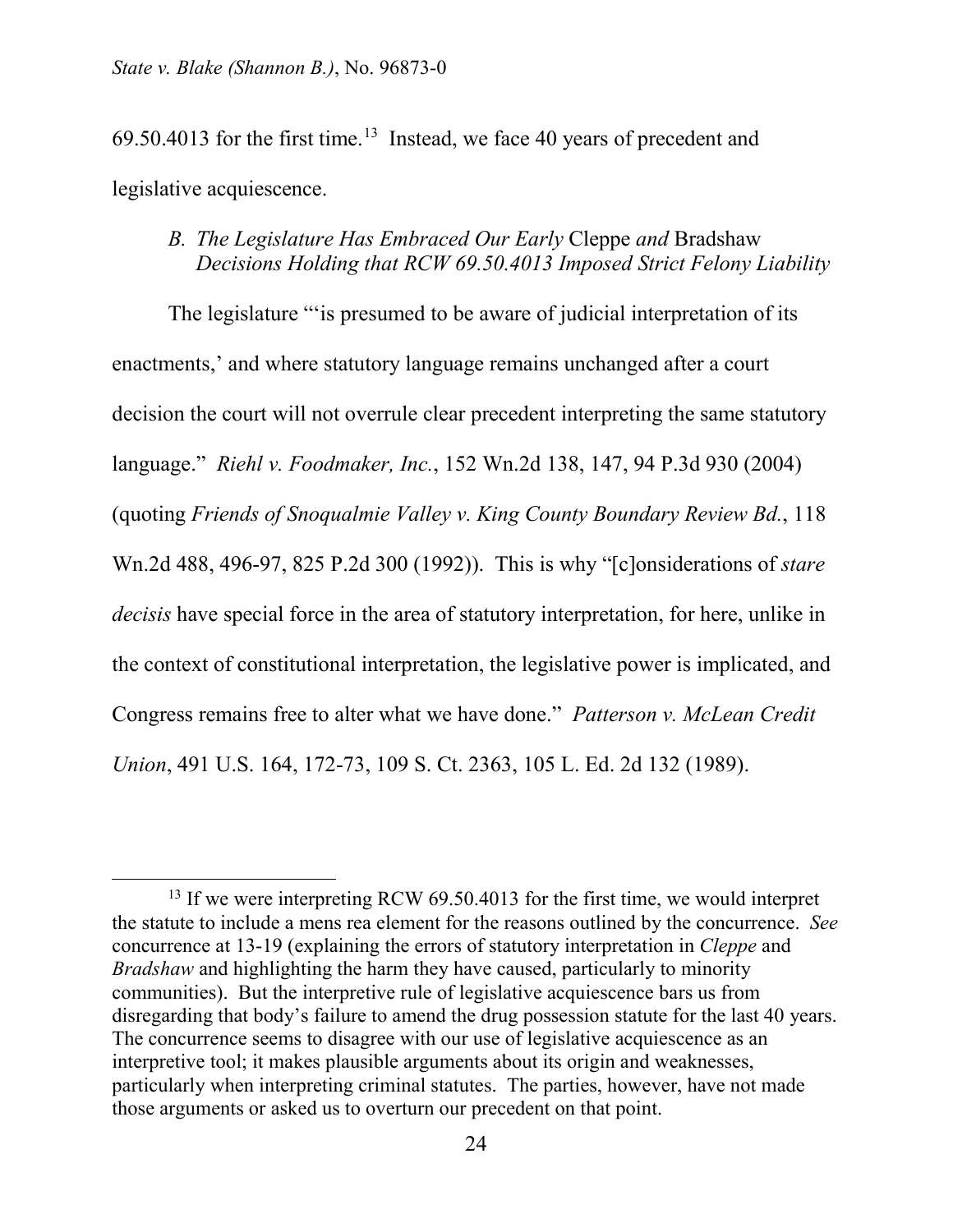In *Buchanan v. International Brotherhood of Teamsters*, for example, we were concerned that we had misinterpreted a statute in a prior case. 94 Wn.2d 508, 511, 617 P.2d 1004 (1980). But 22 legislative sessions had passed over 17 years and left our interpretation intact. *Id.* We therefore held that this showed that "it was and is the policy of the legislature to concur in" our prior ruling. *Id.* Despite a contrary United States Supreme Court holding interpreting identical language in a federal statute, we held that given that history of legislative acquiescence, the power to change our decision rested solely with the legislature. *Id.*

Coming back to the drug possession statute, 40 years ago, we held that "if the legislature had intended guilty knowledge or intent to be an element of the crime of simple possession of a controlled substance it would have put the requirement in the act." *Cleppe*, 96 Wn.2d at 380. Sixteen years ago, we doubled down on *Cleppe*'s interpretation, holding that "[t]he legislature ha[d] amended RCW 69.50.401 seven times since *Cleppe*" without adding a mens rea element. *Bradshaw*, 152 Wn.2d at 537. This acquiescence in our decisions made the legislative intent "so clear" that we again declined to "read a mens rea element into the mere possession statute." *Id.* at 540.

Since *Bradshaw*, the legislature and the people have amended the simple possession statute an additional four times. *See* LAWS OF 2017, ch. 317, § 15;

25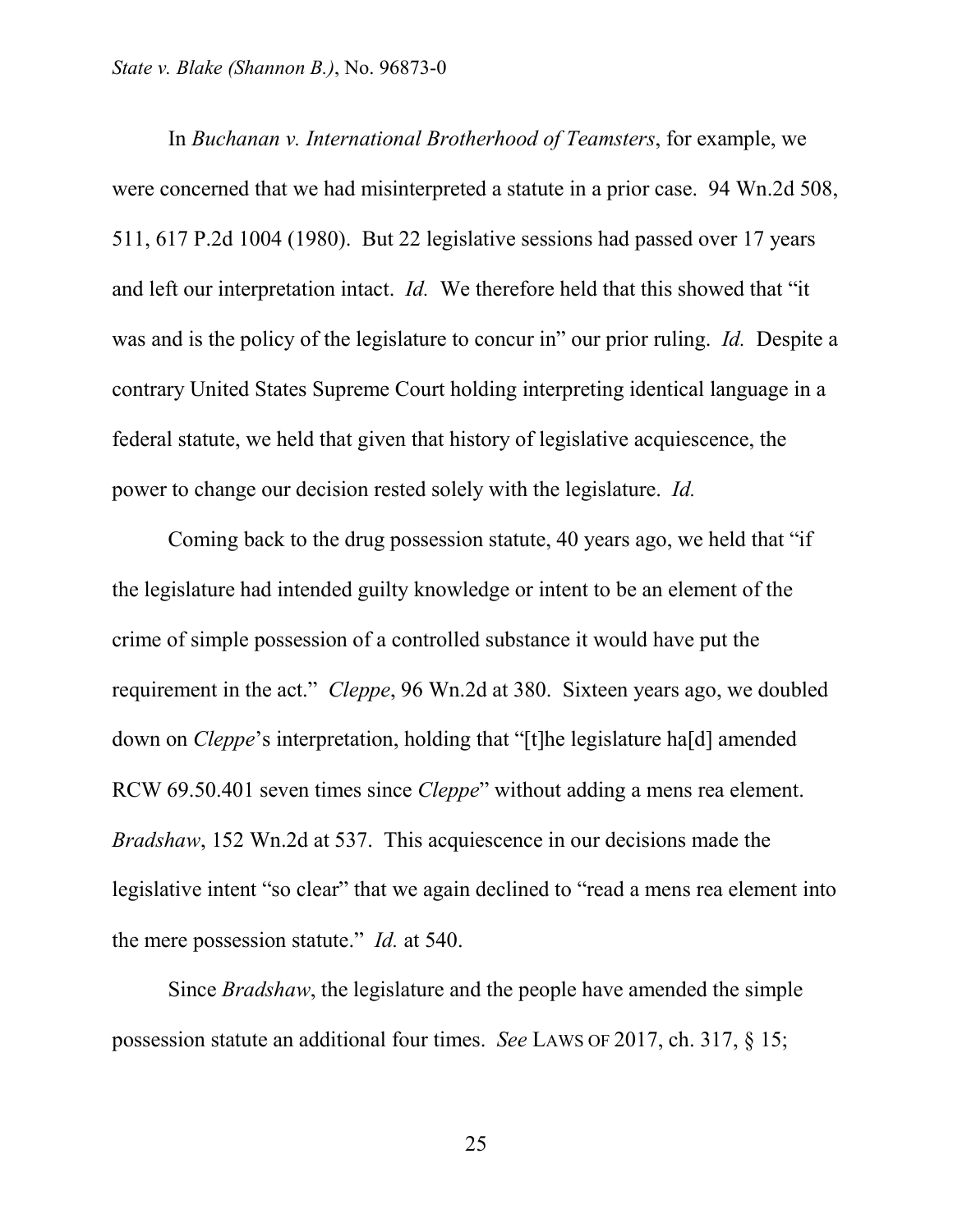LAWS OF 2015, 2d Spec. Sess., ch. 4, § 503; LAWS OF 2015, ch. 70, § 14; LAWS OF 2013, ch. 3, § 20 (Initiative 502). Neither has ever added a mens rea element.

We are confident that the legislature has not remained silent out of ignorance of our decisions. *Cleppe* and *Bradshaw* are far from obscure—these decisions have been frequently cited and have impacted the lives of countless criminal defendants as drug possession cases churn through the Washington courts. *See, e.g.*, *Day*, 142 Wn.2d at 10-11; *State v. Staley*, 123 Wn.2d 794, 799, 872 P.2d 502 (1994); *A.M.*, 194 Wn.2d at 44 (Gordon McCloud, J., concurring). The drug statute that they interpreted has affected thousands upon thousands of lives, and its impact has hit young men of color especially hard. *See* Research Working Grp. of Task Force on Race & Criminal Justice Sys., *Preliminary Report on Race and Washington's Criminal Justice System*, 35 SEATTLE U.L. REV. 623, 651-56 (2012) (attributing Washington's racially disproportionate criminal justice system to disparity in drug law enforcement and drug-related asset forfeiture, among many other causes). *Cleppe* and *Bradshaw* "struck at the heart of our criminal law and social policies. The legislative silence is thus all the more deafening." *A.M.*, 194 Wn.2d at 56 (Gordon McCloud, J., concurring).

Thus, it remains true that "[w]here an issue may be resolved on statutory grounds, the court will avoid deciding the issue on constitutional grounds," *Tunstall v. Bergeson*, 141 Wn.2d 201, 210, 5 P.3d 691 (2000) (citing *Senear v.*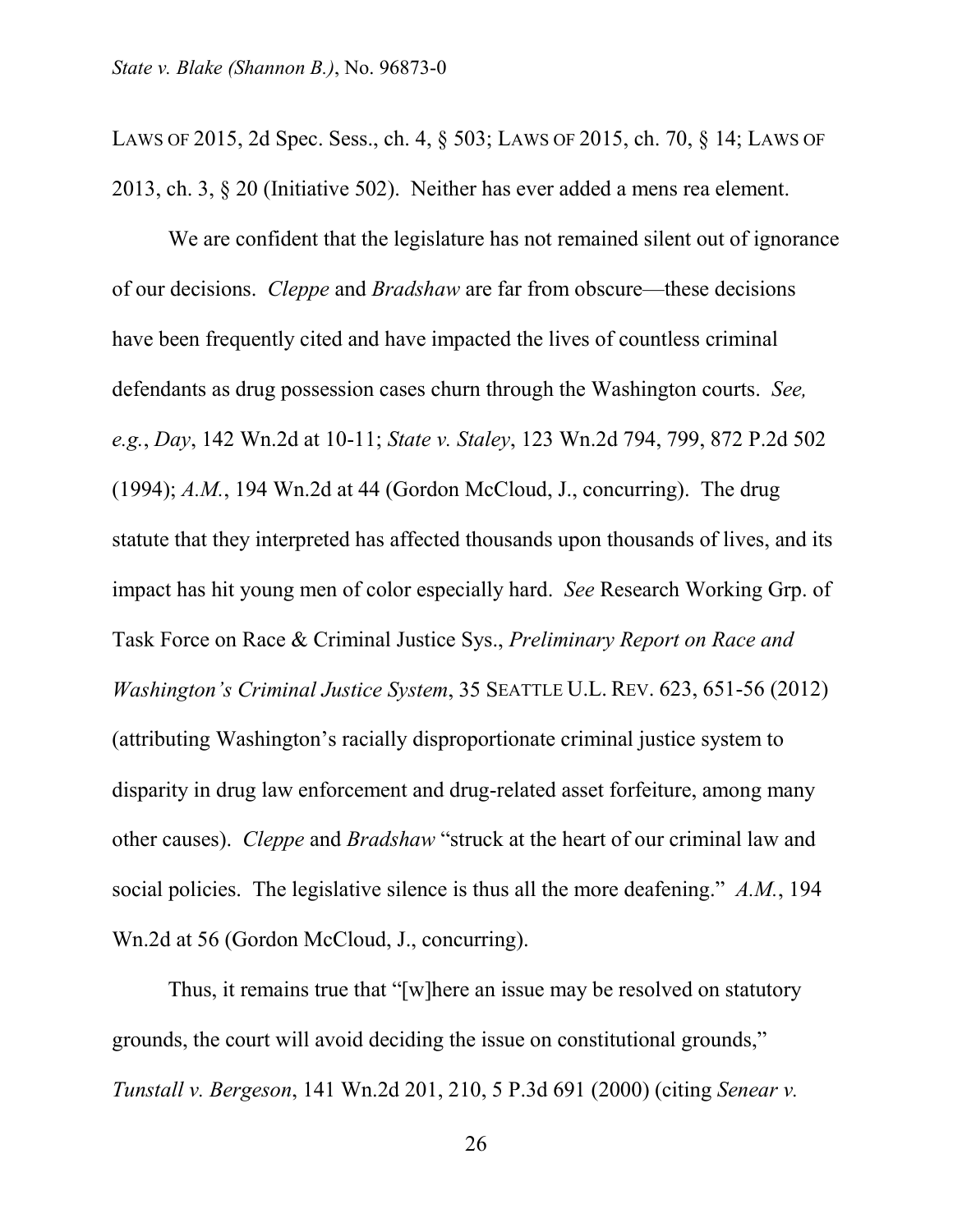$\overline{a}$ 

*Daily Journal-Am.*, 97 Wn.2d 148, 152, 641 P.2d 1180 (1982)).But the history summarized above shows that the "issue" of interpreting RCW 69.50.4013's as a strict liability statute can no longer be "resolved" by this court "on statutory grounds." Because of the clarity of our prior decisions about this statute and the legislature's lengthy acquiescence, it is impossible to avoid the constitutional problem now (unless we overturn our own legislative acquiescence precedent as the concurrence, but not the parties, want us to do).<sup>14</sup>

III. THE STATE RETAINS THE POWER TO ENACT STRICT LIABILITY CRIMES, BUT THE SIMPLE POSSESSION STATUTE IS UNIQUE IN OUR STATE IN PUNISHING WHOLLY INNOCENT NONCONDUCT

The State compares the drug possession statute to other crimes and claims that declaring it unconstitutional will undermine the legitimacy of those crimes, also. For example, the State is concerned about the continuing validity of strict liability crimes such as child rape. Suppl. Br. of Resp't at 9 (citing RCW 9A.44.030; *State v. Chhom*, 128 Wn.2d 739, 743, 911 P.2d 1014 (1996); *State v. Joseph*, 3 Wn. App. 2d 365, 374, 416 P.3d 738 (2018)).

But the simple possession statute does not violate the due process clause solely because it is a strict liability crime. Instead, the simple possession statute

<span id="page-26-0"></span><sup>&</sup>lt;sup>14</sup> The concurrence contends that its approach "resolves this case on narrow grounds." *Id.* at 22. But the concurrence's approach disregards the court's "fundamental objective" when interpreting statutes: "to ascertain and carry out the Legislature's intent." *Dep't of Ecology v. Campbell & Gwinn, LLC*, 146 Wn.2d 1, 9, 43 P.3d 4 (2002). That is the proper role for this court.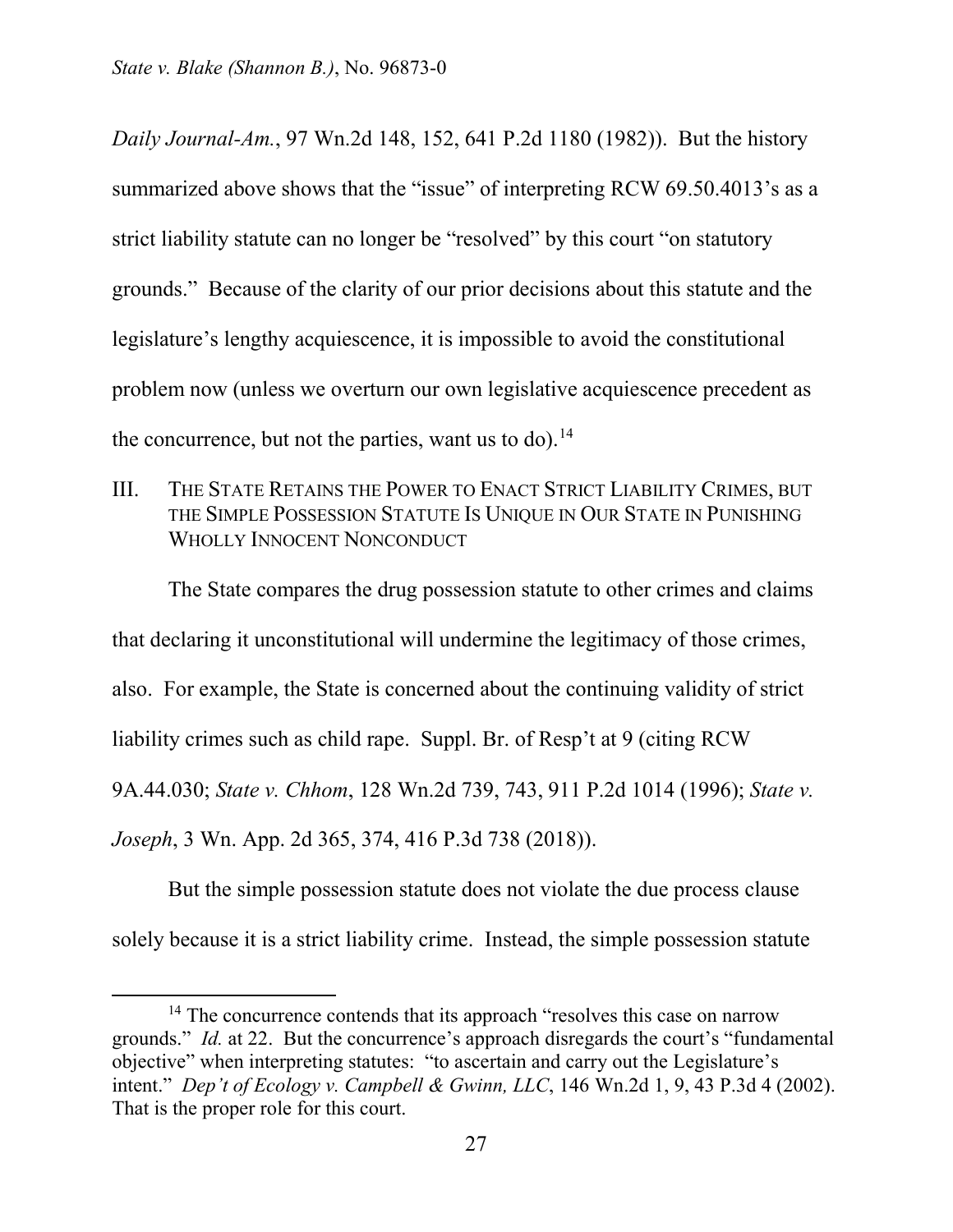violates the due process clause because it criminalizes wholly innocent and passive nonconduct on a strict liability basis.

We do nothing here today to disturb the legislature's power to enact strict liability crimes. *See Yishmael*, 195 Wn.2d at 163-72 (holding unlawful practice of law to be a strict liability crime); *see also State v. Deer*, 175 Wn.2d 725, 731, 287 P.3d 539 (2012) ("As a strict liability crime, child rape in the third degree requires no proof of mens rea." (citing *Chhom*, 128 Wn.2d at 741-43)). Even after today, when the legislature enacts a statute without explicit mens rea language, we will still look to the statutory language, the legislative history, and a series of nonexclusive factors to determine "whether the legislature intended to create a strict liability offense." *Yishmael*, 195 Wn.2d at 164-66. Our ruling today does not change this statutory interpretation analysis; the only reason that we have not applied that analysis here is because the proper interpretation of RCW 69.50.4013 is already settled law.

The only thing we change here today is our view of the validity of the simple possession law as written and interpreted by this court. The key distinction between this simple possession statute and other, valid, strict liability crimes is that the former statute penalizes passive and innocent nonconduct (without mens rea) while the latter statutes do not. For example, to prove that a defendant practiced law unlawfully, the State must show that the defendant actually "practice[d] law,

28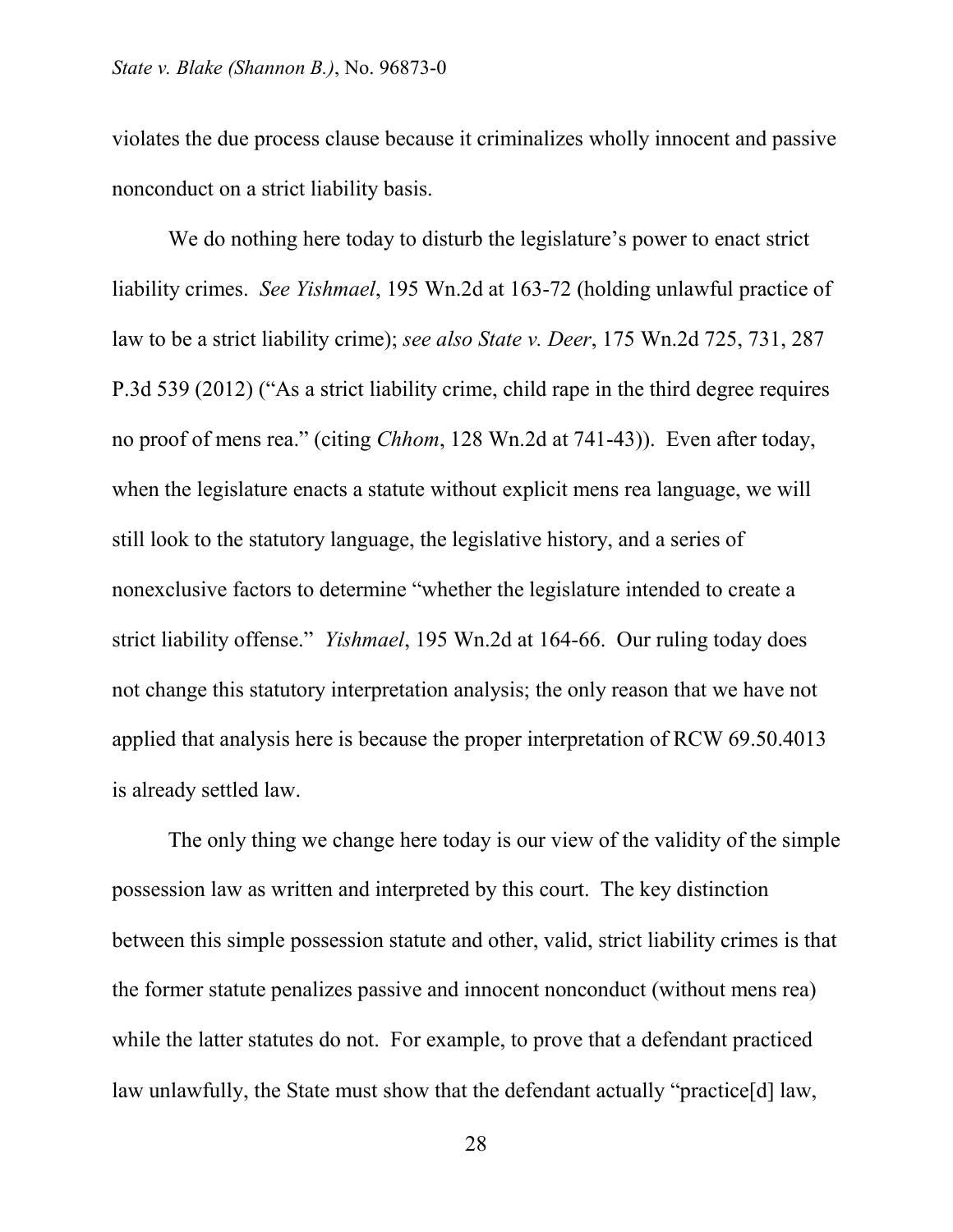or [held] himself or herself out as entitled to practice law." RCW 2.48.180(2)(a). That conduct is, well, conduct. To be sure, *Yishmael* held that the defendant need not *know* that his or her conduct constituted the "practice of law." 195 Wn.2d at 172. But we continued that the State must still prove the activity of practicing law, and that, of course, requires the State to show intentional activity (not passivity). *Id.* at 177. As we explained, "Yishmael did not dispute that he gave his clients advice about homesteading, adverse possession, and talking with the police, and that he offered assistance in completing documents to be filed with the county recorder's office." *Id.* Not surprisingly, Yishmael did not claim that he had not intended any of those actions. *Id.*

Similarly, to convict a defendant of rape of a child, the State must prove that the defendant "ha[d] sexual intercourse with another" who is under a particular age, depending on the degree of the crime. RCW 9A.44.073, .076, .079. Sexual intercourse is conduct, not passivity. The crime is "strict liability" in the sense that the State need prove only "'the doing of the acts constituting the offense,'" *State v. Smith*, 3 Wn.2d 543, 553, 101 P.2d 298 (1940); the State need not prove that the defendant knew the victim's age, which is what makes the acts constituting the offense criminal. *State v. Johnson*, 173 Wn.2d 895, 902, 270 P.3d 591 (2012)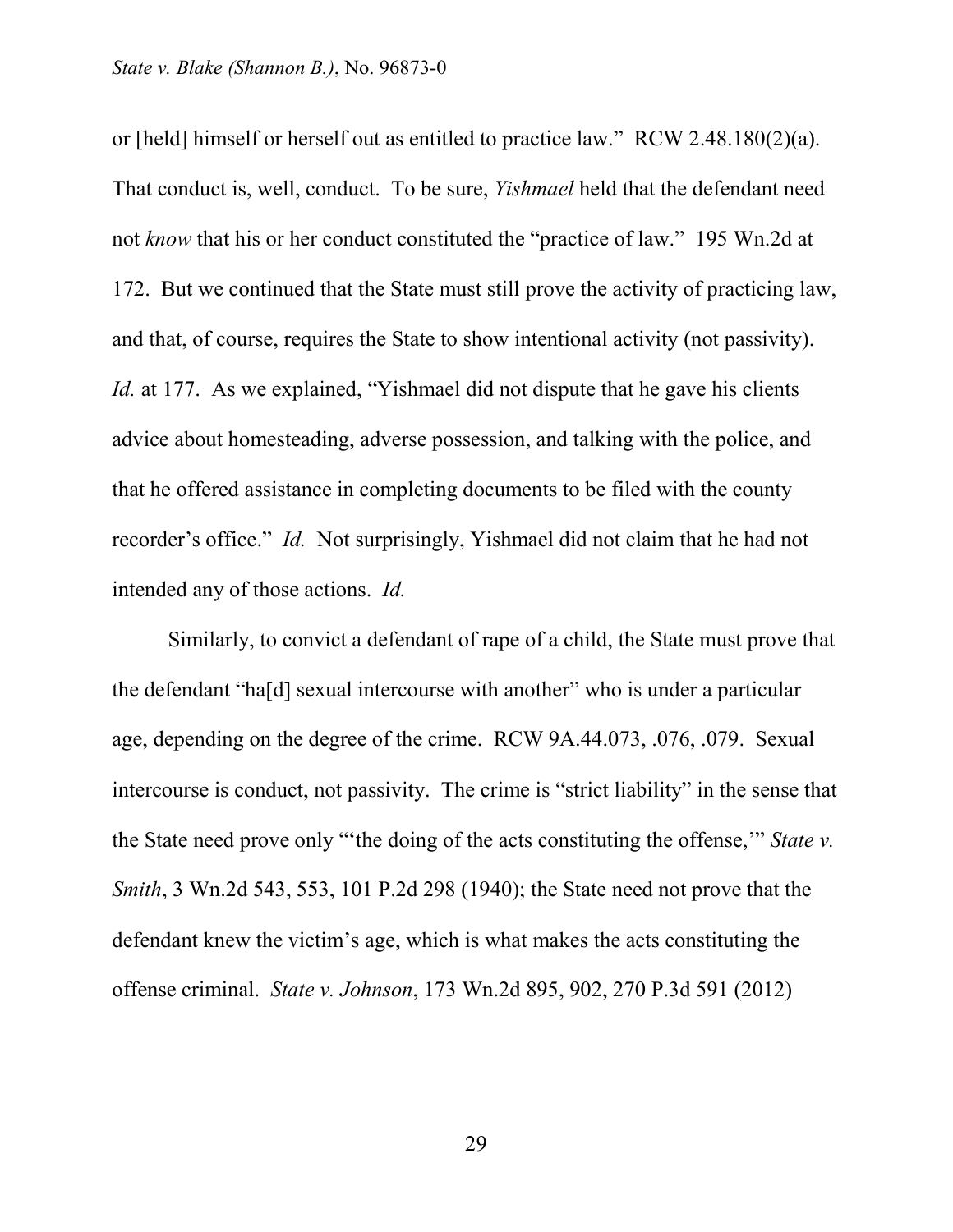(citing *Chhom*, 128 Wn.2d at 741, 743). But the State must certainly show the activity of sexual intercourse, not just innocent passivity.[15](#page-29-0) 

The drug possession statute is different. It does not require the State to prove any intent or even any action. And in this case, the State did not prove that Blake did anything except wear jeans that had pockets. Valid strict liability crimes require that the defendant actually perform some conduct. Blake did not. Under the due process clauses of the state and federal constitutions, the legislature may not criminalize such nonconduct.

#### **CONCLUSION**

Legislative acquiescence has locked our old interpretation of RCW

69.50.4013 into that drug possession statute. But that interpretation makes that statute criminalize innocent and passive possession, even by a defendant who does not know, and has no reason to know, that drugs lay hidden within something that they possess. The legislature's police power goes far, but not that far.

<span id="page-29-0"></span><sup>&</sup>lt;sup>15</sup> We did hold in one case that the State may place the burden on the defendant to prove that her acts were involuntary. *Deer*, 175 Wn.2d at 731-38. That decision, however, dealt with "actus reus" of the rape charge only—specifically, it addressed whether the defendant's actions were or were not "voluntary." *Id.* at 740-41. It did not explicitly address mens rea. In this case, we deal with an issue not addressed in *Deer*: whether strict liability felony punishment for nonconduct that is both innocent *and* passive, without proof of mens rea is, constitutionally permissible at all. To the extent *Deer* relied on *Bradshaw*'s "unwitting possession" defense, all justices in the majority and concurrence now disavow *Bradshaw*'s interpretation—either because it does not save the unconstitutional criminalization of innocent nonconduct or because it was simply wrongly decided.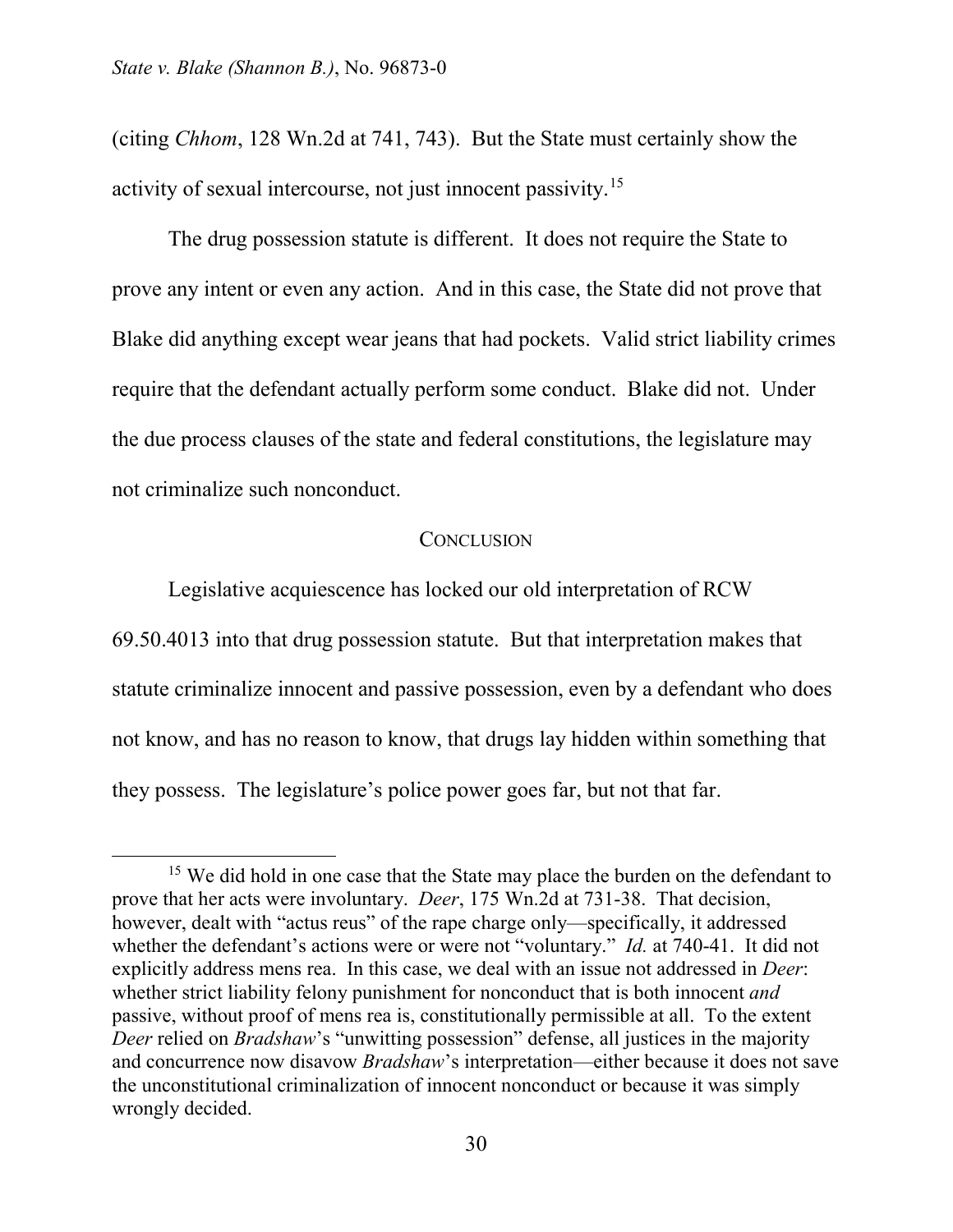Accordingly, RCW 69.50.4013(1)—the portion of the simple drug possession statute creating this crime—violates the due process clauses of the state and federal constitutions and is void. We vacate Blake's conviction.

McCeal, f. Gordon McClou

WE CONCUR:

Conzález C.J.

 $\nu_{\sigma}$ 

Whitener. J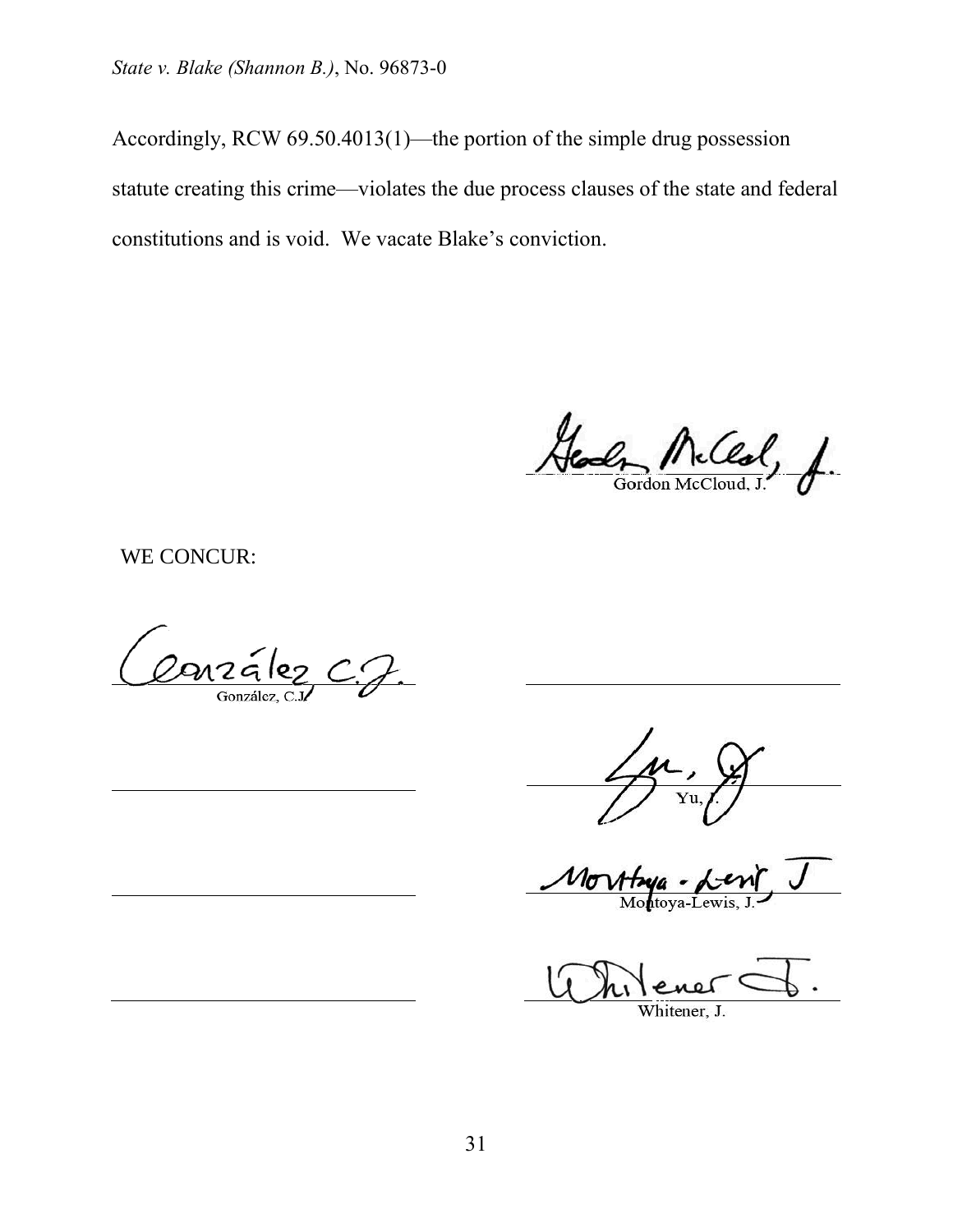#### No. 96873-0

STEPHENS, J. (concurring in part, dissenting in part)—The novel question the majority presumes to answer today about the extent of the legislature's police power is a question that appears almost nowhere in the briefing of either party. The parties recognize, as do I, that the main question before the court is whether RCW 69.50.4013, our state's model drug possession statute, should be read as having an implied mens rea element. Nearly every state to have interpreted the model statute holds that it does, and Blake urges us to embrace this interpretation. I would do so, concluding that our precedent in *State v. Cleppe*, 96 Wn.2d 373, 380, 635 P.2d 435 (1981), and *State v. Bradshaw*, 152 Wn.2d 528, 539-40, 98 P.3d 1190 (2004), is both incorrect and harmful. On this basis, I concur in the majority's decision to vacate Blake's conviction.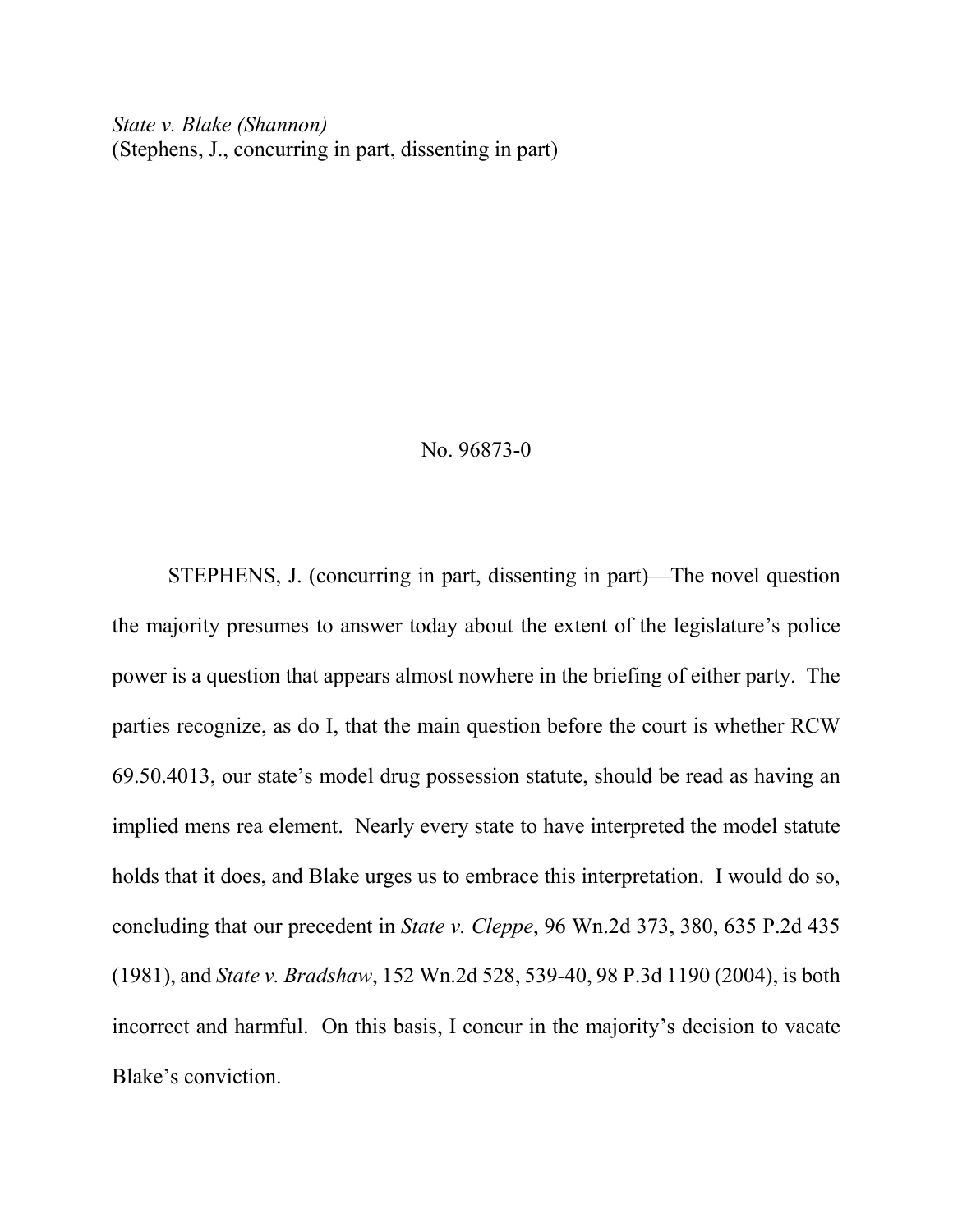Where I part company with the majority is its decision to declare this court powerless to reconsider our prior statutory interpretation and to instead announce a broad constitutional holding, based on its own new test of passive nonconduct versus active criminal conduct. While we do not lightly overrule precedent, we should do so in rare cases such as this, and thereby avoid an unnecessary—and here essentially unbriefed—declaration that the legislature exceeded its constitutional authority. Because I would resolve this case based on statutory interpretation of RCW 69.50.4013, I respectfully dissent from the majority's analysis, though I concur in the result.

#### ANALYSIS

Shannon Blake was convicted of felony possession of a controlled substance under RCW 69.50.4013 following a bench trial; the court rejected her affirmative defense of "unwitting possession." *See State v. Blake*, No. 35601-9-III, slip op. at 2 (Wash. Ct. App. Jan. 22, 2019) (unpublished), http://www.courts.wa.gov/opinions/pdf/ 356019 unp.pdf. The Court of Appeals affirmed Blake's conviction based on precedent from two decisions interpreting and upholding prior versions of Washington's model drug possession statute. *Id.* at 6 (citing *Cleppe*, 96 Wn.2d at 380 (holding legislature's omission of "knowingly" or "intentionally" from drug possession statute resulted in strict liability); *Bradshaw*,

-2-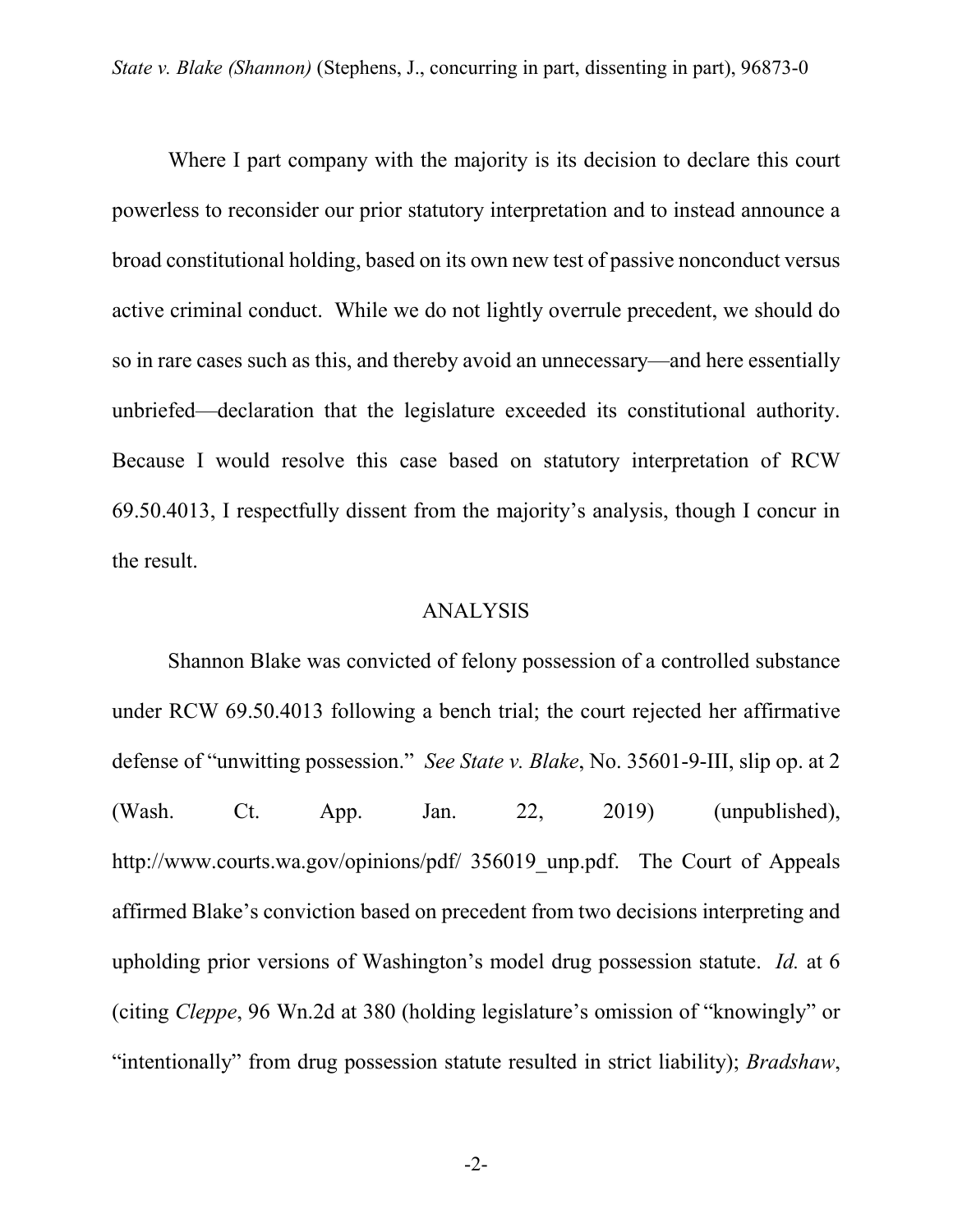152 Wn.2d at 532); *see also Bradshaw*, 152 Wn.2d at 539 (rejecting due process challenge to statute as inadequately briefed).<sup>[1](#page-33-0)</sup>

While the Court of Appeals necessarily followed this precedent, we are offered compelling reasons to reconsider it. I do not share the majority's view that the legislature's failure to correct our mistakes in *Cleppe* and *Bradshaw* renders us powerless to do so, especially in light of a plainly incorrect statutory interpretation and the harmful effects it continues to produce. I would overrule our erroneous precedent and, considering the main arguments actually briefed in this case, read an implied intent element into the drug possession statute.

I. The Drug Possession Statute Does Not Impose Strict Liability but Necessarily Presumes Knowledge and Intent

The presumption of mens rea is a common law principle foundational to our system of criminal justice. The Latin axiom *actus reus non facit reum nisi mens sit rea* has long controlled our conception of criminal law. *See generally* Francis Bowes Sayre, *Mens Rea*, 45 HARV. L. REV. 974 (1932). It stands for the basic proposition

<span id="page-33-0"></span><sup>1</sup> Relying on *State v. Schmeling*, 191 Wn. App. 795, 801-02, 365 P.3d 202 (2015), the Court of Appeals determined Blake failed to articulate specific reasons why *Schmeling* was wrongly decided and found the two out of state cases Blake cited unpersuasive. *Blake*, slip op. at 6. *Schmeling* held that "RCW 69.50.4013 does not violate due process even though it does not require the State to prove intent or knowledge to convict an offender of possession of a small amount of a controlled substance." 191 Wn. App. at 802. *Schmeling*, in turn, relies on *Cleppe* and *Bradshaw* in reaching its holding that the drug possession statute does not violate due process. *See id.*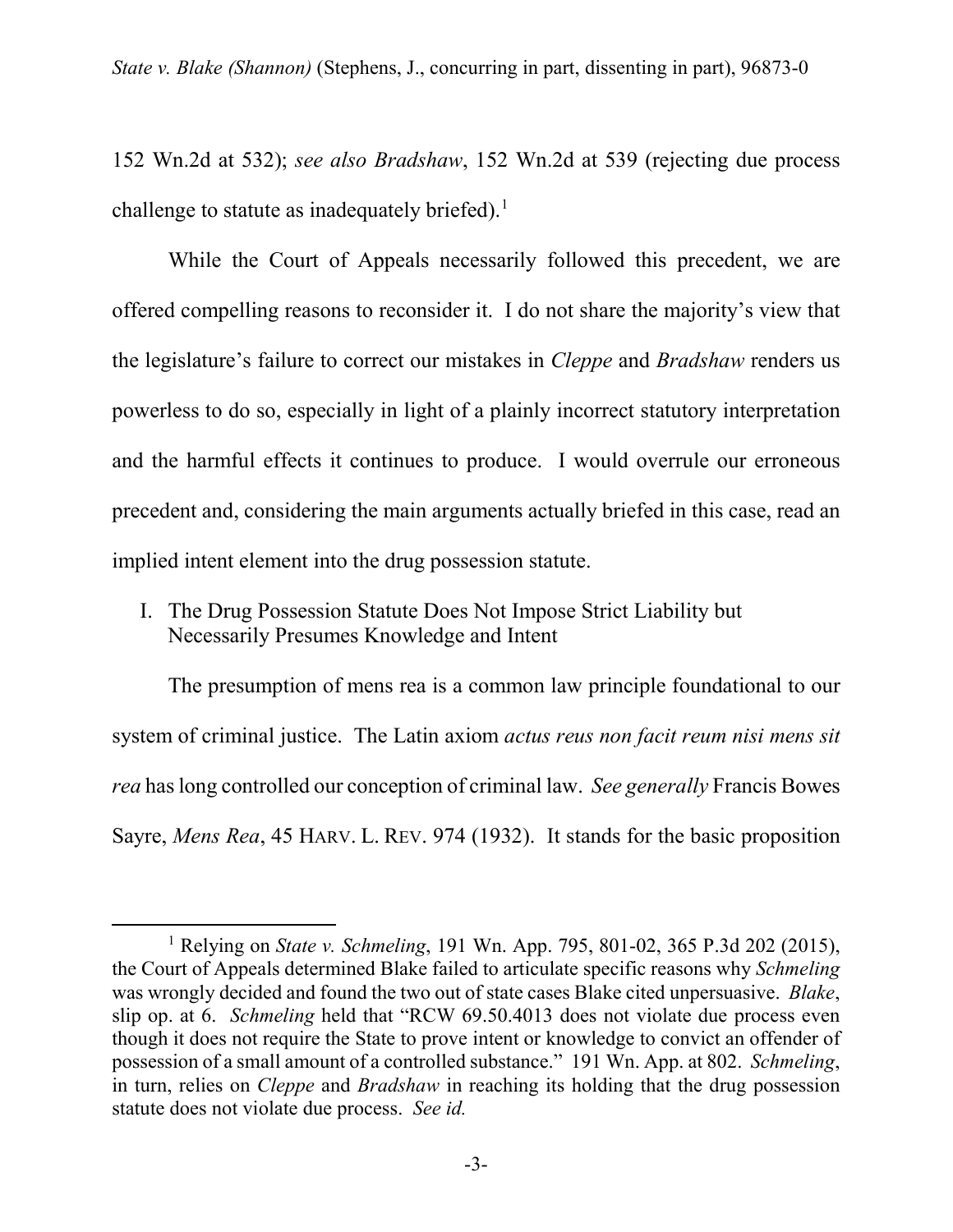that a criminal act does not make a person guilty unless their mind is also guilty. *See id*. at 974. Strict liability crimes—those crimes that relieve the State from proving intent or mental state—are therefore disfavored. *State v. Anderson*, 141 Wn.2d 357, 361, 363, 5 P.3d 1247 (2000); *accord Staples v. United States*, 511 U.S. 600, 606, 114 S. Ct. 1793, 128 L. Ed. 2d 608 (1994) (recognizing Congress may enact strict liability crimes, but "offenses that require no *mens rea* generally are disfavored"). When a criminal statute does not include some form of intent or mental state, courts will apply a presumption of "'scienter.'"[2](#page-34-0) *Staples*, 511 U.S. at 605 (quoting *United States v. Balint*, 258 U.S. 250, 251, 42 S. Ct. 301, 66 L. Ed. 604 (1922)); *State v. A.M.*, 194 Wn.2d 33, 47, 448 P.3d 35 (2019) (Gordon McCloud, J., concurring) (collecting cases).

It is not uncommon for criminal statutes to omit reference to an express mental state, and courts regularly read a mens rea element into such statutes. In *Elonis v. United States*, 575 U.S. 723, 135 S. Ct. 2001, 2009, 192 L. Ed. 2d 1 (2015), the United States Supreme Court emphasized that the "'mere omission from a criminal enactment of any mention of criminal intent' should not be read 'as dispensing with

<span id="page-34-0"></span><sup>&</sup>lt;sup>2</sup> Scienter is another term denoting intent or mental state but is generally broader than mens rea because it also describes the culpable mental state required in civil cases. One definition of "scienter" is "[a] degree of knowledge that makes a person legally responsible for the consequences of his or her act or omission; the fact of an act's having been done knowingly, esp. as a ground for civil damages or criminal punishment." BLACK'S LAW DICTIONARY 1613 (11th ed. 2019).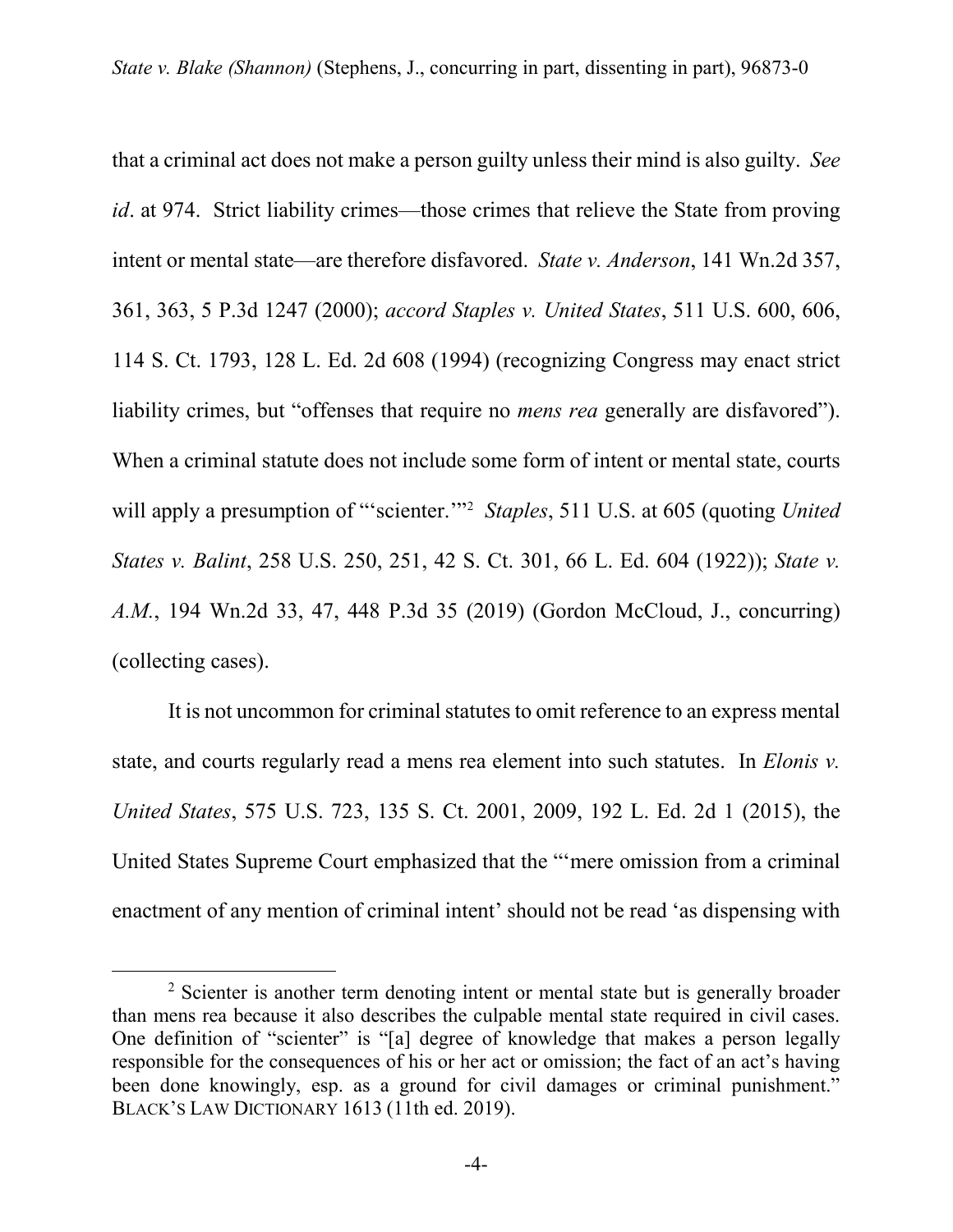it.'" (quoting *Morissette v. United States*, 342 U.S. 246, 250, 72 S. Ct. 240, 96 L. Ed. 288 (1952)). "This rule of construction reflects the basic principle that 'wrongdoing must be conscious to be criminal.'" *Id.* (quoting *Morissette*, 342 U.S. at 252).

Though our current drug possession statute has been recodified several times, both the former and current versions of the statute omit any reference to mental state:

(1) It is unlawful for any person to possess a controlled substance unless the substance was obtained directly from, or pursuant to, a valid prescription or order of a practitioner while acting in the course of his or her professional practice, or except as otherwise authorized by this chapter.

(2) Except as provided in RCW 69.50.4014, any person who violates this section is guilty of a class C felony punishable under chapter 9A.20 RCW.

RCW 69.50.4013. In the former version of the statute, our legislature deleted the words "knowingly or intentionally" from the uniform act. *Compare* former RCW 69.50.401(c) (1973), *with* UNIF. CONTROLLED SUBSTANCES ACT § 401(c) (1970), 9 pt. 5 U.L.A. 887 (2007). However, the legislature never stated that this omission rendered the drug possession statute devoid of any element of intent. Rather, "[t]he provisions of the common law relating to the commission of crime . . . shall supplement all penal statutes of this state." RCW 9A.04.060. Consistent with the common law's general presumption of mens rea, we should read an intent element into the drug possession statute. Doing so upholds our requirement to interpret uniform statutes in a uniform manner with other states and provides the narrowest ground on which Blake is entitled to the relief she seeks.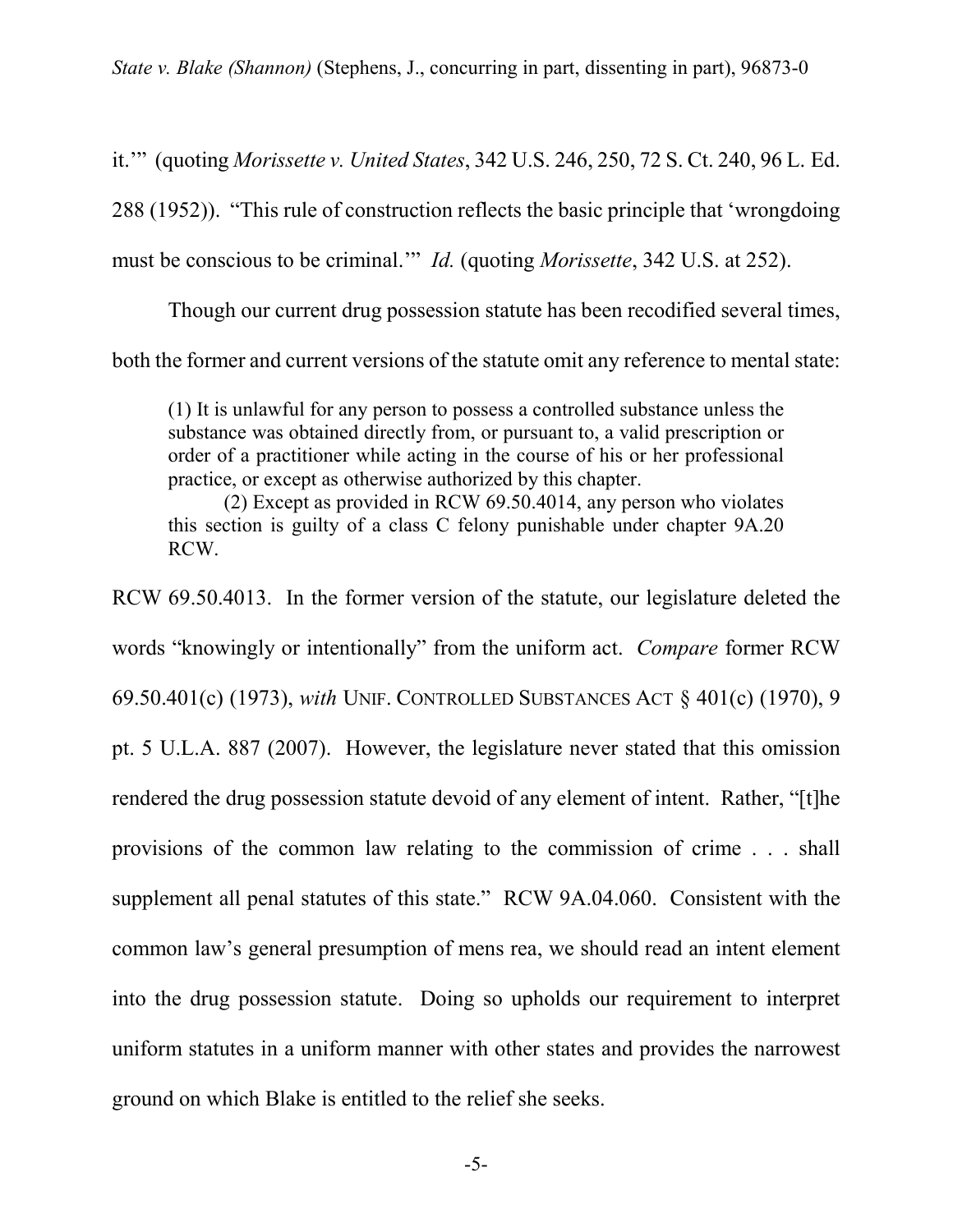# A. The Drug Possession Statute Is Required To Be Read in a Uniform Manner with Other States

The Uniform Controlled Substances Act (UCSA) requires a defendant "knowingly or intentionally" possess a controlled substance. UNIF. CONTROLLED SUBSTANCES ACT § 401(c). After the North Dakota legislature amended its own possession statute to add a "willfulness" mens rea element, Washington became the only state that interpreted its drug possession statute to not require proof of intent. *See Dawkins v. State*, 313 Md. 638, 647 n.7, 547 A.2d 1041 (1988) (recognizing Washington and North Dakota as the only states to determine "knowledge is not an element of the offense of possession of controlled substances"); N.D. CENT. CODE §19-03.1-23; 1989 N.D. LAWS 748.

To be sure, Washington is not the only state whose model drug possession statute is ambiguous in regard to an intent element. *See, e.g.*, ALASKA STAT. § 11.71.040(a)(3) (making it a class C felony to "possess[] any amount of a schedule IA controlled substance" without indicating whether "knowing" possession is required). But, at least 15 state courts have interpreted their own versions of the uniform drug possession statute to require proof of knowledge or intent. *See Walker v. State*, 356 So. 2d 672, 674 (Ala. 1977); *Bell v. State*, 519 P.2d 804, 809 n.17 (Alaska 1974); *Loy v. State*, 88 Ark. App. 91, 101, 195 S.W. 3d 370 (2004); *People v. Rubacalba*, 6 Cal. 4th 62, 67, 859 P.2d 708, 23 Cal. Rptr. 2d 628 (1993); *State v.*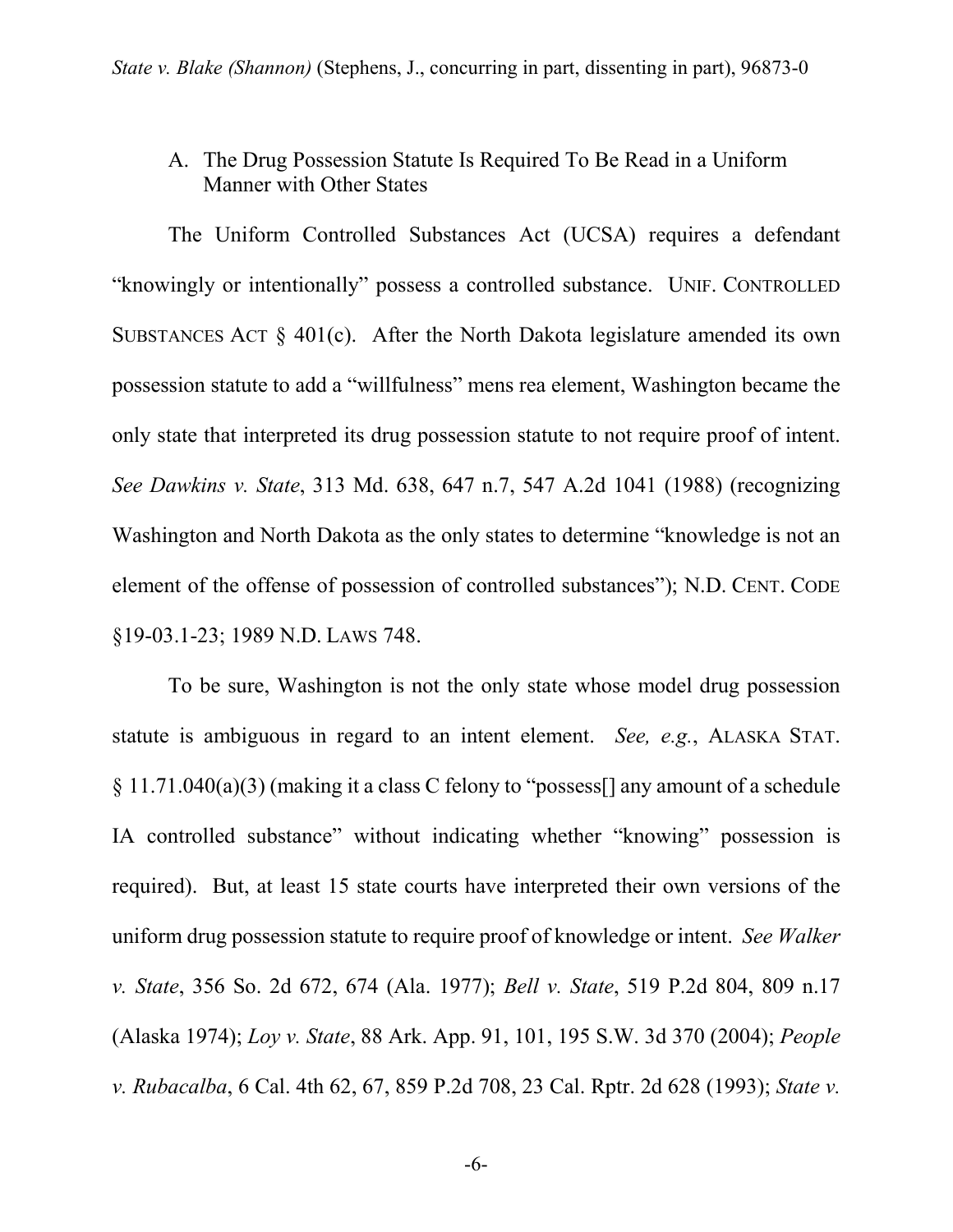*Carbone*, 116 Conn. App. 801, 816, 977 A.2d 694 (2009); *Ayers v. State*, 97 A.3d 1037, 1041 (Del. 2014); *Duvall v. State*, 289 Ga. 540, 542, 712 S.E.2d 850 (2011); *State v. Armstrong*, 142 Idaho 62, 64, 122 P.3d 321 (2005); *State v. Faulkner*, 220 Kan. 153, 156, 551 P.2d 1247 (1976); *Neal v. State*, 191 Md. App. 297, 316, 991 A.2d 159 (2010); *State v. Ali*, 775 N.W.2d 914, 918 (Minn. Ct. App. 2009); *State v. Anderson*, 159 Mont. 344, 351, 489 P.2d 295 (1972); *State v. Sinclair*, 191 N.C. App. 485, 492, 663 S.E.2d 866 (2008); *Commonwealth v. Fortune*, 456 Pa. 365, 368- 69, 318 A.2d 327 (1974); *Kabat v. State*, 76 Wis. 2d 224, 227, 251 N.W.2d 38 (1977). Some state courts have gone so far as to interpret the possession of a controlled substance to require knowledge of both the presence of the substance and the general character of the substance. *See, e.g.*, *State v. Barber*, 635 S.W.2d 342, 343 (Mo. 1982); *State v. Alexander*, 471 A.2d 216, 218 (R.I. 1984); *Clodfelter v. Commonwealth*, 218 Va. 619, 622, 238 S.E.2d 820 (1977); *Wise v. State*, 654 P.2d 116, 119 (Wyo. 1982).

Washington's Uniform Controlled Substances Act "shall be so applied and construed as to effectuate its general purpose to make uniform the law with respect to the subject of this chapter among those states which enact it." RCW 69.50.603. "At least 48 states have adopted the Uniform Controlled Substances Act, and all but two (Washington and [at the time] North Dakota) expressly require knowledge to be

-7-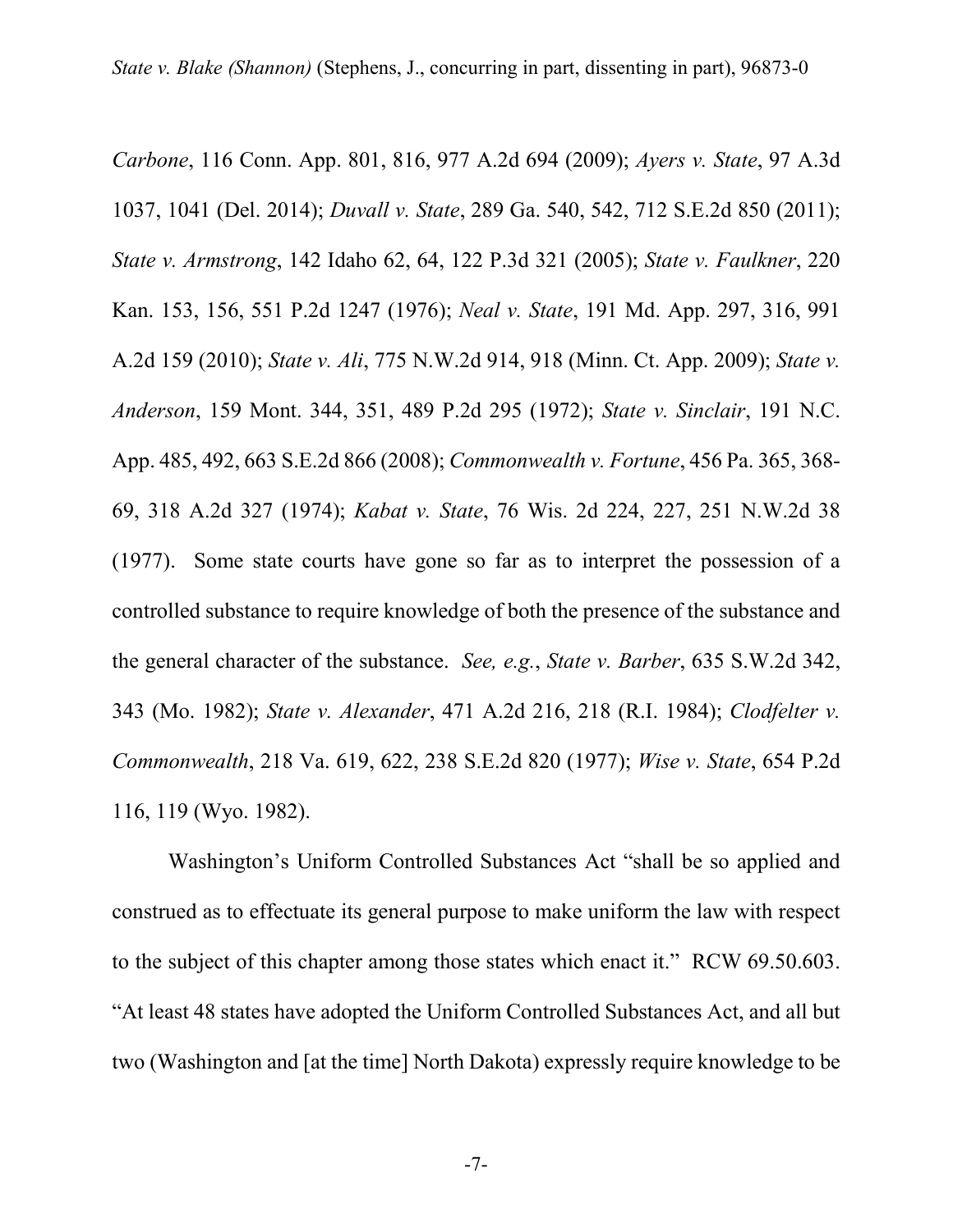proved as an element of unlawful possession." *Bradshaw*, 152 Wn.2d at 541 (Sanders, J., dissenting) (citing *Dawkins*, 313 Md. at 646-49). This is true regardless of whether the intent element is expressly set out in the operative language. *See, e.g.*, *Walker*, 356 So. 2d at 675 (holding "knowledge is an essential element of the offense of illegal possession of a controlled substance under the Alabama Controlled Substance Act" despite statute's omission of whether "knowing" possession is required). Reading Washington's possession statute to require proof of knowledge or intent upholds RCW 69.50.603's requirement for uniformity of interpretation and corrects an error that has made Washington an outlier among our sister states.<sup>[3](#page-38-0)</sup>

<span id="page-38-0"></span> $3$  The majority relies on a Louisiana case that held its drug possession statute unconstitutionally imposed strict liability. *State v. Brown*, 389 So. 2d 48, 49 (La. 1980). But the majority concedes "Louisiana provides the only example of a state court striking down a . . . statute like RCW 69.50.4013 as unconstitutional." Majority at 14-15. Louisiana serves as the sole parallel because, as noted, at least 15 other state courts read a mens rea element into their respective possession statutes, thereby avoiding a constitutional conflict. Moreover, unlike our drug possession statute, the Louisiana statute explicitly made it "unlawful for any person '*unknowingly or intentionally*' to possess a controlled dangerous substance." *Brown*, 389 So. 2d at 49 (emphasis added). It was therefore impossible for the court in *Brown* to avoid the statute's constitutional implications because the statute unambiguously stated unknowing possession was unlawful. Even so, *Brown* ultimately held only "the portion of the statute making it illegal 'unknowingly' to possess [certain controlled] substance[s] is unconstitutional" and found the remainder of the statute valid. *Id.* at 51. In contrast, the majority's approach fails to save any portion of our possession statute, despite the fact that our state's more ambiguous statute contains no explicit indication that unknowing possession is unlawful.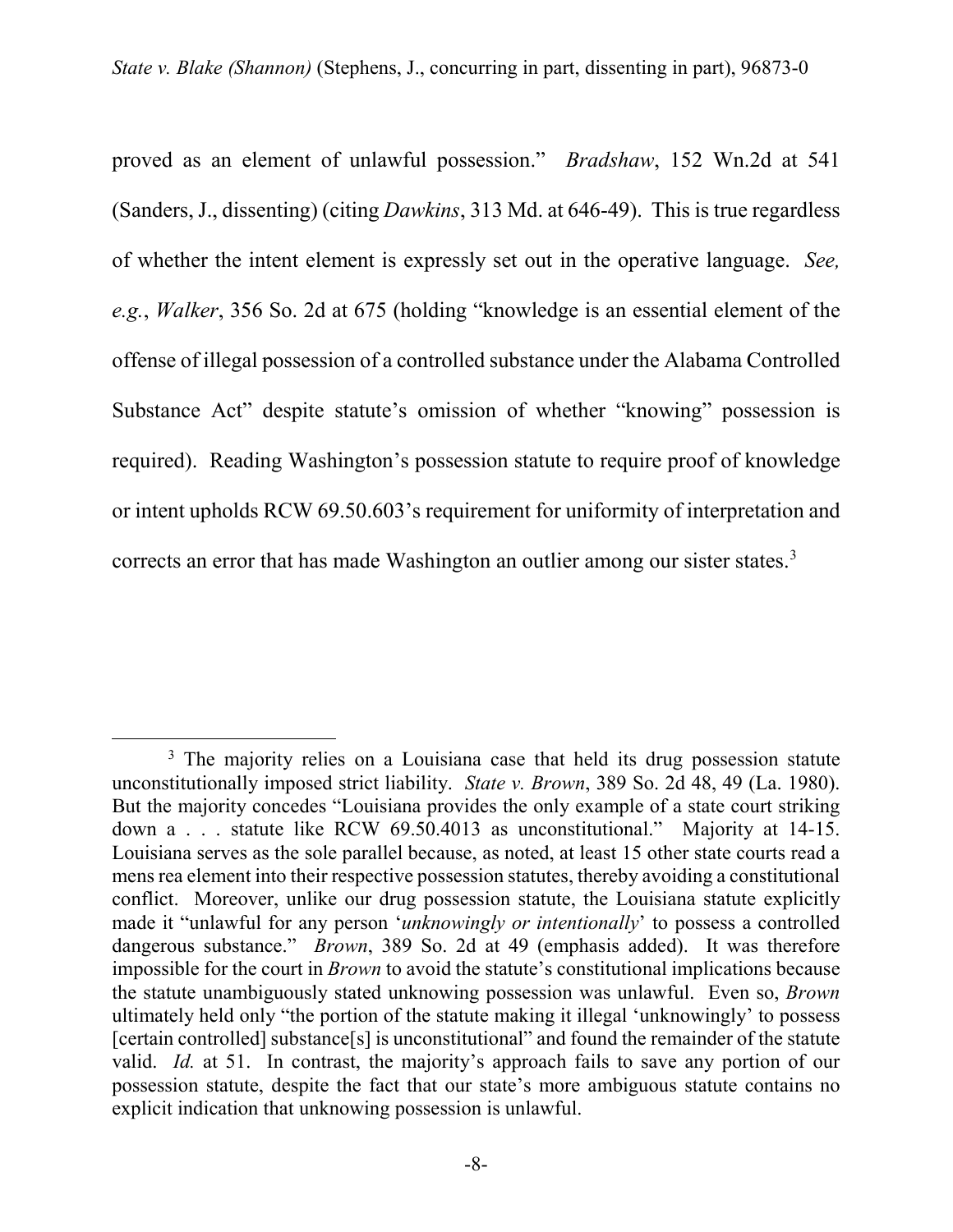## B. Requiring Proof of Intent Addresses Blake's Primary Request for Relief without Reaching an Unnecessary Constitutional Holding

Blake's primary request, both in her briefing and at oral argument, is for this court to read a mens rea element into the possession statute. *See* Pet'r's Suppl. Br. at 1 (asking this court to "hold the drug possession statute requires the prosecution to prove knowledge"); *see also* Wash. Supreme Court oral argument, *State v. Blake*, No. 96873-0 (June 11, 2020), at 5 min., 45 sec. through 5 min., 58 sec., *video recording by* TVW, Washington State's Public Affairs Network, https://www.tvw.org/watch/?eventID=2020061060 (in which Blake's counsel notes, "I would submit the language [in the drug possession statute] does reasonably permit [reading a mens rea into the statute]. . . . Just because the legislature does not explicitly put a mens rea element in the criminal statute does not mean they intend to eliminate it"). Blake correctly observes that such a reading is supported, in part, on "the maxim that all criminal statutes are [generally] read to have a mental element." Pet'r's Suppl. Br. at 1.

Properly interpreting the drug possession statute to presume a knowledge element is consistent with the doctrine of constitutional avoidance. At oral argument, Blake's counsel recognized that "this court can avoid declaring the statute unconstitutional by using the canon of constitutional avoidance or the canon of constitutional doubt and read in a knowledge element and avoid the constitutional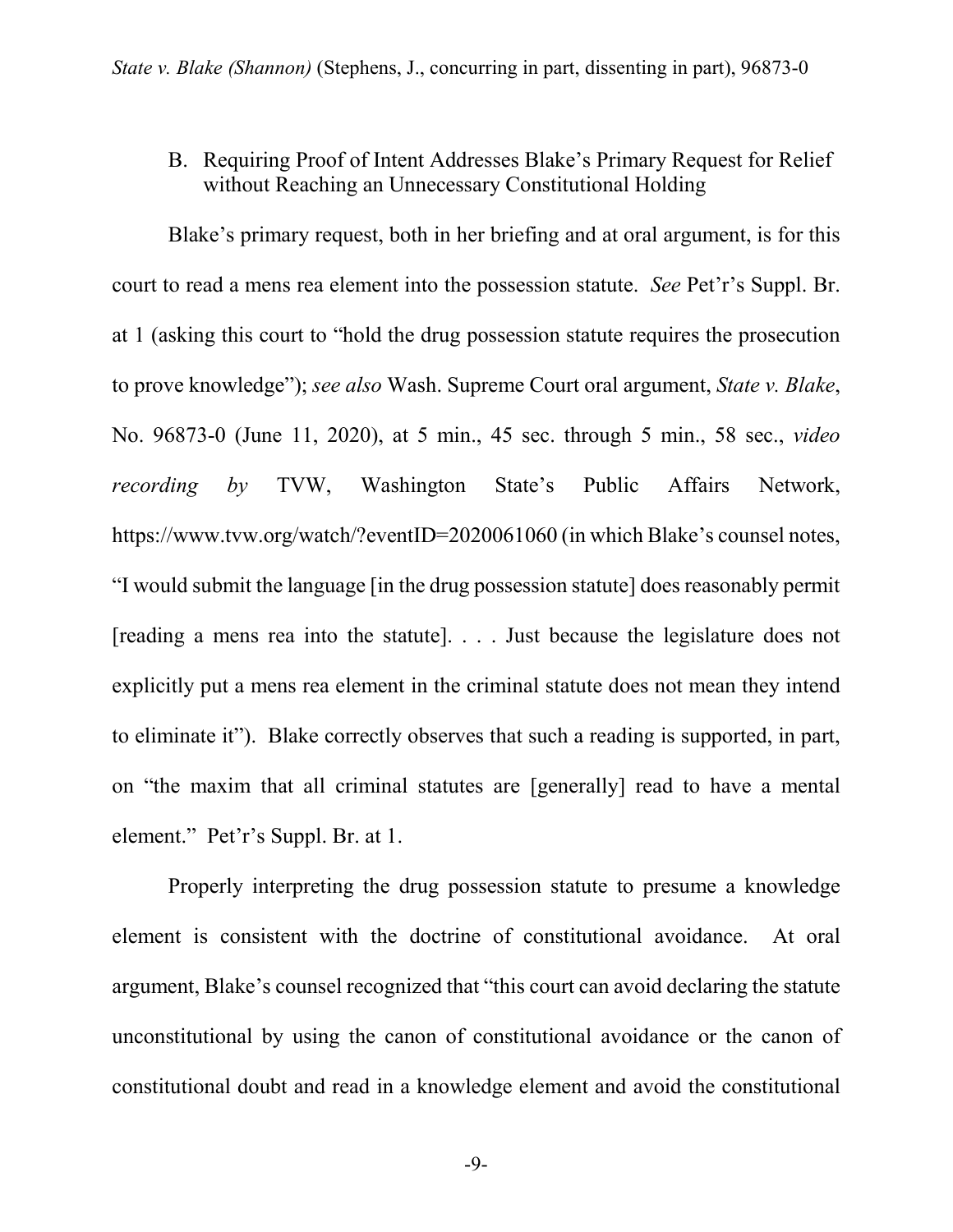question." Wash. Supreme Court oral argument, *supra*, at 1 min., 56 sec. through 2 min., 13 sec., *audio recording by* TVW, Washington State's Public Affairs Network, https://www.tvw.org/watch/?eventID= 2020061060. Absent such an element, Blake submits the statute "should be declared unconstitutional," but not for the reasons the majority offers. Pet'r's Suppl. Br. at 17. In contrast to the majority's declaration that RCW 69.50.4013 exceeds the legislature's police power, Blake's constitutional challenge is premised on the more modest notion that "due process does not permit shifting the burden to the defendant to disprove knowledge." *Id*. at 17-18 (citing *Patterson v. New York*, 432 U.S. 197, 210, 97 S. Ct. 2319, 53 L. Ed. 2d 281 (1977); *Schad v. Arizona*, 501 U.S. 624, 640, 111 S. Ct. 2491, 115 L. Ed. 2d 555 (1991) (plurality portion)). Either of these constitutional concerns can be avoided by our willingness to revisit our past mistake in misinterpreting the drug possession statute and to properly read into it the presumed element of intent. While this requires us to revisit *Cleppe* and *Bradshaw*, as will be explained, these cases are both incorrect and harmful and should be overturned.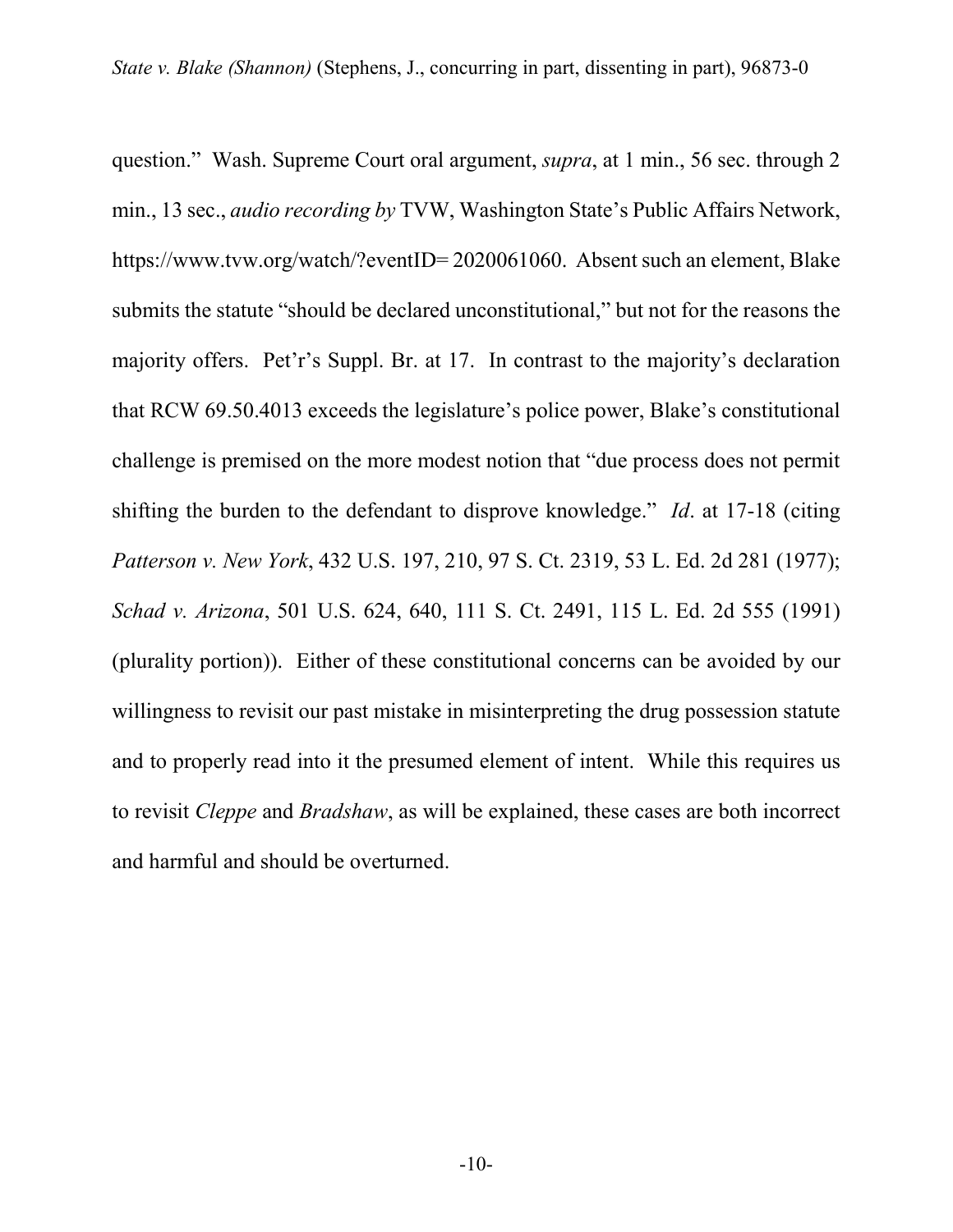# II. *Cleppe* and *Bradshaw* Were Wrongly Decided and We Are Not Required To Uphold Their Erroneous Interpretations Today

The majority rightly observes that stare decisis applies to our decisions in *Cleppe* and *Bradshaw*. [4](#page-41-0) "But stare decisis does not compel us to follow a past decision when its rationale no longer withstands careful analysis. When the generalization underpinning a decision is unfounded, we should not continue in blind adherence to its faulty assumption." *Rose v. Anderson Hay & Grain Co.*, 184 Wn.2d 268, 282, 358 P.3d 1139 (2015). When a rule announced by past cases is clearly incorrect and harmful, we will overturn those erroneous decisions. *State v. Schierman*, 192 Wn.2d 577, 764, 438 P.3d 1063 (2018). (Yu, J., concurring in part and dissenting in part)

This court does not limit the meaning of "incorrect" to any specific kind of error. *State v. Barber*, 170 Wn.2d 854, 864, 248 P.3d 494 (2011). "An opinion can

<span id="page-41-0"></span><sup>4</sup> Blake argues we are not bound by stare decisis because *Cleppe* and *Bradshaw* "overlooked [the constitutional-doubt canon of statutory interpretation] and did not consider the due process argument presented here." Pet'r's Suppl. Br. at 14. Supporting amicus also notes the creation of the unwitting possession defense is a "judge-made rule" and "'[r]evisiting precedent is particularly appropriate where, as here, a departure would not upset expectations, the precedent consists of a judge-made rule . . . , and experience has pointed up the precedent's shortcomings."' Br. of Amicus Curiae Inst. for Justice at 13 n.10 (alterations in original) (quoting *Pearson v. Callahan*, 555 U.S. 223, 233, 129 S. Ct. 808, 172 L. Ed. 2d 565 (2009)). While it is true that *Cleppe* never directly addressed the issues presented in this case, I find *Bradshaw*'s rejection of the petitioner's due process argument (albeit on grounds of inadequate briefing) suggests we should analyze whether both of those decisions were incorrect and harmful for purposes of overcoming the doctrine of stare decisis.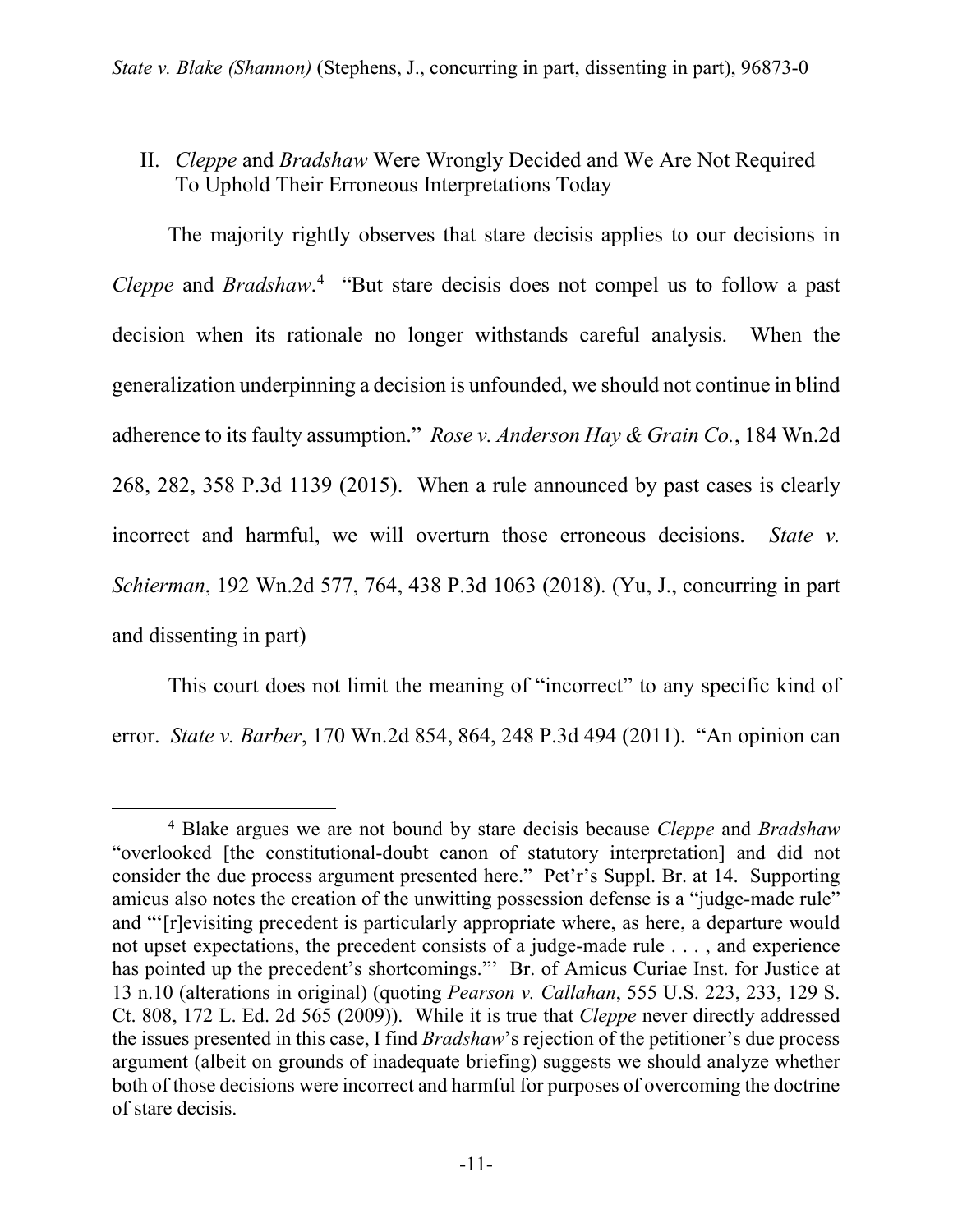be incorrect when it was announced, or it can become incorrect because the passage of time and the development of legal doctrines undermine its bases." *State v. Abdulle*, 174 Wn.2d 411, 415-16, 275 P.3d 1113 (2012). "A decision may be 'harmful' for a variety of reasons as well." *Barber*, 170 Wn.2d at 865. In *State v. W.R.,* 181 Wn.2d 757, 769, 336 P.3d 1134 (2014), we held a rule from two prior cases, which impermissibly shifted the burden of proof to the defendant, was harmful because it violated the defendant's constitutional due process right to have the State prove every element of the crime beyond a reasonable doubt and could lead to wrongful convictions.

The interpretation of our possession statute announced by *Cleppe* and extended by *Bradshaw* was incorrect from the start because those decisions ignored the legislature's clear direction to "supplement all penal statutes" with "provisions of the common law relating to the commission of crime and the punishment thereof," which includes the common law presumption of mens rea. RCW 9A.04.060. Instead, recognizing the inherent injustice of convicting a person of criminal possession for something they carried unknowingly, the court adopted the affirmative defense of unwitting possession. *Cleppe*, 96 Wn.2d at 380-81. But this work-around created the very constitutional harm Blake identifies: by requiring the defendant to prove a lack of mens rea—which, properly interpreted, is an essential

-12-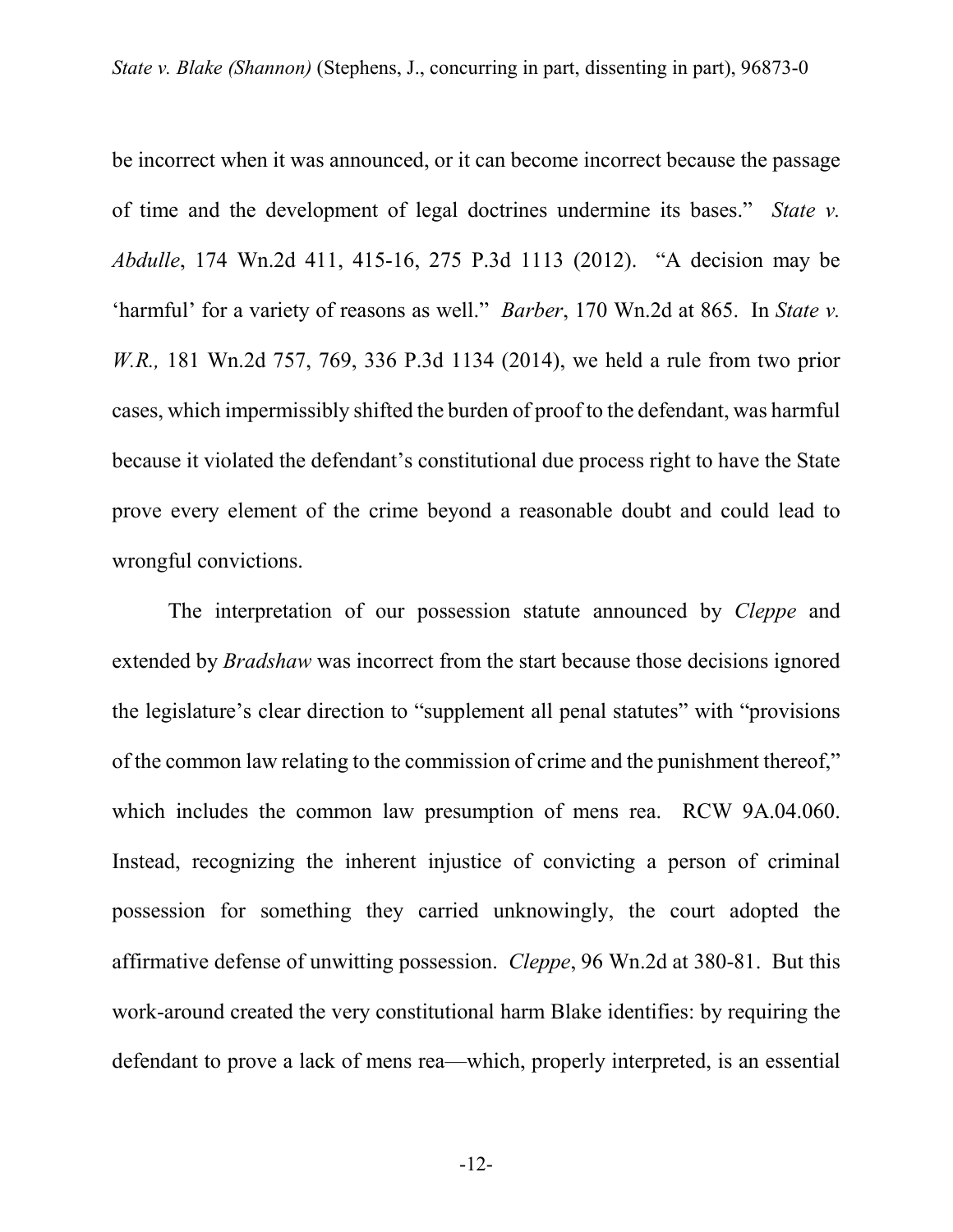element of criminal drug possession—the unwitting possession defense arguably violates due process. *See, e.g.*, *W.R.*, 181 Wn.2d at 769. We should avoid this harm by overturning the clearly incorrect interpretation adopted by *Cleppe* and *Bradshaw* and instead supplement our possession statute with the common law presumption of mens rea. As noted, this is the approach taken by other states with similar statutes, and it properly reads the drug possession statute in context as a model criminal law.

### A. *Cleppe* Was Incorrect and *Bradshaw* Extended That Error

As a matter of statutory interpretation, *Cleppe*—and, by extension, *Bradshaw*—is clearly incorrect. "The purpose of statutory interpretation is 'to determine and give effect to the intent of the legislature.'" *State v. Evans*, 177 Wn.2d 186, 192, 298 P.3d 724 (2013) (quoting *State v. Sweany*, 174 Wn.2d 909, 914, 281 P.3d 305 (2012)). We determine legislative intent "from the plain language enacted by the legislature, [including] the text of the provision in question, the context of the statute in which the provision is found, related provisions, and the statutory scheme as a whole." *Id*. Only if the statute is ambiguous do we turn to legislative history and other tools of statutory construction to derive legislative intent. *Id.* at 192-93. *Cleppe* erred by turning directly to legislative history rather than examining the context of the possession statute, its related provisions, and the statutory scheme as a whole to determine legislative intent. As indicated above, both the former and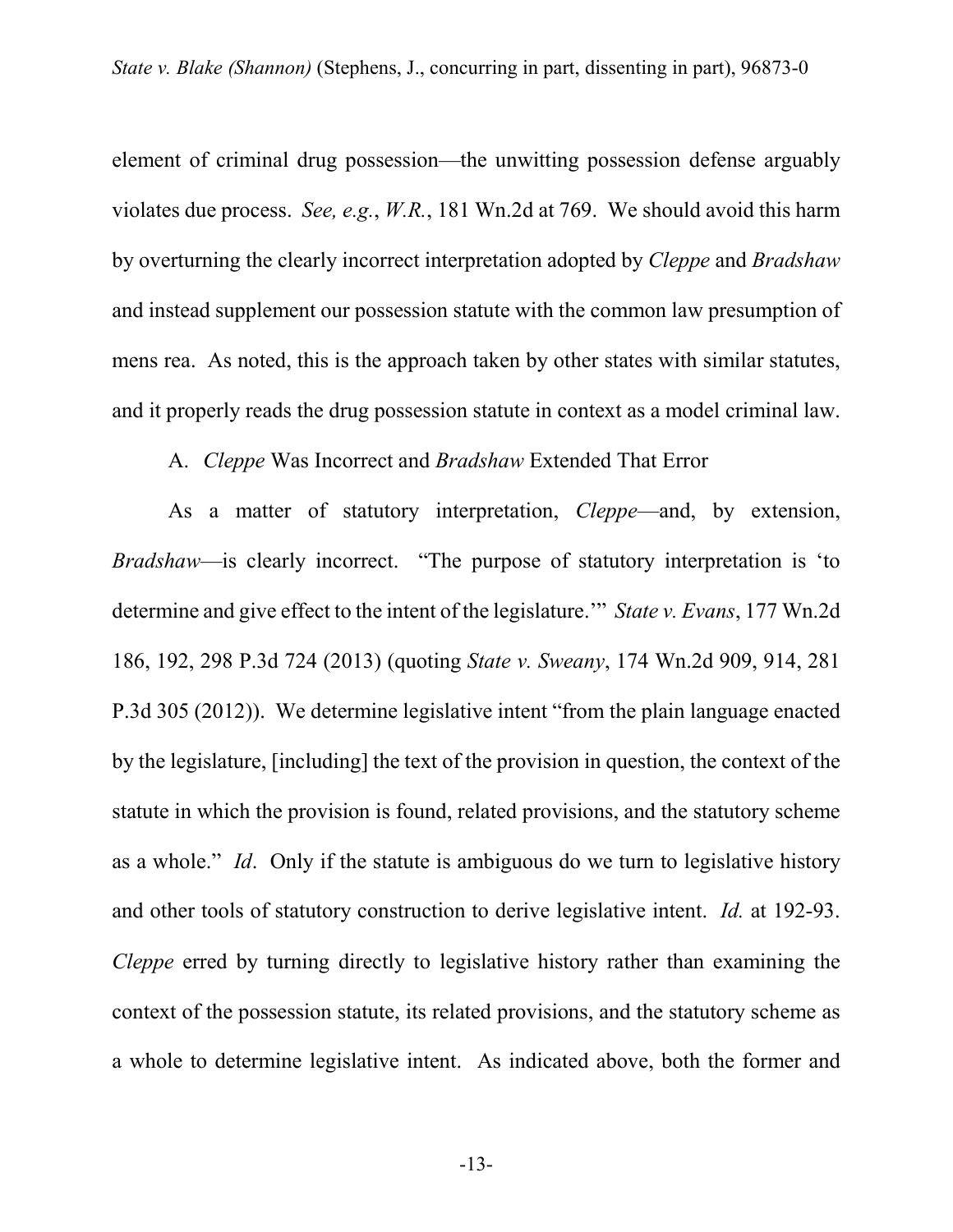present version of the drug possession statute are silent as to whether proof of the defendant's mental state is required. But the possession statute's silence on mens rea does not automatically make possession a strict liability crime or render the statute unconstitutional.

Years before *Cleppe*, the legislature enacted RCW 9A.04.060, which remains unchanged today: "The provisions of the common law relating to the commission of crime . . . *shall* supplement *all* penal statutes of this state." LAWS OF 1975, 1st Ex. Sess., ch. 260, § 9A.04.060 (emphasis added). The legislature thus directed the court in *Cleppe* and *Bradshaw* (and the court here today) to supplement the drug possession statute with common law principles—including the presumption of mens rea. *See id*.; *A.M.*, 194 Wn.2d at 47 (Gordon McCloud, J., concurring). By failing to apply RCW 9A.04.060, the court rendered that related statute meaningless. *See State v. Berlin*, 133 Wn.2d 541, 547-48, 947 P.2d 700 (1997) (holding a past decision was incorrect and harmful because it disregarded our basic rule of statutory construction to avoid rendering any relevant statutory provision meaningless).<sup>[5](#page-44-0)</sup>

<span id="page-44-0"></span><sup>5</sup> By not reading mens rea into the possession statute, *Cleppe* and *Bradshaw* also incorrectly rendered meaningless RCW 69.50.603, which requires the UCSA "shall be so applied and construed as to effectuate its general purpose to make uniform the law with respect to the subject of this chapter among those states which enact it." As noted above, Washington appears to be the only state in the United States that does not require the State to prove intent or mental state.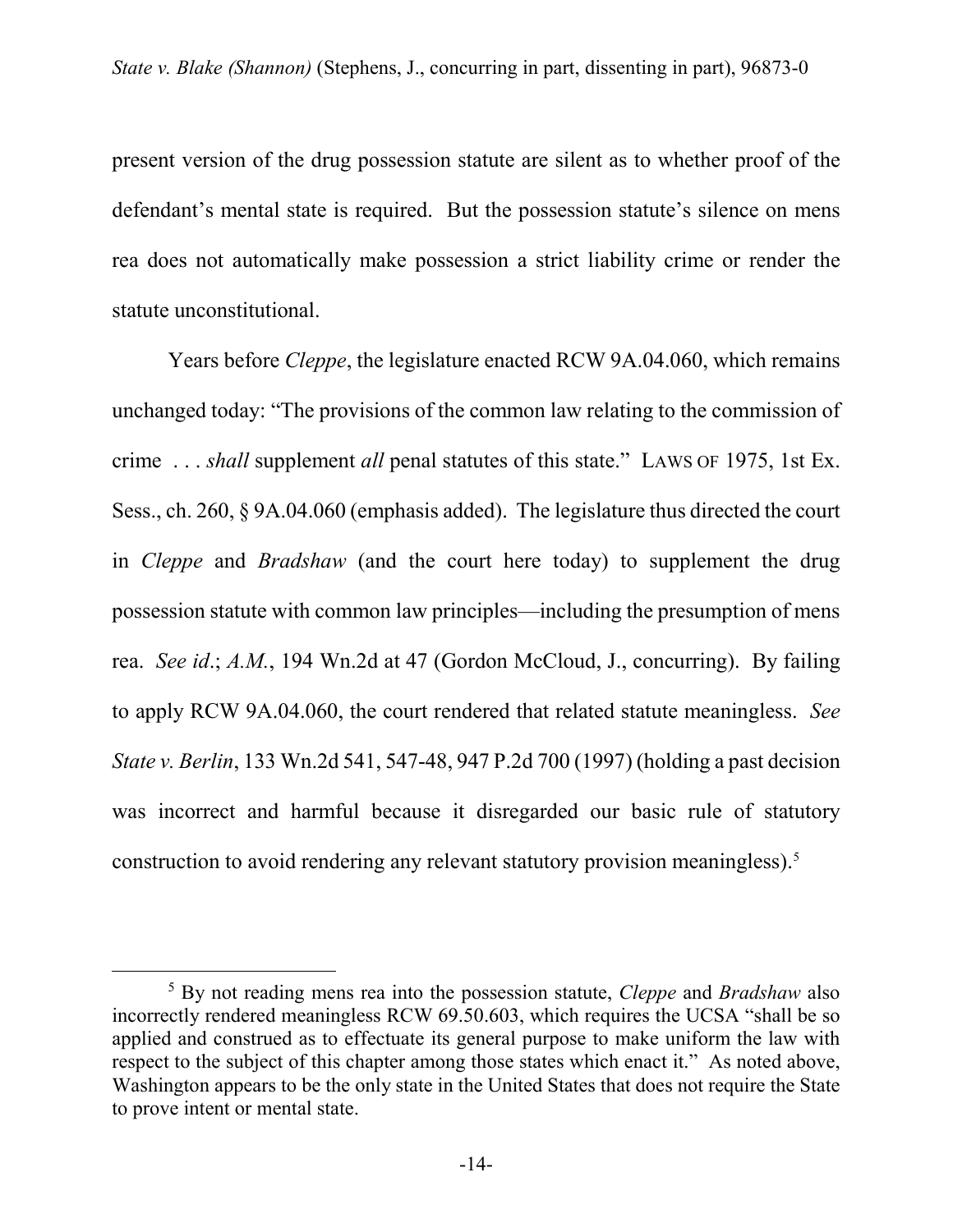Rather than properly supplement the statute with the relevant common law as directed by RCW 9A.04.060 and the United States Supreme Court, the *Cleppe* court immediately resorted to legislative history to try to resolve the statute's ambiguity. *See Cleppe*, 96 Wn.2d at 377-79. *Bradshaw* repeated *Cleppe*'s flawed statutory interpretation and reliance on legislative history and likewise rendered meaningless RCW 9A.04.060 and RCW 69.50.603. Neither *Cleppe* nor *Bradshaw* considered and rejected arguments based on the failure to apply RCW 9A.04.060 as directed. *Cf. Barber*, 170 Wn.2d at 864 (noting we have been reluctant to overrule past decisions based on arguments that were adequately considered and rejected in the original decisions themselves, but not so when the past decision conflicts with controlling rules of law that the court failed to previously consider and apply). I would hold these cases were incorrectly decided.

#### B. *Cleppe* and *Bradshaw* Are Also Harmful

"It is not enough that a decision is incorrect for us to overrule it; we must also find that it is harmful." *Id.* at 871. *Cleppe* and *Bradshaw* are clearly harmful. The Fourteenth Amendment's due process clause guarantees, "No state shall . . . deprive any person of life, liberty, or property, without due process of law." U.S. CONST. amend. XIV,  $\S$  1. When the government seeks to convict someone, it must prove "beyond a reasonable doubt . . . every fact necessary to constitute the crime with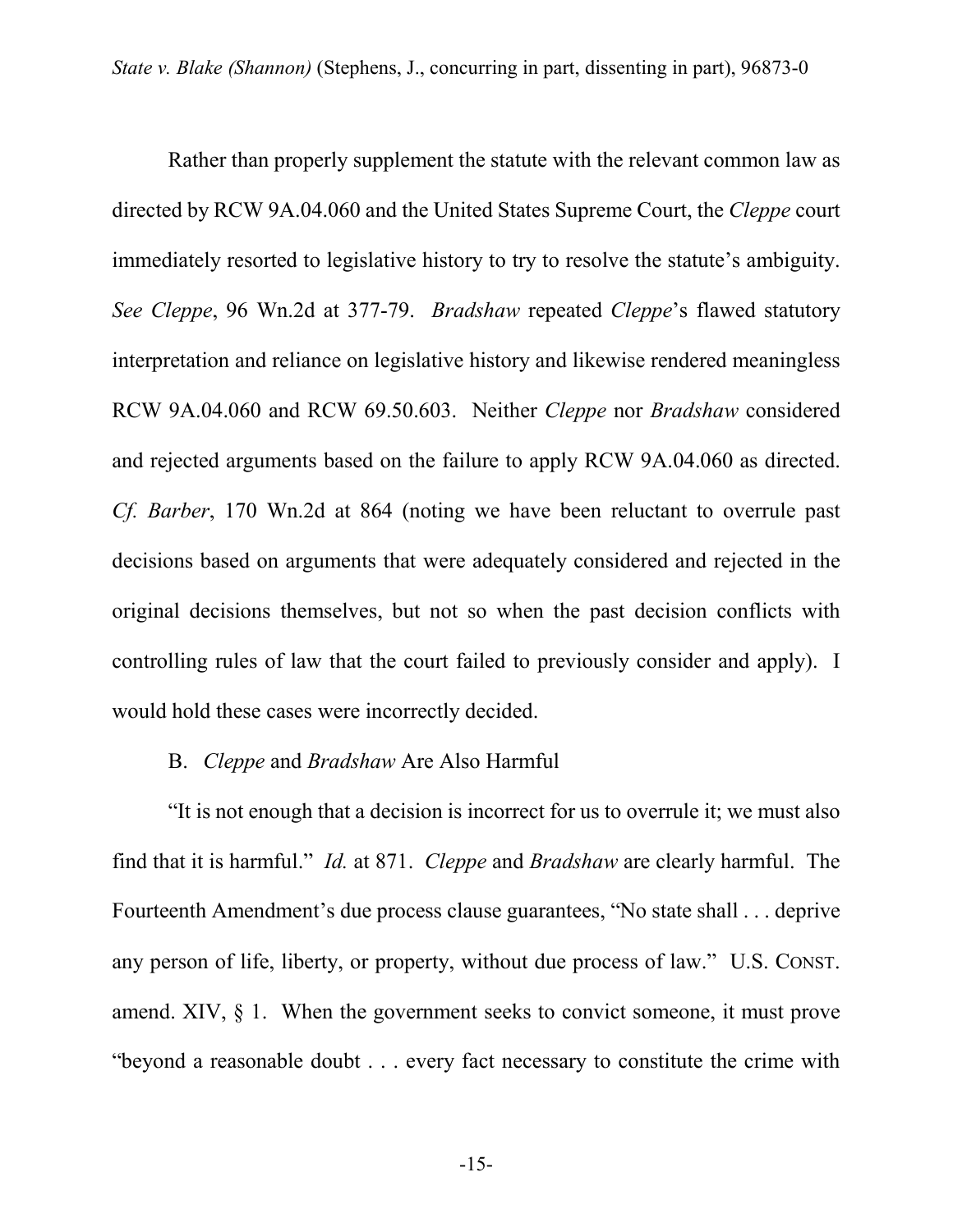which he is charged." *In re Winship*, 397 U.S. 358, 364, 90 S. Ct. 1068, 25 L. Ed. 2d 368 (1970); *Patterson*, 432 U.S. at 210 ("[T]he Due Process Clause requires the prosecution to prove beyond a reasonable doubt all of the elements included in the definition of the offense of which the defendant is charged."). This foundational principle stems from one of the hallmarks of our criminal justice system: "[T]hat every person accused of a crime is constitutionally endowed with an overriding presumption of innocence, a presumption that extends to every element of the charged offense." *State v. Crediford*, 130 Wn.2d 747, 759, 927 P.2d 1129 (1996). "A corollary rule is that the State cannot require the defendant to disprove any fact that constitutes the crime charged." *W.R.*, 181 Wn.2d at 762. "[W]hen a defense necessarily negates an element of the crime, it violates due process to place the burden of proof on the defendant." *Id.* at 765.

The court in *Cleppe* recognized the inherent "harshness" of a law strictly criminalizing all drug possession and sought to mitigate the unjust consequences of such a law by adopting the affirmative defense of unwitting possession.96 Wn.2d at 381.The affirmative defense currently provides, "A person is not guilty of possession of a controlled substance if the possession is unwitting. Possession of a controlled substance is unwitting if a person [did not know that the substance was in [their] possession] [or] [did not know the nature of the substance]." 11 WASHINGTON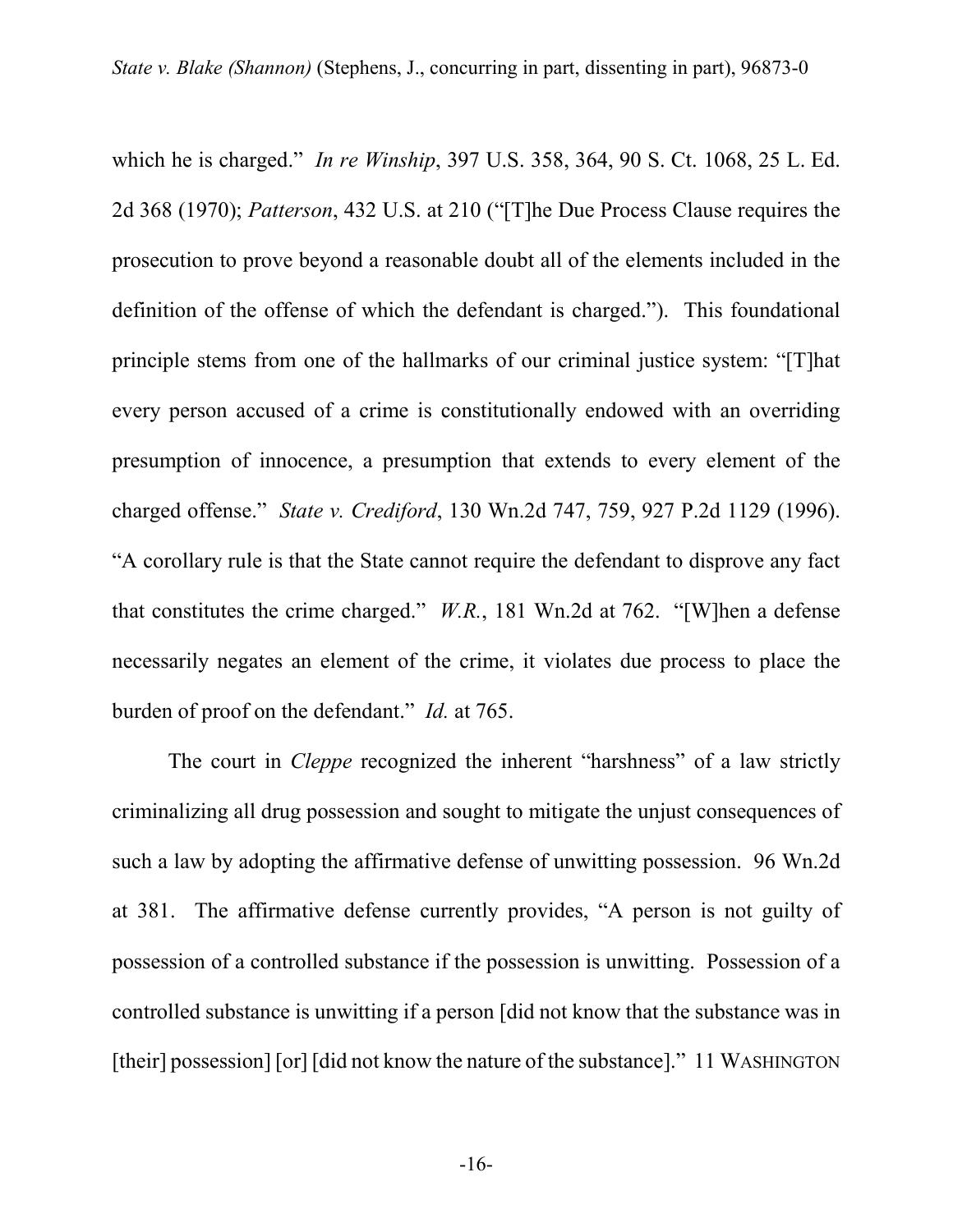PRACTICE: WASHINGTON PATTERN JURY INSTRUCTIONS: CRIMINAL 52.01, at 1196 (4th ed. 2016) (most alterations in original). "The burden is on the defendant to prove by a preponderance of the evidence that the substance was possessed unwittingly. Preponderance of the evidence means that you must be persuaded, considering all of the evidence in the case, that it is more probably true than not true." *Id*.; *State v. Deer*, 175 Wn.2d 725, 735, 287 P.3d 539 (2012).

The unwitting possession defense recognizes that a person cannot be convicted under the possession statute if possession is unknowing or unintentional. Blake makes a compelling argument that burdening a defendant with proving unwitting possession violates due process because it negates the implied mens rea element we must read into the statute. *See W.R.*, 181 Wn.2d at 765. "This impermissible shift in burden is not merely academic but . . . rais[es] a very real possibility of wrongful convictions." *Id.* at 769. For these reasons, *Cleppe* and *Bradshaw* are harmful.

Those decisions are also harmful because they deviate from proper methods of statutory interpretation, render two statutes meaningless, and fail to adhere to long established common law principles. Affirming *Cleppe*'s and *Bradshaw*'s incorrect interpretations would harm the integrity of this court by approving of interpretative methods that are otherwise impermissible. While adhering to stare decisis is

-17-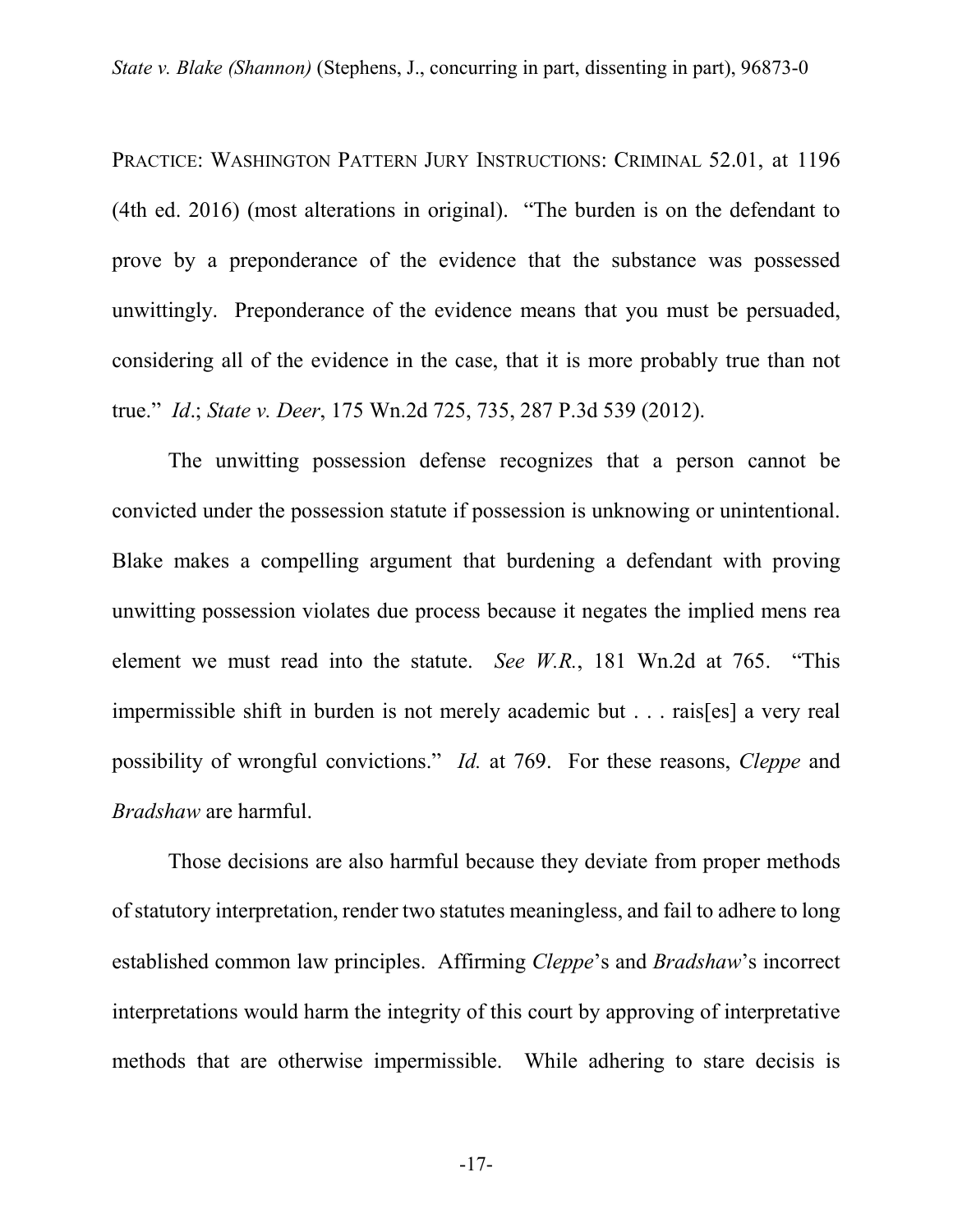generally desirable, we should not do so when it forces us to discard well-established rules of statutory interpretation and common law principles that safeguard the rights of the accused.

Finally, and perhaps most importantly, "[t]he fact of racial and ethnic disproportionality in our criminal justice system is indisputable." Research Working Grp. of Task Force on Race and the Criminal Justice Sys. *Preliminary Report on Race and Washington's Criminal Justice System*, 35 SEATTLE U.L. REV. 623, 627 (2012). "[S]cholars have shown that the poor, people of color, sexual minorities, and other marginalized populations have borne the brunt of criminal punishment and police intervention." Benjamin Levin, *Mens Rea Reform and Its Discontents,* 109 J. CRIM. L. & CRIMINOLOGY 491, 530 (2019). Given that criminal laws are enforced against marginalized communities at disproportionate rates, this court's past decisions divesting the possession statute of mens rea created a constitutional harm that has hit these vulnerable communities hardest. The majority similarly recognizes the harm of reading the drug possession statute to criminalize unknowing possession given the racial disparities in drug prosecutions and convictions. Majority at 13 n.10 (citing Gabriel J. Chin, *Race, the War on Drugs, and the Collateral Consequences of Criminal Conviction*, 6 J. GENDER, RACE & JUST. 253, 262-70 (2002)). These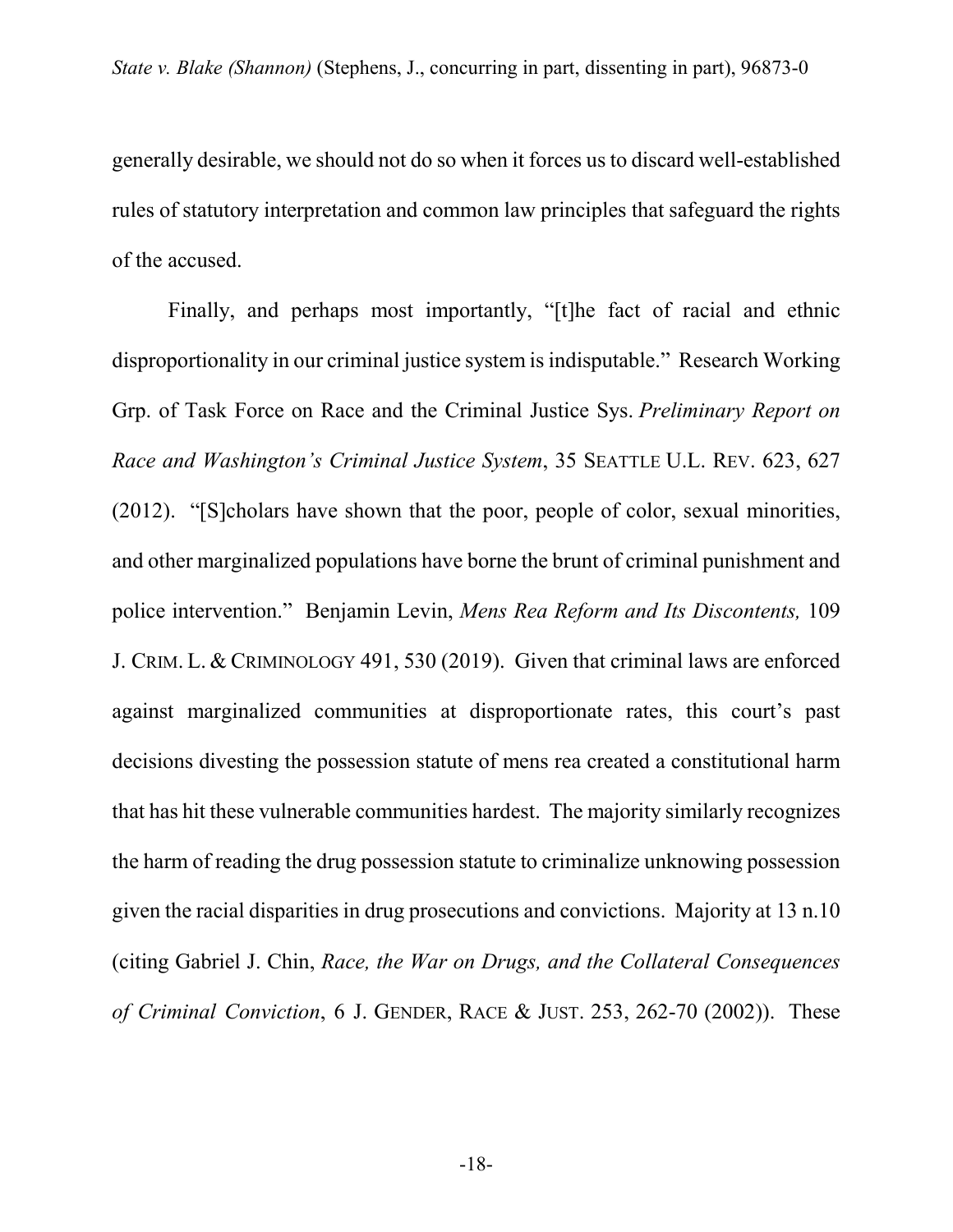harsh realities give us all the more reason to overrule *Cleppe* and *Bradshaw* based on the harmful effects the holdings in those cases created.

We recently acknowledged this court's culpability in perpetuating the racial injustices in our legal system and pledged to recognize and correct such injustices. *See* Letter from Wash. State Supreme Court to Members of Judiciary & Legal Cmty. 1 (June 4, 2020) ("Too often in the legal profession, we feel bound by tradition and the way things have 'always' been. We must remember that even the most venerable precedent must be struck down when it is incorrect and harmful."), https://www.courts.wa.gov/content/publicUpload/Supreme%20Court%20News/Ju diciary%20Legal%20Community%20SIGNED%20060420.pdf

[https://perma.cc/QNT4-H5P7]. We should take ownership of and responsibility for our mistakes in *Cleppe* and *Bradshaw*, and overrule those decisions as incorrect and harmful.

# C. The Majority's Reliance on Legislative Acquiescence Sidesteps this Court's Commitment To Overturn Incorrect and Harmful Decisions

As the final authority on Washington law, we undisputedly have the ability to correct our own erroneous statutory interpretation in a previous case. *See, e.g.*, *Keene v. Edie*, 131 Wn.2d 822, 834, 935 P.2d 588 (1997) (overruling *Brotton v. Langert*, 1 Wash. 73, 23 P. 688 (1890) (interpreting a statute to preclude community real estate from the execution of a judgment against a tortfeasor)). Yet, the majority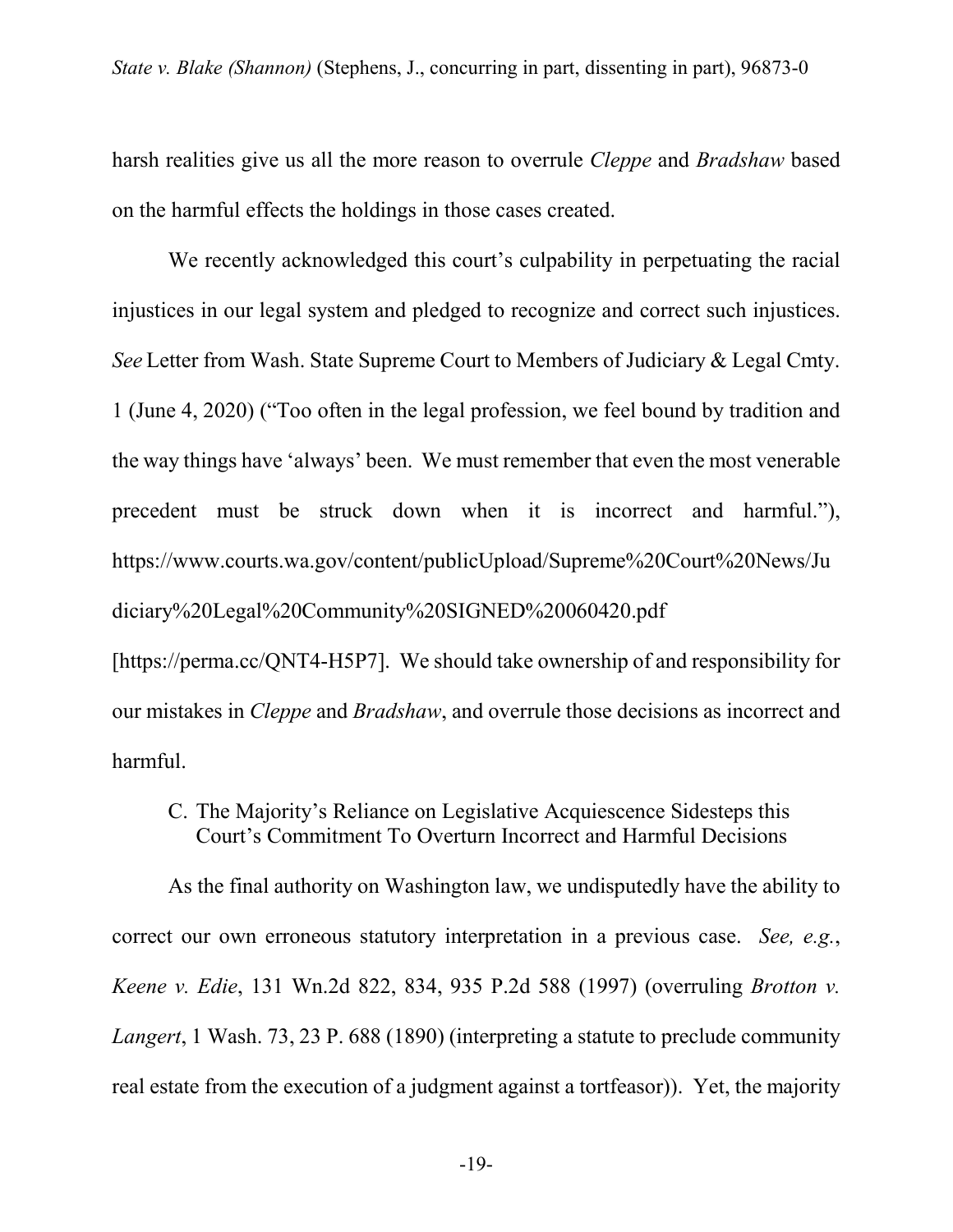argues, "Given the interpretive principles of legislative acquiescence and stare decisis, only the legislature, not the court, can now change the statute's intent." Majority at 3. More specifically, the majority notes, whatever the current validity of *Cleppe* and *Bradshaw*, the legislature has acquiesced in their statutory interpretation by failing to add a mens rea element to the possession statute in the intervening years, thereby preventing us from revisiting those cases. Majority at 2. $^6$  $^6$ 

We should not lean so heavily on the rule of legislative acquiescence because "'[legislative] inaction lacks persuasive significance' in most circumstances." *Star Athletica, LLC v. Varsity Brands, Inc.*, \_\_\_ U.S. \_\_\_, 137 S. Ct. 1002, 1015, 197 L. Ed. 2d 354 (2017) (quoting *Pension Benefit Guar. Corp. v. LTV Corp.*, 496 U.S. 633, 650, 110 S. Ct. 2668, 110 L. Ed. 2d 579 (1990)). Importantly, "'evidence of legislative acquiescence is not conclusive, *but is merely one factor to consider*.'" *Fast v. Kennewick Pub. Hosp. Dist.*, 187 Wn.2d 27, 39, 384 P.3d 232 (2016) (emphasis added) (quoting *Safeco Ins. Cos. v. Meyering*, 102 Wn.2d 385, 392, 687 P.2d 195 (1984)). In the context of criminal statutes, it is unclear whether the rule of legislative acquiescence should even apply to our statutory interpretation. The rule originated in the context of administrative constructions of ambiguous statutes,

<span id="page-50-0"></span> $6$  In contrast to today's majority, the concurrence in  $A.M$ . stated, "[I]t is debatable whether a finding of legislative acquiescence is constitutionally permissible when the text of a criminal statute cannot support the court's long-standing interpretation using ordinary principles of statutory interpretation." 194 Wn.2d at 56 (Gordon McCloud J., concurring).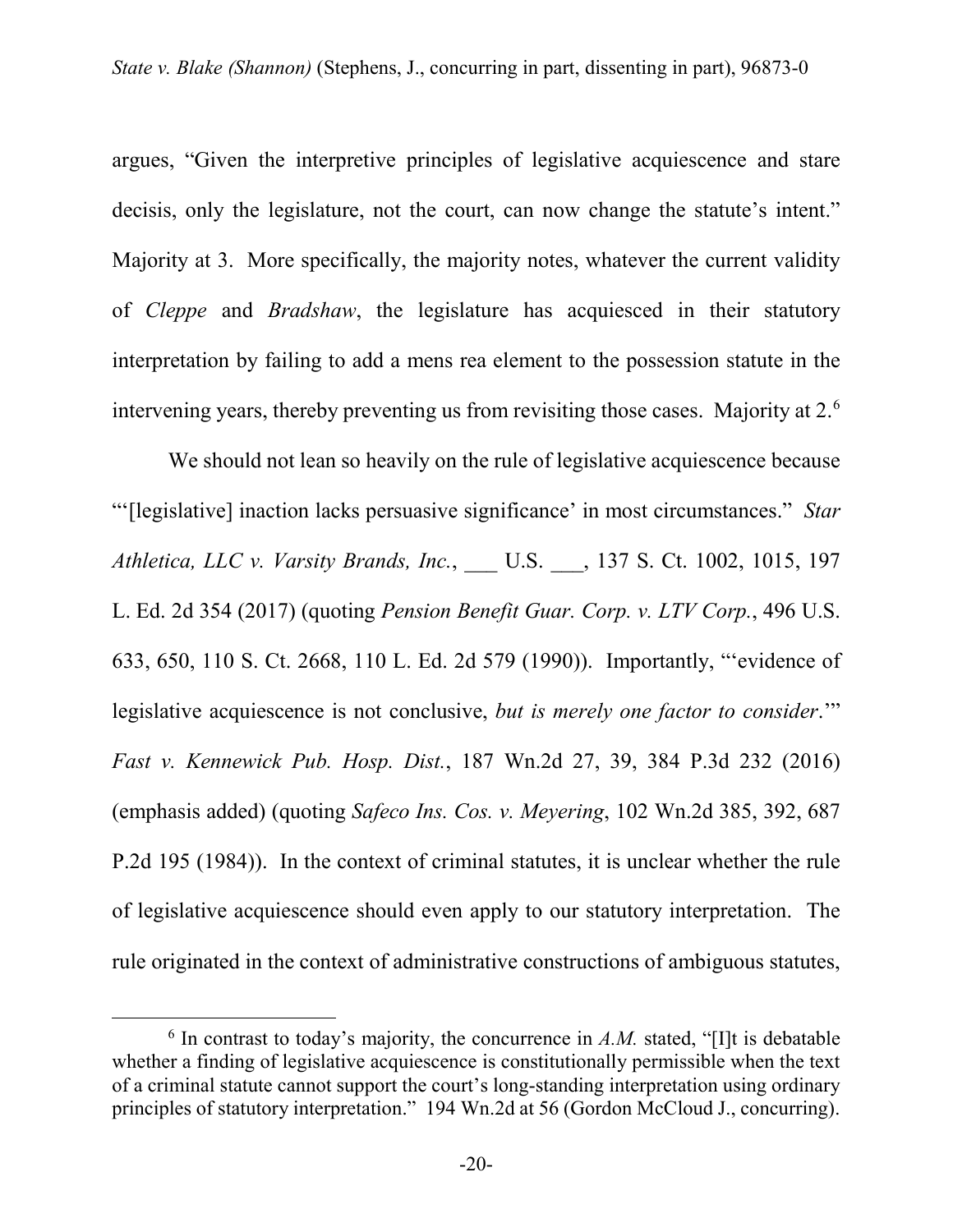where deference to the executive often pertains. *See, e.g.*, *Pringle v. State*, 77 Wn.2d 569, 573, 464 P.2d 425 (1970) (citing *State ex rel. Pirak v. Schoettler*, 45 Wn.2d 367, 371-72, 274 P.2d 852 (1954)); *see also State ex rel. Ball v. Rathbun*, 144 Wash. 56, 59, 256 P. 330 (1927) ("An executive construction is accepted generally by the courts as persuasive where the legislature has silently acquiesced in such construction by failing to amend the particular act."); *Smith v. N. Pac. Ry. Co.*, 7 Wn.2d 652, 665, 110 P.2d 851 (1941).

We are neither bound by legislative silence nor beholden to the legislature's inaction in response to our incorrect and harmful decisions. The scant support legislative silence or inaction may lend a prior interpretation cannot overcome the need to correct a long-standing injustice of our own making. We should not hold ourselves powerless to correct prior decisions reflecting an erroneous statutory interpretation, even when the legislature has not responded to those decisions. To adhere to the majority's view of legislative acquiescence would be to abdicate our judicial responsibility to correct course when precedent perpetuates harmful effects.

Unlike the majority, I would hold that *Cleppe*'s and *Bradshaw*'s statutory interpretations are both incorrect and harmful, and should be overturned. We should reject these decisions in favor of a proper interpretation that recognizes the implied

-21-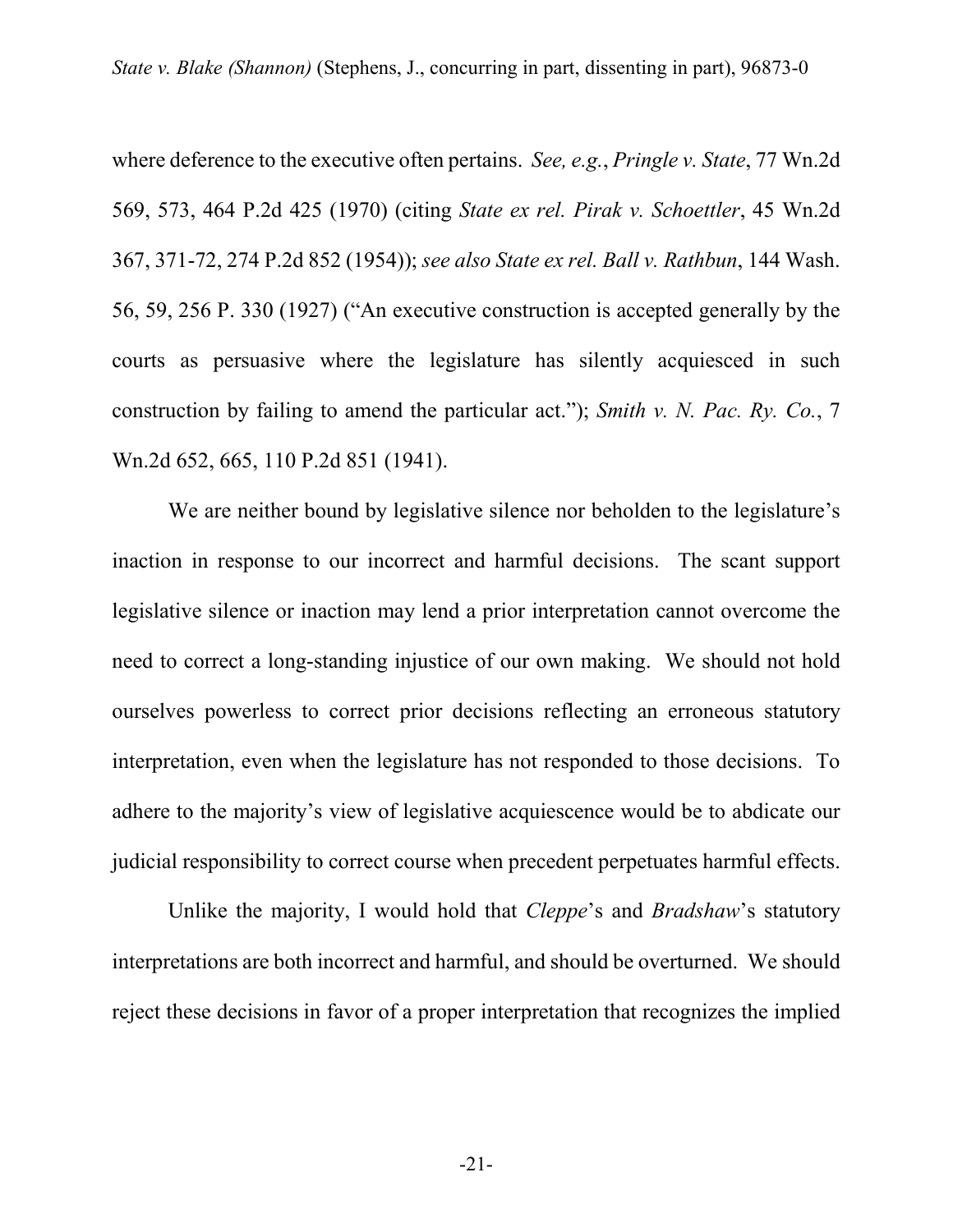mens rea element, requiring the State to prove the absence of unwitting possession defense beyond a reasonable doubt.

III. Reading an Intent Element into the Drug Possession Statute Provides a Better Resolution Than Declaring the Statute Unconstitutional

Recognizing that our drug possession statute includes an intent element corrects our past mistakes and resolves this case on narrow grounds. This approach avoids the majority's sweeping holding to declare the statute unconstitutional in its entirety as beyond the legislature's police powers. It is particularly noteworthy that the majority reaches its holding based on a test that was never addressed in the briefing of either party. While Blake raised a constitutional due process challenge as an alternative to her statutory interpretation argument, her arguments do not align with the majority's position. The majority's novel analysis of substantive due process has the potential to overturn a number of criminal statutes to the extent this court finds they criminalize innocent or passive nonconduct. I would reject this analysis because it reaches far beyond the issues and arguments before us, and it misinterprets the precedent the majority relies on.

A. The Majority Oversteps by Creating a Test That No One Asked for and Is Not Sufficiently Grounded in Our Case Law

Under the principle of "party presentation" the United States Supreme Court has noted, "'[Courts] do not, or should not, sally forth each day looking for wrongs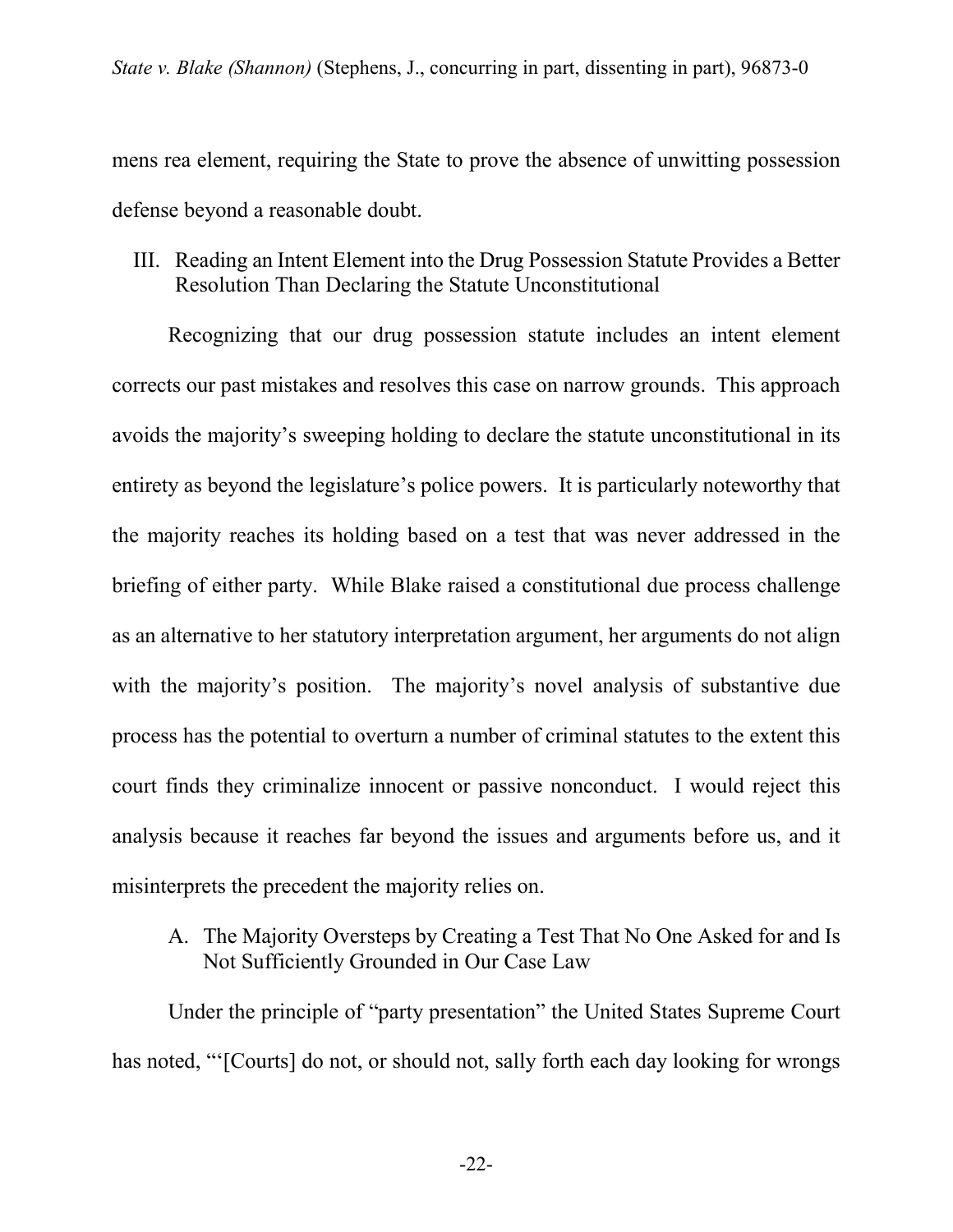to right. We wait for cases to come to us, and when they do we normally decide only questions presented by the parties.'" *Greenlaw v. United States*, 554 U.S. 237, 244, 128 S. Ct. 2559, 171 L. Ed. 2d 399 (2008) (alteration in original) (quoting *United States v. Samuels*, 808 F.2d 1298, 1301 (8th Cir. 1987) (Arnold, J., concurring in denial of reh'g en banc)). The Court reaffirmed this point in *United States v. Sineneng-Smith*, \_\_\_ U.S. \_\_\_, 140 S. Ct. 1575, 1578, 206 L. Ed. 2d 866 (2020), holding the Ninth Circuit Court of Appeals overstepped its bounds by inviting amici to brief a First Amendment overbreadth issue and subsequently accepting amici's arguments to declare a particular immigration provision facially unconstitutional rather than confronting the petitioner's request to find the provisions at issue did not cover her conduct or, if they did, "they violated the Petition and Free Speech Clauses of the First Amendment as applied." The Court noted that while there are circumstances where "a modest initiating role for a court is appropriate," "[n]o extraordinary circumstances justified the panel's takeover of the appeal." *Id.* at 1579, 1581.

The majority's approach in the current case presents substantially similar concerns as in *Sineneng-Smith*. Rather than meaningfully engage with the arguments Blake raises, the majority summarily concludes the "time has long since passed [to interpret RCW 69.50.4013 as including an intent element]" and rejects

-23-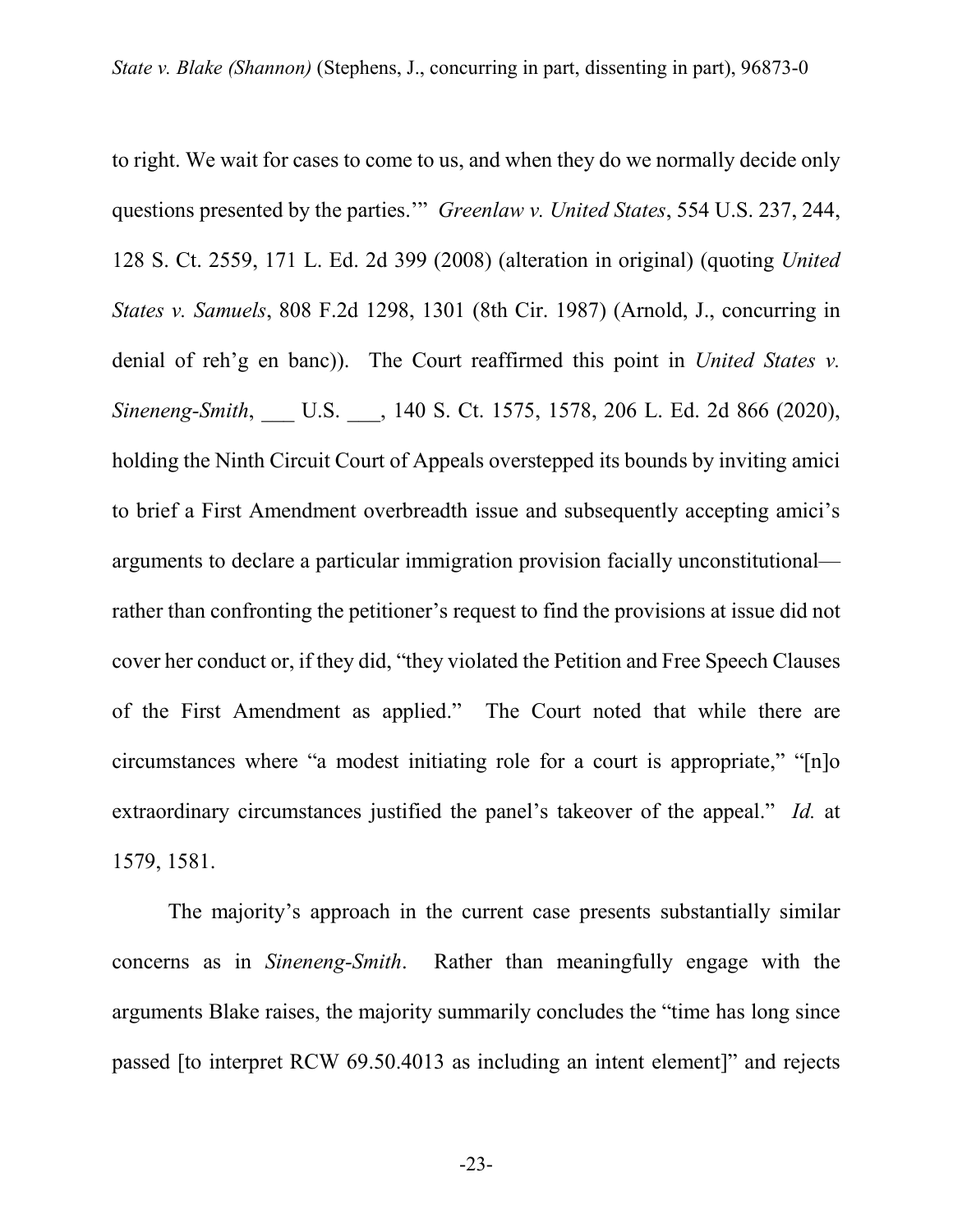Blake's alternative due process challenge that the affirmative defense of unwitting possession "unconstitutionally shifts the burden of proof onto her from the State." Majority at 2, 20. The majority then steers this case into deep, uncharted waters to decide "whether unintentional, unknowing possession of a controlled substance is the sort of innocent, passive nonconduct that falls beyond the State's police power to criminalize." *Id.* at 14. I do not believe that question is actually before us.

Moreover, the substantive due process test announced by the majority is constructed from a collection of passing phrases from three separate cases. Specifically, the majority strings together a series of citations to announce a new rule that the "legislature's exercise of its otherwise plenary police power to criminalize entirely passive and innocent nonconduct with no mens rea . . . violates . . . due process." *Id.* at 10-14 (citing *Lambert v. California*, 355 U.S. 225, 78 S. Ct. 240, 2 L. Ed. 2d 228 (1957); *Papachristou v. City of Jacksonville*, 405 U.S. 156, 92 S. Ct. 839, 31 L. Ed. 2d 110 (1972); *City of Seattle v. Pullman*, 82 Wn.2d 794, 514 P.2d 1059 (1973)). I cannot speak to what the parties may have to say about this rule, but I believe this passive nonconduct versus active criminal conduct test is not supported by the cited precedent and is ill suited to the present case.

In *Lambert*, the United States Supreme Court held a felon registration ordinance unconstitutional where it was "unaccompanied by any activity" other than

-24-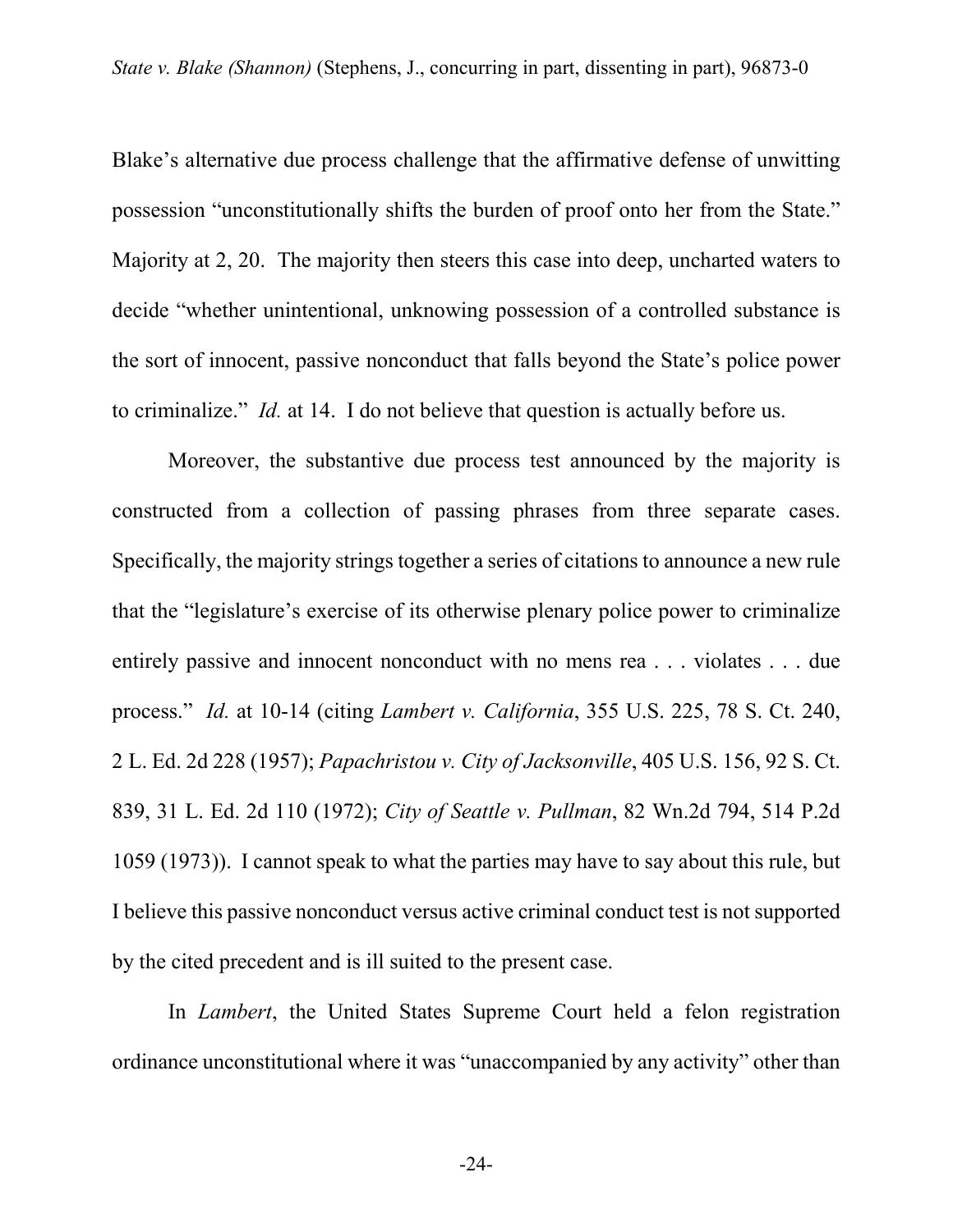"mere presence in the city." 355 U.S. at 229. And in *Papachristou*, the Court determined a vagrancy ordinance was void for vagueness given that it "'fails to give a person of ordinary intelligence fair notice'" and "makes criminal activities which by modern standards are normally innocent." 405 U.S. at 162-63 (quoting *United States v. Harriss*, 347 U.S. 612, 617, 74 S. Ct. 808, 98 L. Ed 989 (1954)). In *Pullman*, we held a Seattle ordinance prohibiting individuals from accompanying a child during curfew hours was unconstitutionally vague and violated due process. 82 Wn.2d at 795. In reaching this holding, we noted that the certain words in the ordinance, including "'to loiter, idle, wander or play"' failed to "provide ascertainable standards for locating the line between innocent and unlawful behavior." *Id.* at 799. One major distinction between these cases and the present case is that criminalizing the possession of controlled substances differs greatly from the criminalization of night walking or failure to register.

To be sure, knowing possession of a controlled substance necessarily involves an active decision to obtain that particular drug. And the majority concedes that the active trafficking of drugs "is not innocent conduct." Majority at 14. Instead, the majority appears to argue that "*unknowing* possession is just as innocent and passive as staying out late with a juvenile or remaining in a city without registering." *Id.*  (emphasis added). But if that is true, then the proper solution is to remedy the

-25-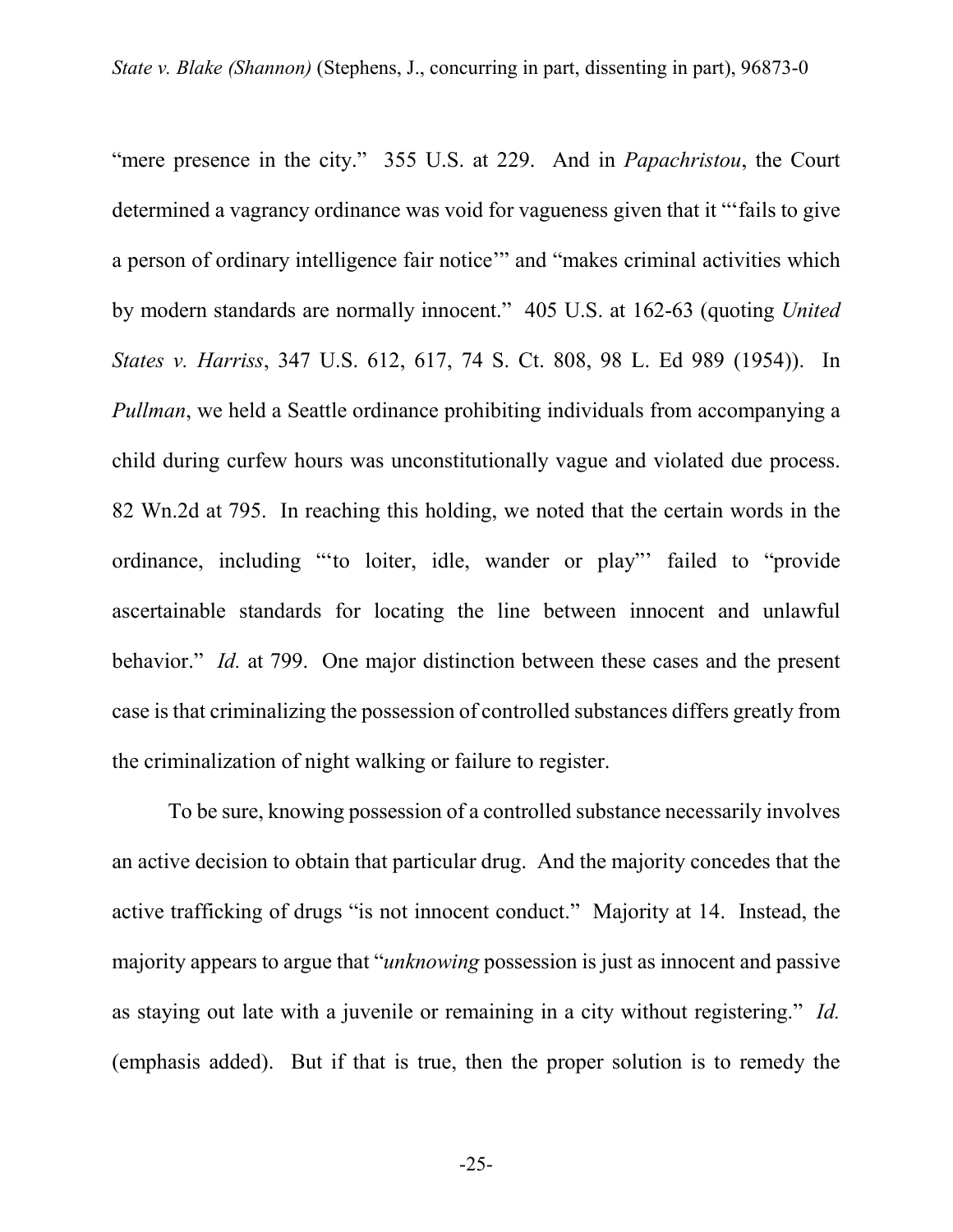statute's unconstitutional implications by reading in an intent requirement, as courts regularly do. Adopting the majority's approach means striking the possession statute in its entirety, and it opens the door to a slew of due process challenges asserting passive versus active conduct in criminal statutes.

In addition to the future challenges the majority's novel test will undoubtedly invite, the test also has the potential to undermine our existing constitutional analysis. The majority insists its "active" versus "passive" test leaves undisturbed other constitutionally permissible strict liability crimes such as the rape of a child because, there, "the State must certainly show the *activity* of sexual intercourse, not just innocent *passivity*." *Id.* at 29 (emphasis added). But the majority acknowledges one case where we held a defendant had the burden of proving her acts were involuntary in a child rape case. *Id.* at 29 n.15 (citing *Deer*, 175 Wn.2d at 731-38). The majority attempts to distinguish *Deer* because that case concerned the "actus reus" element of the rape charge, whereas the present case concerns "strict liability felony punishment for nonconduct that is both innocent *and* passive." *Id.* But the majority fails to explain how its test would account for our holding in *Deer*.

Under the test the majority proposes, the defendant in *Deer* would be able to argue that criminalization of child rape without a mens rea element unconstitutionally punishes innocent and passive behavior where a defendant was

-26-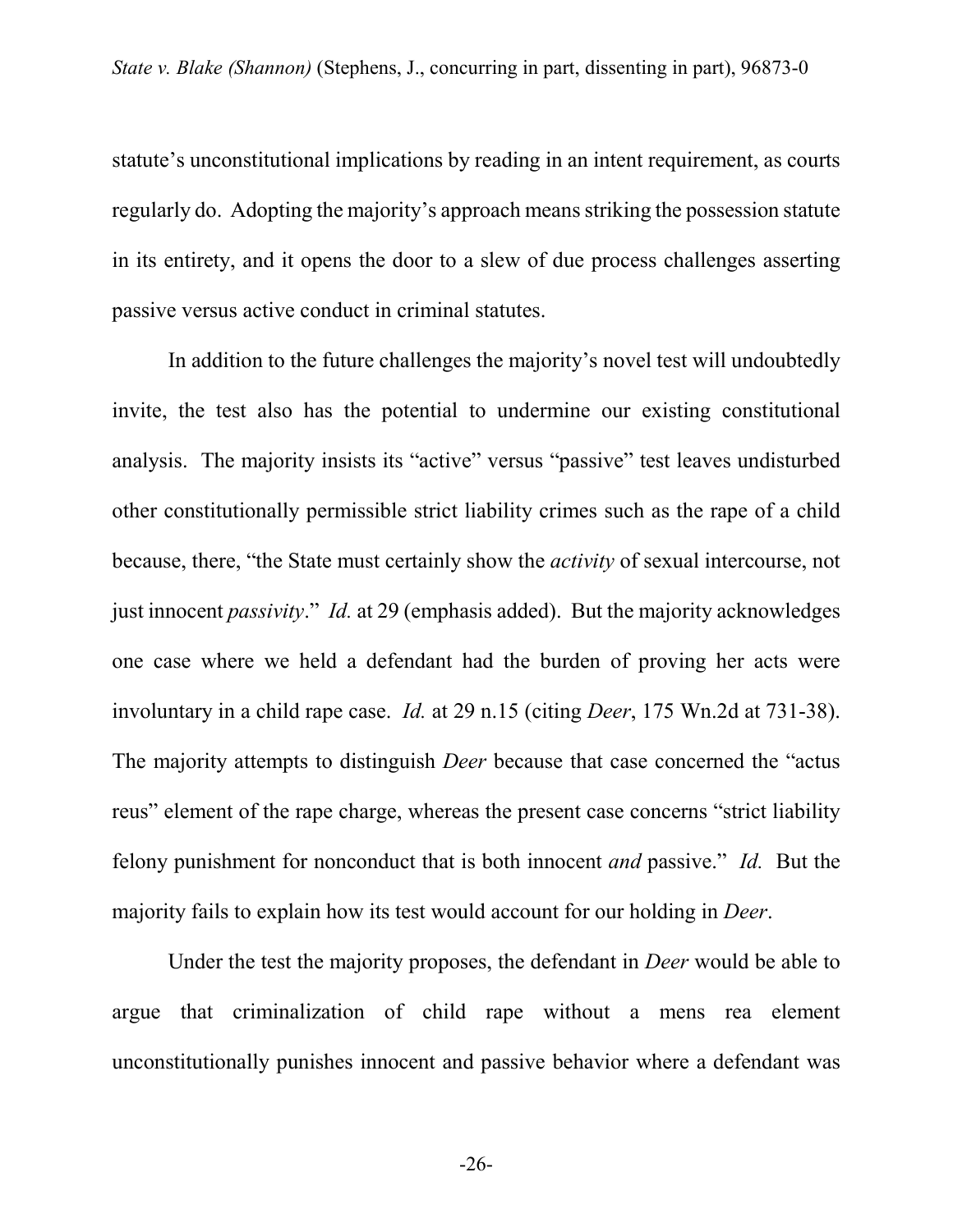asleep and, therefore, failed to partake in the *activity* of the alleged rape. In *Deer*, we noted that just because a defendant was asleep during sexual intercourse with a child "does not negate the fact that sexual intercourse occurred." 175 Wn.2d at 734. Similarly, if drug possession is regarded as a strict liability crime, just because an individual is unaware they possess an uncontrolled substance does not change the fact that possession of that uncontrolled substance occurred. The consequence of the majority's test is that statutes that lack a mens rea element now have the potential to be overturned not because a mens rea element is required but as a result of a test that hinges on whether the *act or conduct* at issue is deemed passive or innocent. Such a test conflates the distinct elements of mens rea and actus reus and will undoubtedly lead to confusion and divergent application among the courts.

B. The Better Course Is To Properly Construe the Drug Possession Statute and Follow the Doctrine of Constitutional Avoidance

The majority recognizes that "'[w]e construe statutes to avoid constitutional doubt.'" Majority at 21 (alteration in original) (quoting *Utter ex rel. State v. Bldg. Indus. Ass'n of Wash.*, 182 Wn.2d 398, 434, 341 P.3d 953 (2015)). Interpreting the possession statute to require a mens rea element "avoids a confrontation with the constitution." *A.M.*, 194 Wn.2d at 49 (Gordon McCloud, J., concurring). Yet the majority argues constitutional avoidance is impossible based on the "overwhelming evidence that the legislature intends the simple possession statute to penalize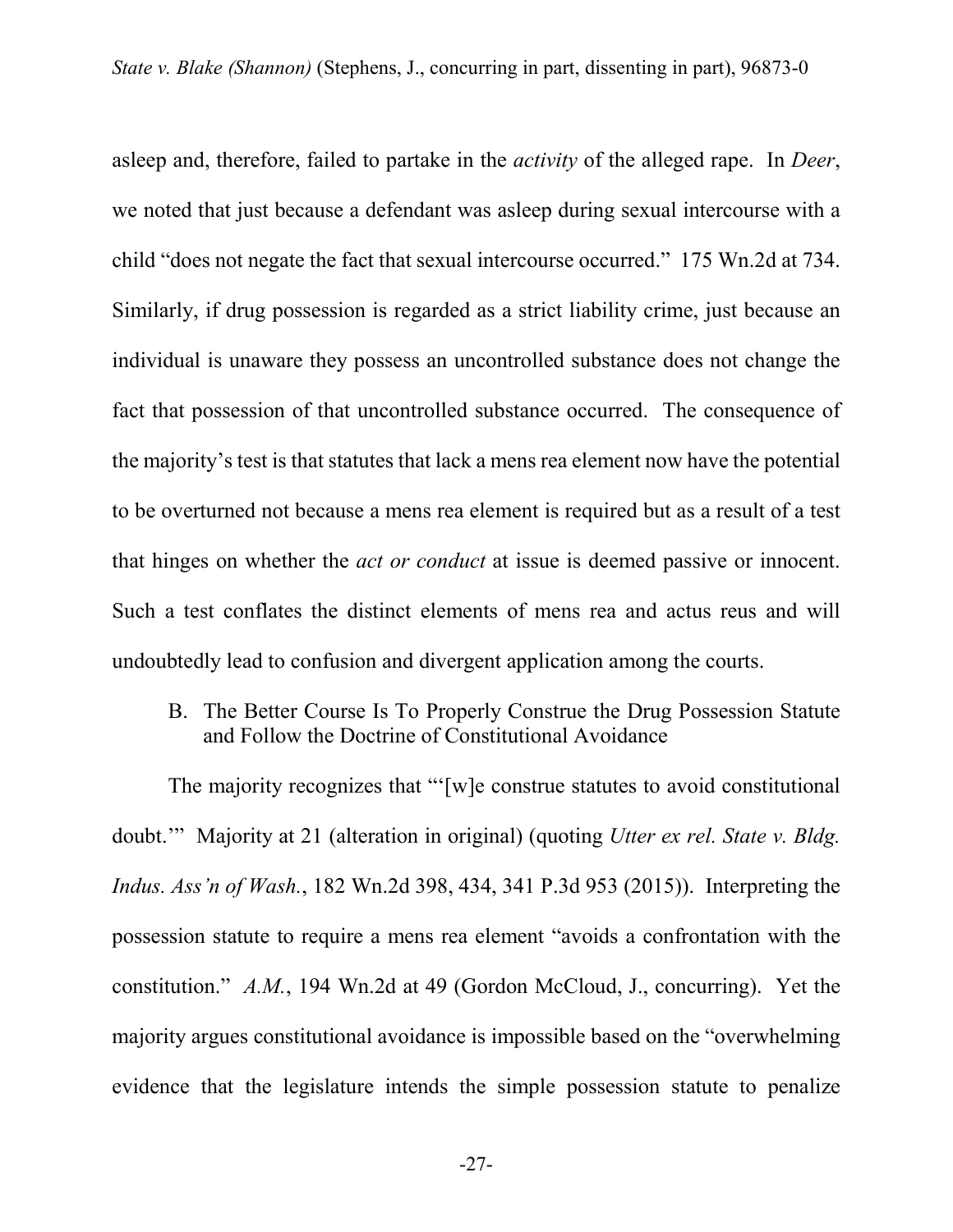innocent nonconduct." Majority at 21. As explained, such "overwhelming evidence" does not exist, and legislative inaction following *Cleppe* and *Bradshaw*  ""is merely one factor to consider."" *Fast*, 187 Wn.2d at 39. (quoting *Safeco Ins. Cos.,* 102 Wn.2d at 392)

When the drug possession statute is considered in context—including the context of RCW 9A.04.060, which favors presuming a general mens rea requirement in criminal statutes—there is little to suggest the legislature intended to impose strict liability. Admittedly, the legislative intent is not clear, but I would adhere to the constitutional-doubt canon, which instructs that ambiguous statutes are interpreted to avoid constitutional doubts when statutory language reasonably permits. *Gomez v. United* States, 490 U.S. 858, 864, 109 S. Ct. 2237, 104 L. Ed. 2d 923 (1989); *Utter*, 182 Wn.2d at 434. The majority's only reason for avoiding this outcome is unwarranted deference to prior case law that erroneously interpreted the statute as a strict liability crime. But as explained, this case law is incorrect and harmful, and should not be further extended given the constitutional implications at stake. In adherence to the doctrine of constitutional avoidance, we should overturn *Cleppe*  and *Bradshaw* and properly construe our model drug possession statute as containing an implied mens rea element, consistent with similar statutes in other states.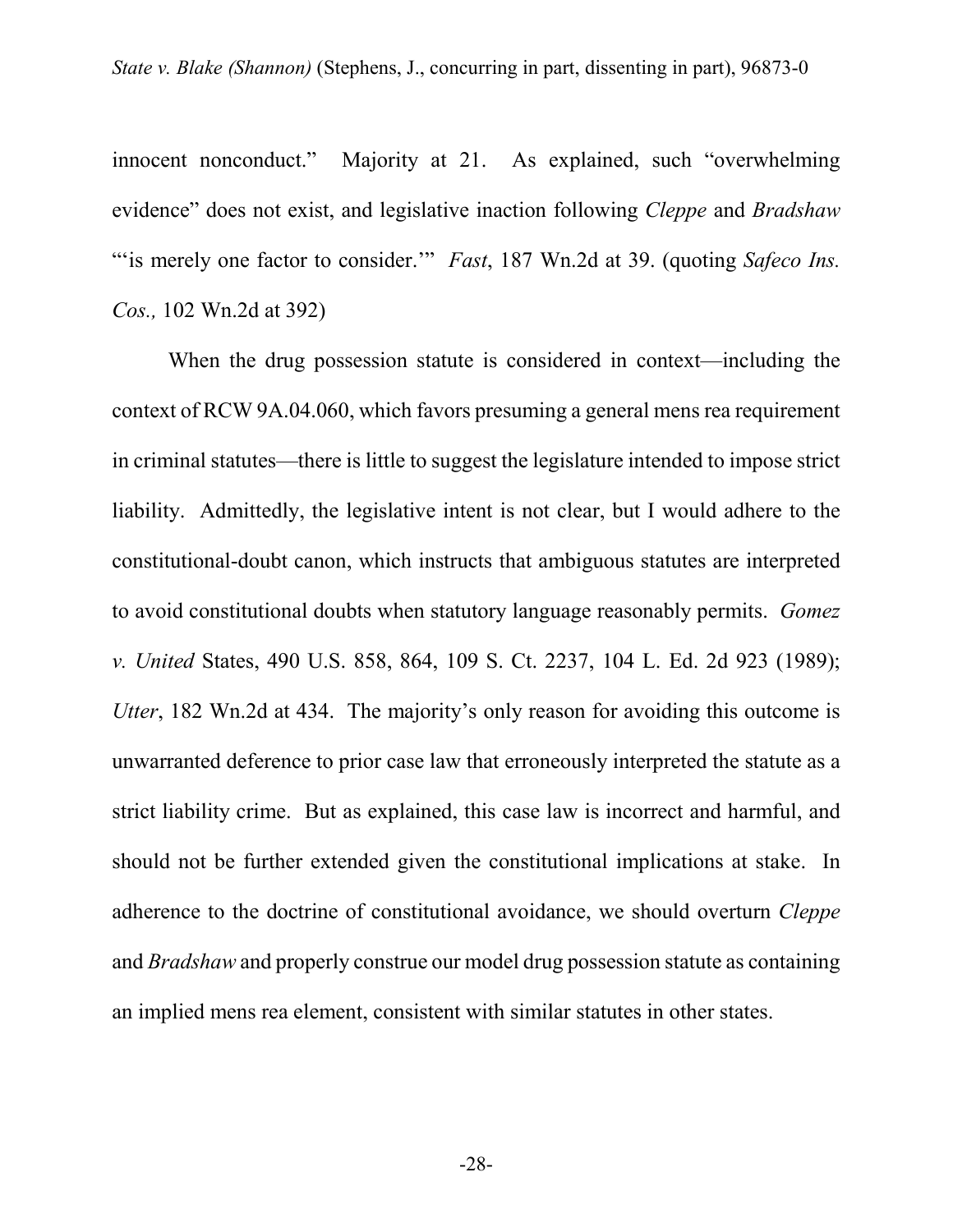### **CONCLUSION**

*Cleppe* and *Bradshaw* are incorrect and harmful decisions that this court—not the legislature—should remedy by reading an intent requirement into the possession statute. Such an outcome is supported by the presumption of mens rea in criminal statutes and the requirement for uniform interpretation of the Uniform Controlled Substances Act among the states. Because I read the drug possession statute to require proof of intent, I concur in result with the majority's decision to overturn Blake's conviction. I respectfully dissent from the majority's unnecessary decision to declare the statute unconstitutional as exceeding the legislature's police power.

 $Stepsz, Q$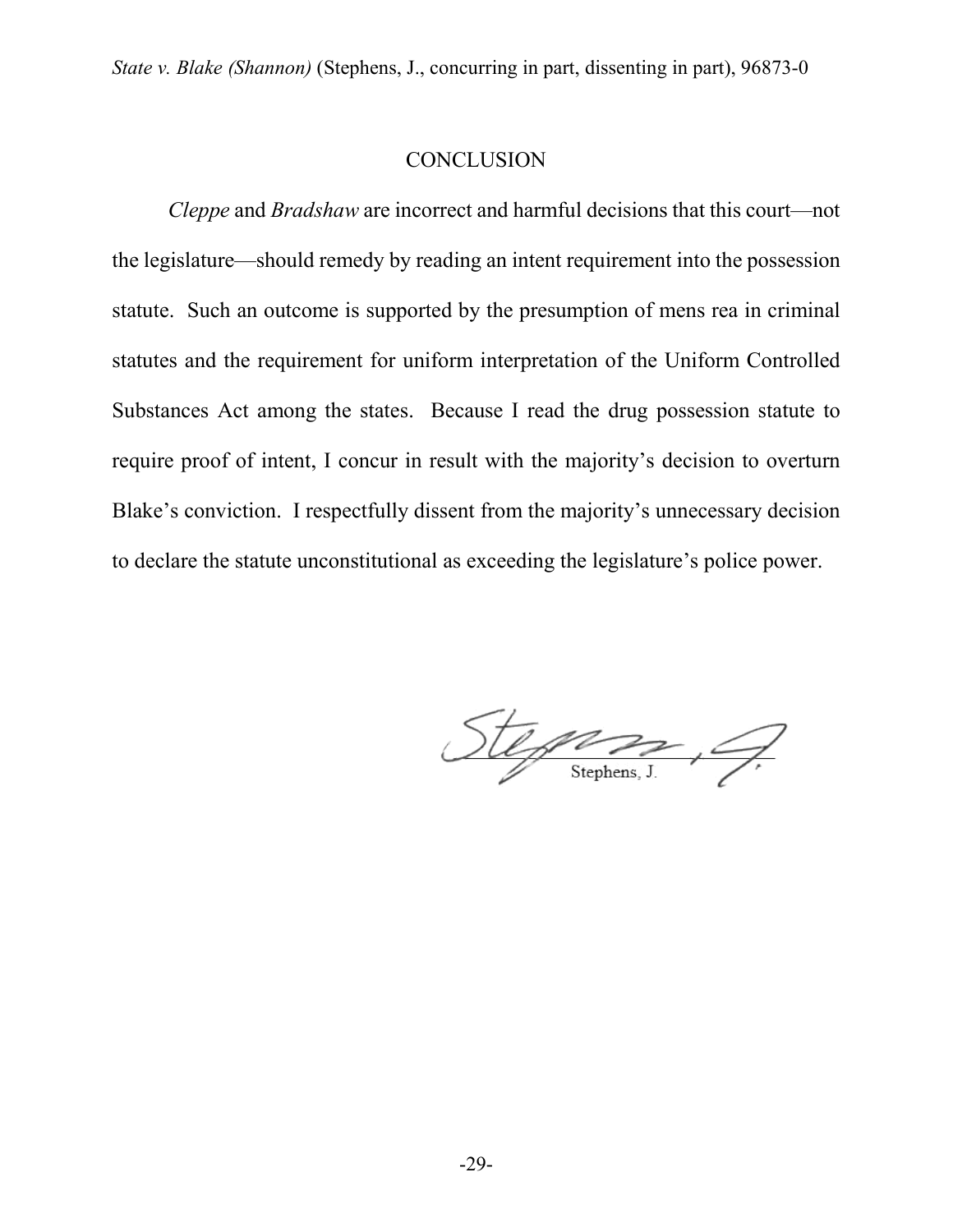#### No. 96873-0

JOHNSON, J. (dissenting)—Over 60 years ago, this court decided that the crime of possession of a controlled substance does not require knowledge or intent. "Whether intent or guilty knowledge is to be made an essential element . . . is basically a matter to be determined by the legislature." *State v. Henker*, 50 Wn.2d 809, 812, 314 P.2d 645 (1957).

We reiterated this principle in *State v. Cleppe*, 96 Wn.2d 373, 378, 635 P.2d 435 (1981), unanimously rejecting a challenge to the validity of the legislature's power to enact RCW 69.50.401(c), which continued to make possession of a controlled substance a crime without a mens rea requirement. In the course of our decision, we reversed holdings from Court of Appeals cases to the contrary. *See Cleppe*, 96 Wn.2d at 377 (citing *State v. Weaver*[, 24 Wn. App. 83, 600 P.2d 598](https://1.next.westlaw.com/Link/Document/FullText?findType=Y&serNum=1979125827&pubNum=661&originatingDoc=Ie047cc15f52f11d9b386b232635db992&refType=RP&originationContext=document&transitionType=DocumentItem&contextData=(sc.UserEnteredCitation))  [\(1979\);](https://1.next.westlaw.com/Link/Document/FullText?findType=Y&serNum=1979125827&pubNum=661&originatingDoc=Ie047cc15f52f11d9b386b232635db992&refType=RP&originationContext=document&transitionType=DocumentItem&contextData=(sc.UserEnteredCitation)) *State v. Smith*[, 17 Wn. App. 231, 562 P.2d 659 \(1977\);](https://1.next.westlaw.com/Link/Document/FullText?findType=Y&serNum=1977112192&pubNum=661&originatingDoc=Ie047cc15f52f11d9b386b232635db992&refType=RP&originationContext=document&transitionType=DocumentItem&contextData=(sc.UserEnteredCitation)) *[State v. Hennings](https://1.next.westlaw.com/Link/Document/FullText?findType=Y&serNum=1970133159&pubNum=661&originatingDoc=Ie047cc15f52f11d9b386b232635db992&refType=RP&originationContext=document&transitionType=DocumentItem&contextData=(sc.UserEnteredCitation))*, 3 [Wn. App. 483, 475 P.2d 926 \(1970\)\)](https://1.next.westlaw.com/Link/Document/FullText?findType=Y&serNum=1970133159&pubNum=661&originatingDoc=Ie047cc15f52f11d9b386b232635db992&refType=RP&originationContext=document&transitionType=DocumentItem&contextData=(sc.UserEnteredCitation)). And, again, more recently in *State v. Bradshaw*, 152 Wn.2d 528, 98 P.3d 1190 (2004), we rejected an argument to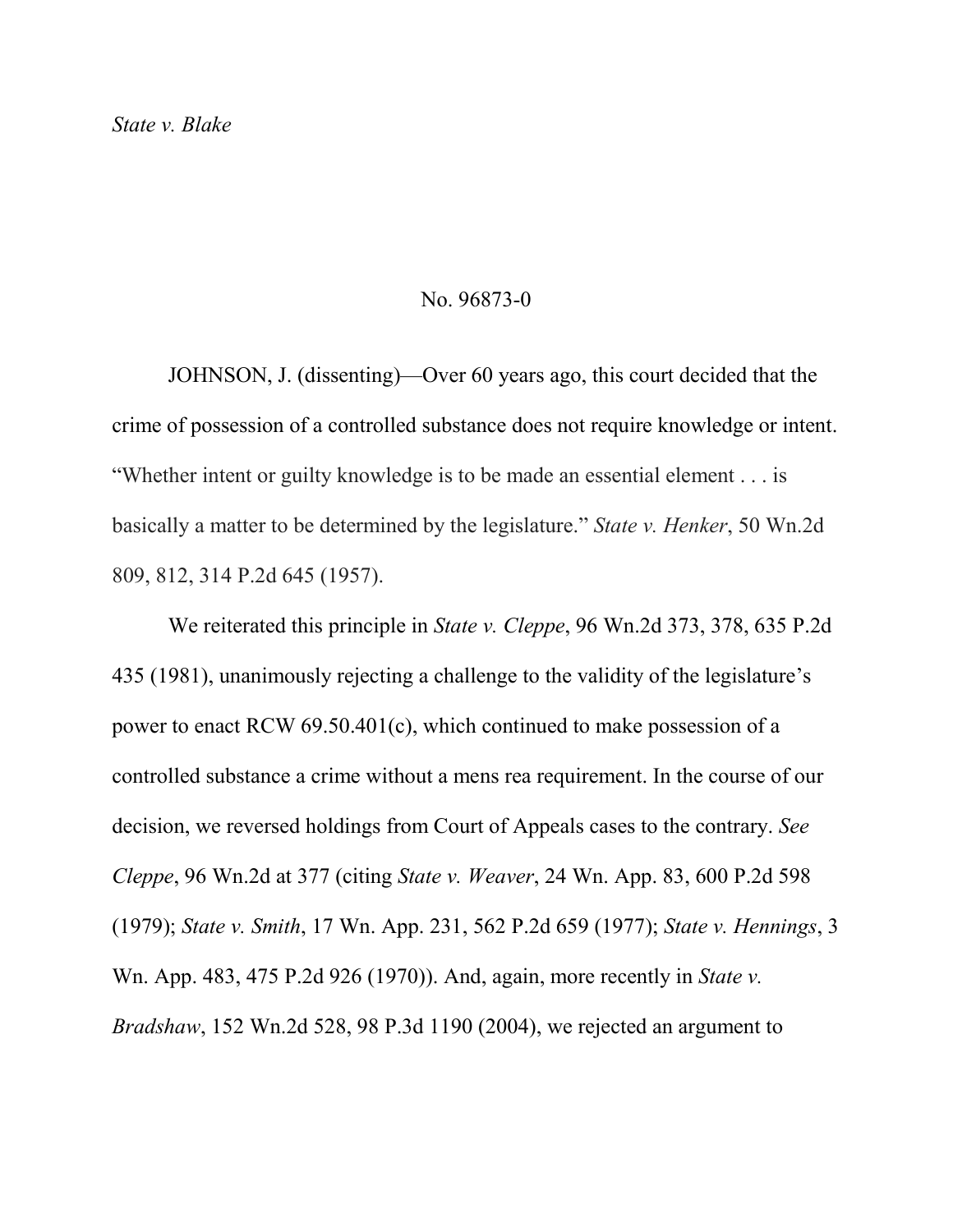overrule *Cleppe* (and implicitly those many cases consistent with *Cleppe*'s holding).

Finally, removing any doubt in this long-standing principle, in *State v. Yishmael*, 195 Wn.2d 155, 456 P.3d 1172 (2020), we held that the crime of the unauthorized practice of law, RCW 2.48.180(3), does not require proof of knowledge or intent. We stated, "[U]nder our constitutional system, our legislature has the plenary power to criminalize conduct regardless of whether the actor intended wrongdoing." *Yishmael*, 195 Wn.2d at 163 (citing *State v. Bash*, 130 Wn.2d 594, 604, 925 P.2d 978 (1996)). We call these crimes strict liability crimes. *See, e.g.*, *Yishmael*, 195 Wn.2d at 163-64; *Bradshaw*, 152 Wn.2d at 536-37.

The legislative power to enact strict liability crimes remains consistent and undiminished, and the Court of Appeals decision upholding RCW 69.50.4013(c) should therefore be affirmed.<sup>[1](#page-61-0)</sup> Our continued recognition of this legislative power applies with special force in this case given the length of time that the crime of possession of a controlled substance has been upheld as a strict liability crime. The

<span id="page-61-0"></span> $<sup>1</sup>$  This legislative power repeatedly affirmed by our cases is consistent with United States</sup> Supreme Court cases, which have recognized the ability of the legislature to enact strict liability crimes for over a century. *See Shevlin-Carpenter Co. v. Minnesota*, 218 U.S. 57, 68-70, 30 S. Ct. 663, 54 L. Ed. 930 (1910); *see also United States v. Balint*, 258 U.S. 250, 254, 42 S. Ct. 301, 66 L. Ed. 604 (1922) (upholding strict liability for selling a controlled substance).